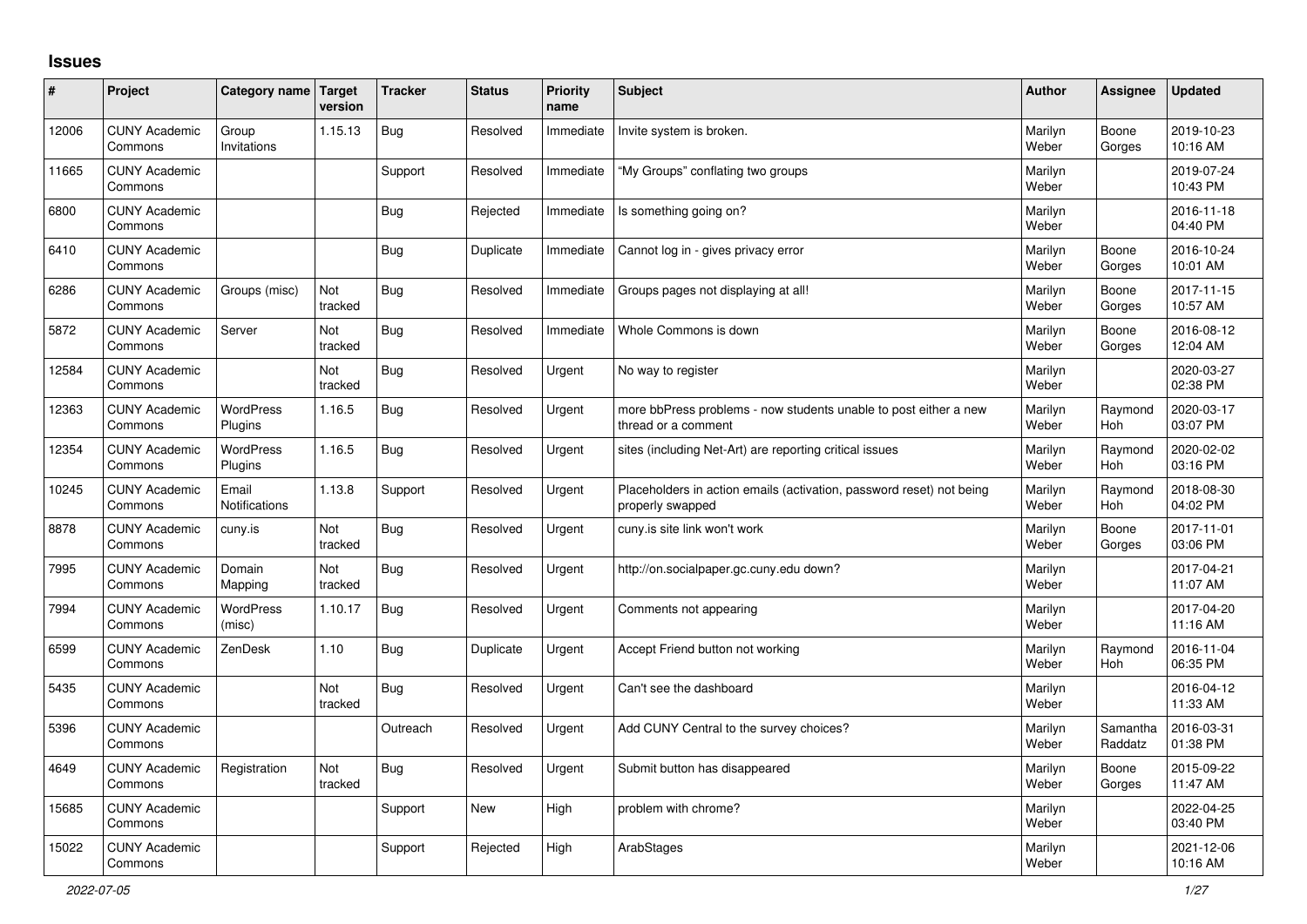| $\sharp$ | Project                         | Category name   Target            | version        | <b>Tracker</b> | <b>Status</b> | <b>Priority</b><br>name | <b>Subject</b>                                                                          | <b>Author</b>    | Assignee              | <b>Updated</b>         |
|----------|---------------------------------|-----------------------------------|----------------|----------------|---------------|-------------------------|-----------------------------------------------------------------------------------------|------------------|-----------------------|------------------------|
| 14799    | <b>CUNY Academic</b><br>Commons |                                   | 1.18.19        | Support        | Resolved      | High                    | install the official Classic Widgets?                                                   | Marilyn<br>Weber |                       | 2021-09-22<br>02:17 PM |
| 14526    | <b>CUNY Academic</b><br>Commons | Registration                      | 1.18.12        | Bug            | Resolved      | High                    | registration interface won't show a space to enter nonCUNY code                         | Marilyn<br>Weber |                       | 2021-06-03<br>04:02 PM |
| 14008    | <b>CUNY Academic</b><br>Commons |                                   |                | Bug            | Resolved      | High                    | invisible user                                                                          | Marilyn<br>Weber |                       | 2021-02-18<br>05:53 PM |
| 13878    | <b>CUNY Academic</b><br>Commons | Group cloning                     | 1.18.4         | Support        | Resolved      | High                    | When creating Group + Site and choosing 'Clone existing', cannot<br>advance to step 2   | Marilyn<br>Weber | Jeremy<br>Felt        | 2021-02-02<br>11:02 AM |
| 13715    | <b>CUNY Academic</b><br>Commons |                                   | Not<br>tracked | <b>Bug</b>     | Resolved      | High                    | https://ulysses.commons.gc.cuny.edu down                                                | Marilyn<br>Weber |                       | 2020-12-22<br>03:02 PM |
| 13675    | <b>CUNY Academic</b><br>Commons | Group Library                     | 1.18.1         | Bug            | Resolved      | High                    | broken Library                                                                          | Marilyn<br>Weber |                       | 2020-12-09<br>05:02 PM |
| 13656    | <b>CUNY Academic</b><br>Commons |                                   |                | Bug            | Resolved      | High                    | site down                                                                               | Marilyn<br>Weber |                       | 2020-12-11<br>12:50 PM |
| 13633    | <b>CUNY Academic</b><br>Commons |                                   | Not<br>tracked | <b>Bug</b>     | Resolved      | High                    | PublicsLab site down                                                                    | Marilyn<br>Weber |                       | 2020-11-30<br>02:01 PM |
| 13227    | <b>CUNY Academic</b><br>Commons | Group Library                     | 1.17.2         | Bug            | Resolved      | High                    | folder not appearing in library                                                         | Marilyn<br>Weber |                       | 2020-08-21<br>04:22 PM |
| 13173    | <b>CUNY Academic</b><br>Commons | Group Library                     | 1.17.1         | Support        | Resolved      | High                    | all uploads to the library are silent                                                   | Marilyn<br>Weber |                       | 2020-08-10<br>04:12 PM |
| 12483    | <b>CUNY Academic</b><br>Commons |                                   | 1.16.7         | <b>Bug</b>     | Resolved      | High                    | post error                                                                              | Marilyn<br>Weber |                       | 2020-02-28<br>02:44 PM |
| 12393    | <b>CUNY Academic</b><br>Commons | <b>WordPress</b><br>(misc)        |                | Support        | Resolved      | High                    | size limit for files                                                                    | Marilyn<br>Weber |                       | 2020-02-18<br>10:13 AM |
| 9828     | <b>CUNY Academic</b><br>Commons | Domain<br>Mapping                 | 1.13.3         | <b>Bug</b>     | Resolved      | High                    | redirecting problem                                                                     | Marilyn<br>Weber | Raymond<br>Hoh        | 2018-05-24<br>02:39 PM |
| 9768     | <b>CUNY Academic</b><br>Commons |                                   | 1.13.2         | Bug            | Resolved      | High                    | search function on the Directory page                                                   | Marilyn<br>Weber | Boone<br>Gorges       | 2018-05-14<br>08:45 PM |
| 9276     | <b>CUNY Academic</b><br>Commons |                                   |                | Bug            | Resolved      | High                    | problem adding a member to a group - wrong username?                                    | Marilyn<br>Weber |                       | 2018-02-25<br>12:47 PM |
| 8934     | <b>CUNY Academic</b><br>Commons | Reply By Email                    | 1.12.4         | Support        | Resolved      | High                    | RBE "could not post" email should have info about attempted From<br>address             | Marilyn<br>Weber | Raymond<br>Hoh        | 2017-12-12<br>11:25 AM |
| 8917     | <b>CUNY Academic</b><br>Commons | <b>Group Files</b>                | 1.12.3         | Bug            | Resolved      | High                    | Files not downloading from Groups properly                                              | Marilyn<br>Weber | Boone<br>Gorges       | 2017-11-29<br>10:04 PM |
| 8620     | <b>CUNY Academic</b><br>Commons | ZenDesk                           | 1.11.11        | Bug            | Resolved      | High                    | 'Send us a message" not working                                                         | Marilyn<br>Weber | Raymond<br><b>Hoh</b> | 2017-08-29<br>04:13 PM |
| 8125     | <b>CUNY Academic</b><br>Commons | <b>WordPress</b><br><b>Themes</b> | 1.10.19        | <b>Bug</b>     | Resolved      | High                    | careerplan admin page failing to load with "currently unable to handle<br>this request" | Marilyn<br>Weber |                       | 2017-07-13<br>12:54 PM |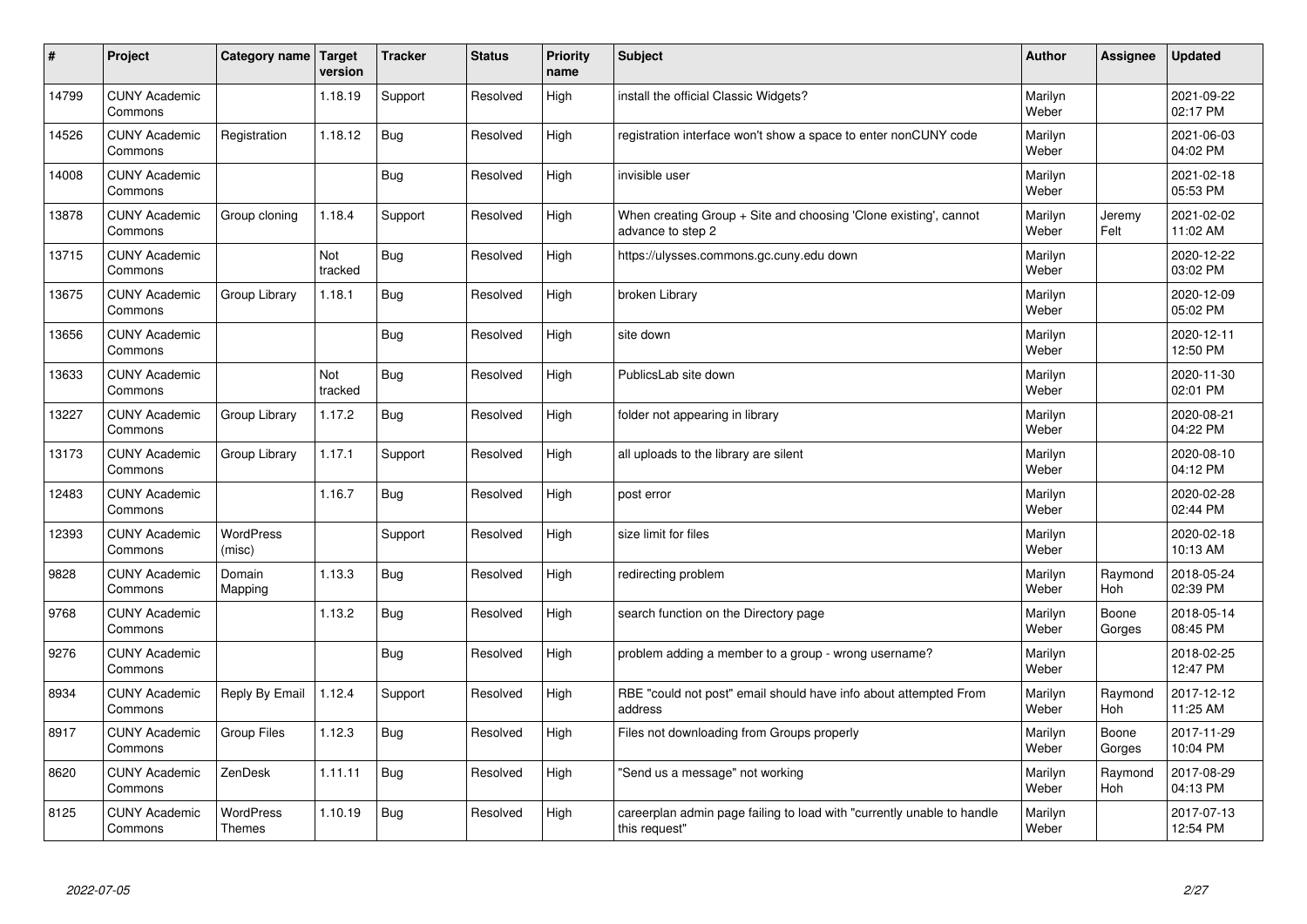| $\sharp$ | Project                         | <b>Category name</b>              | Target<br>version | <b>Tracker</b> | <b>Status</b> | <b>Priority</b><br>name | <b>Subject</b>                                        | <b>Author</b>    | Assignee              | <b>Updated</b>         |
|----------|---------------------------------|-----------------------------------|-------------------|----------------|---------------|-------------------------|-------------------------------------------------------|------------------|-----------------------|------------------------|
| 7684     | <b>CUNY Academic</b><br>Commons | Reply By Email                    | 1.10.12           | Bug            | Resolved      | High                    | trying to post too often error                        | Marilyn<br>Weber | Raymond<br><b>Hoh</b> | 2017-02-28<br>12:43 PM |
| 7100     | <b>CUNY Academic</b><br>Commons | <b>WordPress</b><br>Plugins       | 1.10.5            | Bug            | Resolved      | High                    | Cincopa plugin problem                                | Marilyn<br>Weber | Boone<br>Gorges       | 2016-12-19<br>10:32 AM |
| 6602     | <b>CUNY Academic</b><br>Commons | ZenDesk                           | 1.10              | Bug            | Resolved      | High                    | Add Friend button not working                         | Marilyn<br>Weber | Raymond<br><b>Hoh</b> | 2016-11-04<br>12:14 PM |
| 6107     | <b>CUNY Academic</b><br>Commons |                                   |                   | Bug            | Resolved      | High                    | site redirect?                                        | Marilyn<br>Weber | Boone<br>Gorges       | 2016-09-29<br>03:45 PM |
| 6101     | <b>CUNY Academic</b><br>Commons | <b>Public Portfolio</b>           |                   | Bug            | Resolved      | High                    | Profile update problems                               | Marilyn<br>Weber | Boone<br>Gorges       | 2016-12-01<br>03:50 PM |
| 6039     | <b>CUNY Academic</b><br>Commons | Membership                        | 1.9.28            | <b>Bug</b>     | Resolved      | High                    | User cannot change her email                          | Marilyn<br>Weber |                       | 2016-09-19<br>03:03 PM |
| 5713     | <b>CUNY Academic</b><br>Commons | <b>WordPress</b><br>(misc)        | Not<br>tracked    | Bug            | Abandoned     | High                    | Site freezing                                         | Marilyn<br>Weber | Boone<br>Gorges       | 2017-11-15<br>10:58 AM |
| 4962     | <b>CUNY Academic</b><br>Commons | Events                            | 1.8.18            | <b>Bug</b>     | Resolved      | High                    | Problems with text entry field in the Events Calendar | Marilyn<br>Weber | Raymond<br><b>Hoh</b> | 2015-12-01<br>06:57 PM |
| 4918     | <b>CUNY Academic</b><br>Commons | ZenDesk                           | Not<br>tracked    | Bug            | Resolved      | High                    | Re-directing Help Requests                            | Marilyn<br>Weber | Raymond<br>Hoh        | 2015-11-23<br>11:15 AM |
| 4880     | <b>CUNY Academic</b><br>Commons | Password<br>Reset                 | Not<br>tracked    | Support        | Resolved      | High                    | CUNY Central person having password trouble           | Marilyn<br>Weber |                       | 2015-11-10<br>12:40 PM |
| 4734     | <b>CUNY Academic</b><br>Commons | <b>BuddyPress</b><br><b>Docs</b>  | 1.8.13            | <b>Bug</b>     | Resolved      | High                    | Problems with "Create New Doc"                        | Marilyn<br>Weber | Boone<br>Gorges       | 2015-10-09<br>07:53 AM |
| 4657     | <b>CUNY Academic</b><br>Commons | Group Forums                      | 1.8.18            | Bug            | Resolved      | High                    | Submit button disappears in new post mode in forum    | Marilyn<br>Weber | Raymond<br>Hoh        | 2015-12-01<br>11:15 PM |
| 3593     | <b>CUNY Academic</b><br>Commons | Registration                      | 1.7.2             | Bug            | Resolved      | High                    | registration problems                                 | Marilyn<br>Weber | Boone<br>Gorges       | 2014-11-01<br>02:57 PM |
| 3530     | <b>CUNY Academic</b><br>Commons | Server                            | Not<br>tracked    | Bug            | Resolved      | High                    | Commons running very slowly/ "connection lost"        | Marilyn<br>Weber | <b>Matt Gold</b>      | 2014-10-08<br>09:34 AM |
| 3417     | <b>CUNY Academic</b><br>Commons | <b>BuddyPress</b><br>(misc)       | Not<br>tracked    | Bug            | Rejected      | High                    | copying two commons groups                            | Marilyn<br>Weber | Marilyn<br>Weber      | 2014-11-05<br>09:56 AM |
| 3121     | <b>CUNY Academic</b><br>Commons | <b>WordPress</b><br><b>Themes</b> | 1.5.21            | Bug            | Resolved      | High                    | Add Academica theme?                                  | Marilyn<br>Weber | Boone<br>Gorges       | 2014-03-24<br>11:04 AM |
| 2994     | <b>CUNY Academic</b><br>Commons | <b>BuddyPress</b><br>(misc)       | 1.5.16            | Bug            | Resolved      | High                    | 'My forums" link gives "page not found" error         | Marilyn<br>Weber | Boone<br>Gorges       | 2014-01-29<br>03:44 PM |
| 16291    | <b>CUNY Academic</b><br>Commons | Site cloning                      | 2.0.2             | Support        | Resolved      | Normal                  | Images coming up blank in Media Library               | Marilyn<br>Weber | Raymond<br>Hoh        | 2022-06-29<br>11:31 AM |
| 16198    | <b>CUNY Academic</b><br>Commons |                                   | 2.0.1             | Bug            | Resolved      | Normal                  | Change role to                                        | Marilyn<br>Weber | Boone<br>Gorges       | 2022-06-14<br>11:35 AM |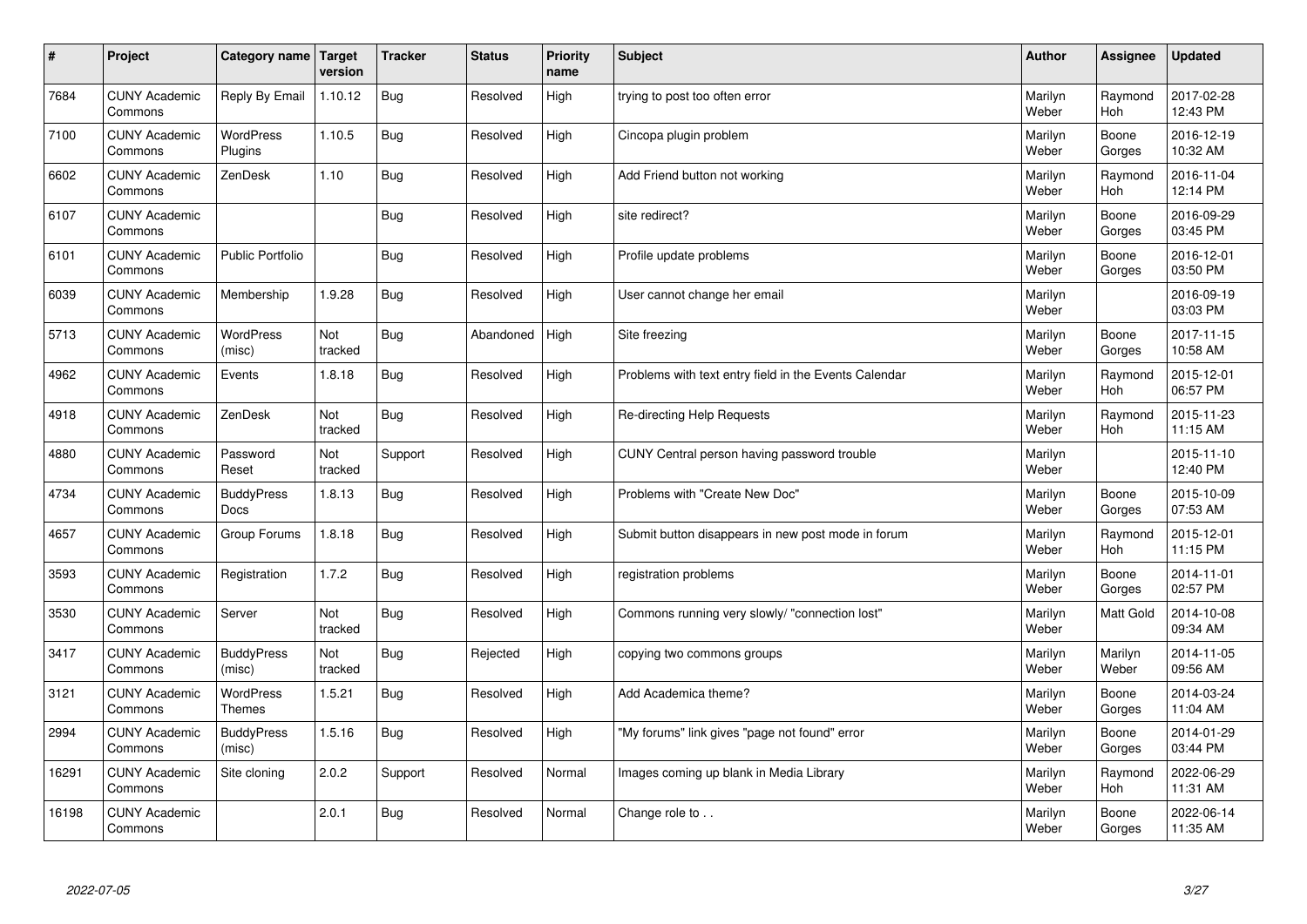| #     | Project                         | Category name               | Target<br>version | <b>Tracker</b> | <b>Status</b>        | <b>Priority</b><br>name | <b>Subject</b>                                                                          | <b>Author</b>    | Assignee        | <b>Updated</b>         |
|-------|---------------------------------|-----------------------------|-------------------|----------------|----------------------|-------------------------|-----------------------------------------------------------------------------------------|------------------|-----------------|------------------------|
| 16172 | <b>CUNY Academic</b><br>Commons | <b>WordPress</b><br>(misc)  | 2.0.2             | Bug            | Resolved             | Normal                  | 'Lost your password" link not in error messge                                           | Marilyn<br>Weber | Raymond<br>Hoh  | 2022-06-14<br>09:21 PM |
| 16110 | <b>CUNY Academic</b><br>Commons |                             |                   | Support        | Reporter<br>Feedback | Normal                  | remove Creative Commons license from pages?                                             | Marilyn<br>Weber | Raymond<br>Hoh  | 2022-05-17<br>06:11 PM |
| 16099 | <b>CUNY Academic</b><br>Commons |                             |                   | Support        | Reporter<br>Feedback | Normal                  | request for Newsletter Glue                                                             | Marilyn<br>Weber |                 | 2022-05-13<br>12:14 PM |
| 15978 | <b>CUNY Academic</b><br>Commons | WordPress -<br>Media        | 2.0.2             | Support        | Resolved             | Normal                  | tex files?                                                                              | Marilyn<br>Weber | Raymond<br>Hoh  | 2022-06-28<br>09:09 PM |
| 15816 | <b>CUNY Academic</b><br>Commons |                             | Not<br>tracked    | Support        | <b>New</b>           | Normal                  | slow loading at SPS                                                                     | Marilyn<br>Weber |                 | 2022-04-05<br>01:26 PM |
| 15655 | <b>CUNY Academic</b><br>Commons |                             | 2.0.3             | Support        | Reporter<br>Feedback | Normal                  | Event Aggregator plugin?                                                                | Marilyn<br>Weber |                 | 2022-06-29<br>11:32 AM |
| 15654 | <b>CUNY Academic</b><br>Commons | <b>WordPress</b><br>Plugins | 1.19.6            | Support        | Resolved             | Normal                  | Numerous Copies of Events showing up                                                    | Marilyn<br>Weber | Boone<br>Gorges | 2022-03-22<br>11:30 AM |
| 15610 | <b>CUNY Academic</b><br>Commons | <b>WordPress</b><br>Plugins | Not<br>tracked    | Support        | Rejected             | Normal                  | Loops & Logic plugin                                                                    | Marilyn<br>Weber | Raymond<br>Hoh  | 2022-03-19<br>11:16 AM |
| 15565 | <b>CUNY Academic</b><br>Commons |                             |                   | Support        | New                  | Normal                  | Events - send updates to an email listserv                                              | Marilyn<br>Weber |                 | 2022-03-10<br>01:06 PM |
| 15545 | <b>CUNY Academic</b><br>Commons | WordPress<br>Plugins        | 1.19.5            | Feature        | Resolved             | Normal                  | 'ZI Hide Featured Image" plugin request                                                 | Marilyn<br>Weber | Boone<br>Gorges | 2022-03-09<br>10:09 AM |
| 15370 | <b>CUNY Academic</b><br>Commons |                             |                   | Support        | Reporter<br>Feedback | Normal                  | All-in-One Event Calendar?                                                              | Marilyn<br>Weber |                 | 2022-02-17<br>11:03 AM |
| 15279 | <b>CUNY Academic</b><br>Commons |                             |                   | Bug            | Rejected             | Normal                  | big delay - cloning the history site                                                    | Marilyn<br>Weber |                 | 2022-02-09<br>01:49 PM |
| 15269 | <b>CUNY Academic</b><br>Commons | Redmine                     | Not<br>tracked    | Support        | Resolved             | Normal                  | Segal Theater sites                                                                     | Marilyn<br>Weber |                 | 2022-02-07<br>04:11 PM |
| 15266 | <b>CUNY Academic</b><br>Commons |                             |                   | Support        | Resolved             | Normal                  | Just an appreciation                                                                    | Marilyn<br>Weber |                 | 2022-02-07<br>10:42 AM |
| 15260 | <b>CUNY Academic</b><br>Commons |                             |                   | Support        | Reporter<br>Feedback | Normal                  | Diacritical markings   European Stages                                                  | Marilyn<br>Weber |                 | 2022-02-04<br>08:16 AM |
| 15252 | <b>CUNY Academic</b><br>Commons | Layout                      | Not<br>tracked    | Bug            | Resolved             | Normal                  | visual glitch with the Segal Center webpage                                             | Marilyn<br>Weber | Raymond<br>Hoh  | 2022-02-03<br>04:56 PM |
| 15241 | <b>CUNY Academic</b><br>Commons | Onboarding                  | 1.19.3            | Design/UX      | Resolved             | Normal                  | white on gray                                                                           | Marilyn<br>Weber | Boone<br>Gorges | 2022-02-08<br>02:38 PM |
| 15211 | <b>CUNY Academic</b><br>Commons | Blogs<br>(BuddyPress)       | 1.19.2            | Support        | Resolved             | Normal                  | No good error reporting for already-used domain name when creating a<br>site in Firefox | Marilyn<br>Weber | Boone<br>Gorges | 2022-01-25<br>11:33 AM |
| 15169 | <b>CUNY Academic</b><br>Commons |                             | 2.0.3             | Support        | Reporter<br>Feedback | Normal                  | new Prelude website zipfiles for custom theme and other files.                          | Marilyn<br>Weber |                 | 2022-06-29<br>11:32 AM |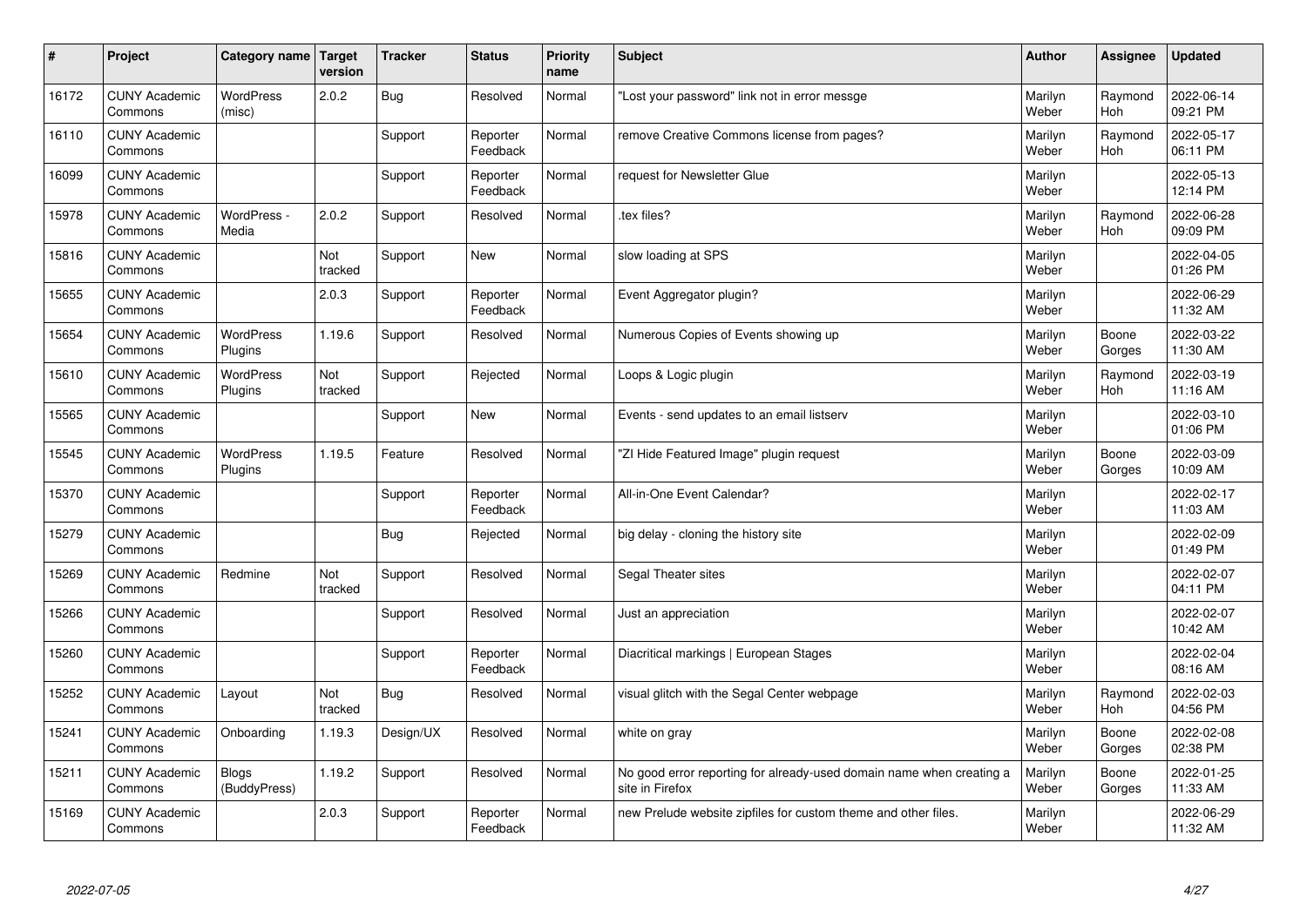| #     | Project                         | Category name   Target            | version        | <b>Tracker</b> | <b>Status</b>        | <b>Priority</b><br>name | <b>Subject</b>                                                  | <b>Author</b>    | Assignee              | <b>Updated</b>         |
|-------|---------------------------------|-----------------------------------|----------------|----------------|----------------------|-------------------------|-----------------------------------------------------------------|------------------|-----------------------|------------------------|
| 15120 | <b>CUNY Academic</b><br>Commons |                                   |                | Support        | Resolved             | Normal                  | embed Zoom recordings in a post?                                | Marilyn<br>Weber |                       | 2021-12-29<br>08:15 AM |
| 15045 | <b>CUNY Academic</b><br>Commons |                                   |                | Support        | <b>New</b>           | Normal                  | no result for KCeL in the search box on the commons             | Marilyn<br>Weber |                       | 2021-12-10<br>11:29 AM |
| 15025 | <b>CUNY Academic</b><br>Commons |                                   |                | Support        | Duplicate            | Normal                  | emails for all the papers on the commons that have been changed | Marilyn<br>Weber |                       | 2021-12-02<br>11:57 AM |
| 14973 | <b>CUNY Academic</b><br>Commons |                                   |                | Support        | Resolved             | Normal                  | <b>Mail Poet</b>                                                | Marilyn<br>Weber |                       | 2021-12-06<br>10:20 AM |
| 14972 | <b>CUNY Academic</b><br>Commons |                                   |                | Support        | Rejected             | Normal                  | Mailchimp plugin                                                | Marilyn<br>Weber |                       | 2021-11-17<br>02:13 PM |
| 14911 | <b>CUNY Academic</b><br>Commons | <b>WordPress</b><br><b>Themes</b> | Not<br>tracked | Support        | <b>New</b>           | Normal                  | Twentytwentyone theme                                           | Marilyn<br>Weber |                       | 2021-10-28<br>10:37 AM |
| 14900 | <b>CUNY Academic</b><br>Commons |                                   | Not<br>tracked | Support        | Reporter<br>Feedback | Normal                  | previous theme?                                                 | Marilyn<br>Weber |                       | 2021-10-25<br>10:31 AM |
| 14891 | <b>CUNY Academic</b><br>Commons |                                   | Not<br>tracked | Support        | Resolved             | Normal                  | changing site template after creation?                          | Marilyn<br>Weber |                       | 2022-04-27<br>04:58 PM |
| 14889 | <b>CUNY Academic</b><br>Commons | Events                            | 1.19.0         | Support        | Resolved             | Normal                  | events in group - can they be edited by all admins?             | Marilyn<br>Weber | Raymond<br>Hoh        | 2021-12-13<br>03:31 PM |
| 14885 | <b>CUNY Academic</b><br>Commons | <b>WordPress</b><br>Plugins       | 1.18.22        | Bug            | Resolved             | Normal                  | Long Loading Times -- Wordpress Admin Site                      | Marilyn<br>Weber | Raymond<br><b>Hoh</b> | 2021-10-26<br>12:28 PM |
| 14850 | <b>CUNY Academic</b><br>Commons |                                   |                | Support        | Abandoned            | Normal                  | brooklyn waterfront site "connection not secure"                | Marilyn<br>Weber |                       | 2022-04-27<br>04:56 PM |
| 14813 | <b>CUNY Academic</b><br>Commons |                                   | Not<br>tracked | Support        | Resolved             | Normal                  | raise the file size limit                                       | Marilyn<br>Weber |                       | 2021-09-30<br>12:02 PM |
| 14812 | <b>CUNY Academic</b><br>Commons |                                   | Not<br>tracked | Support        | Resolved             | Normal                  | Custom Sidebars and Wordpress 5.6                               | Marilyn<br>Weber |                       | 2021-09-30<br>10:43 AM |
| 14784 | <b>CUNY Academic</b><br>Commons |                                   |                | Support        | Reporter<br>Feedback | Normal                  | User report of logo problem when using Customizer theme         | Marilyn<br>Weber |                       | 2021-09-17<br>10:25 AM |
| 14734 | <b>CUNY Academic</b><br>Commons | <b>WordPress</b><br><b>Themes</b> | 1.18.18        | Support        | Resolved             | Normal                  | missing section of Sujatha Fernandes' site                      | Marilyn<br>Weber | Raymond<br>Hoh        | 2021-09-06<br>04:15 PM |
| 14718 | <b>CUNY Academic</b><br>Commons |                                   | Not<br>tracked | Support        | Resolved             | Normal                  | User wants to recover deleted account                           | Marilyn<br>Weber |                       | 2021-08-30<br>02:46 PM |
| 14711 | <b>CUNY Academic</b><br>Commons |                                   |                | Support        | Rejected             | Normal                  | Custom Facebook Feed plugin problem                             | Marilyn<br>Weber |                       | 2022-04-27<br>04:29 PM |
| 14625 | <b>CUNY Academic</b><br>Commons |                                   | Not<br>tracked | Support        | Rejected             | Normal                  | image won't appear in slideshow.                                | Marilyn<br>Weber |                       | 2021-07-27<br>10:33 AM |
| 14606 | <b>CUNY Academic</b><br>Commons | <b>WordPress</b><br>(misc)        | Not<br>tracked | Support        | Rejected             | Normal                  | calendar wrong month                                            | Marilyn<br>Weber |                       | 2021-07-23<br>12:11 PM |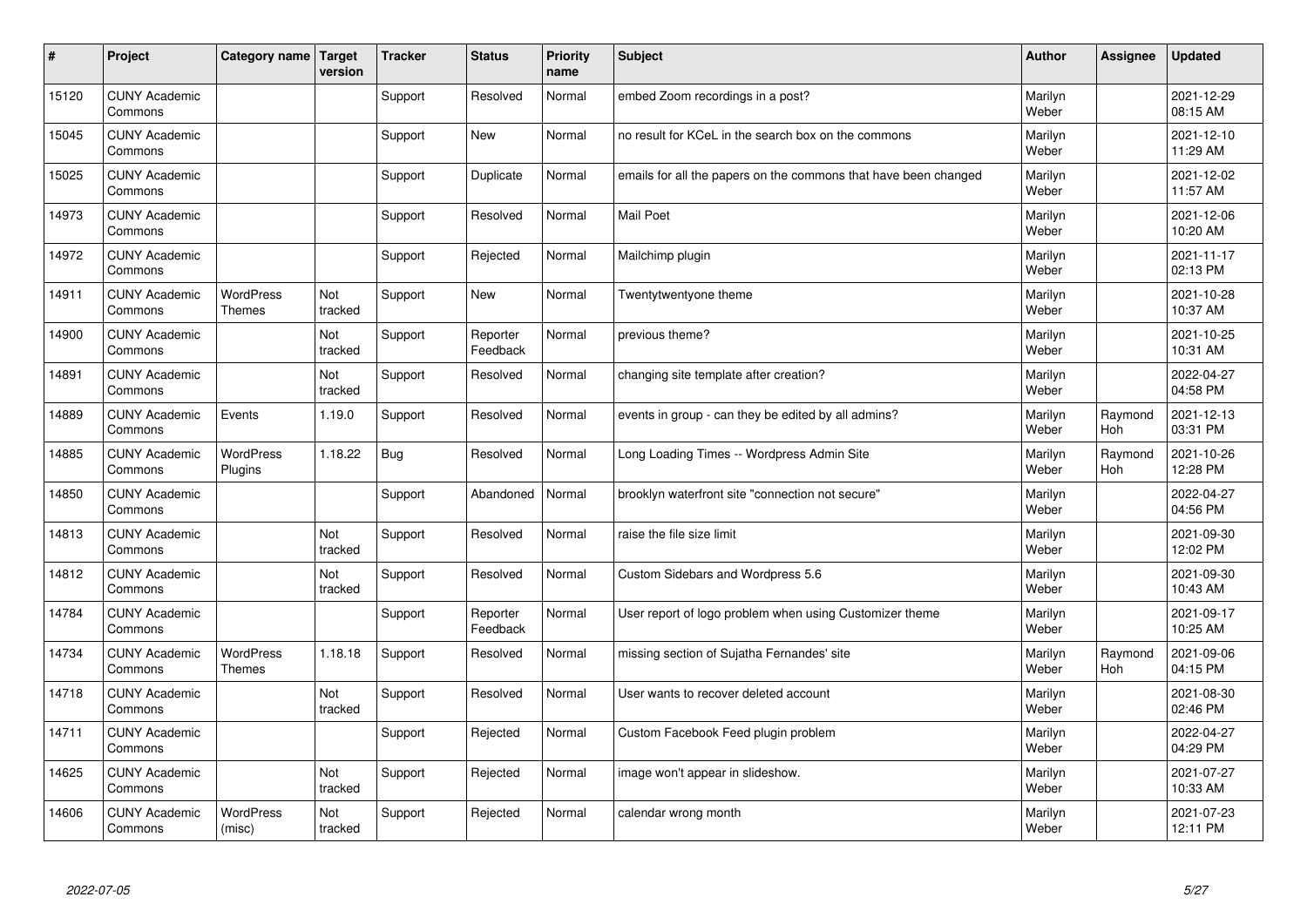| $\sharp$ | Project                         | Category name   Target            | version        | <b>Tracker</b> | <b>Status</b>        | <b>Priority</b><br>name | <b>Subject</b>                                                              | <b>Author</b>    | Assignee        | <b>Updated</b>         |
|----------|---------------------------------|-----------------------------------|----------------|----------------|----------------------|-------------------------|-----------------------------------------------------------------------------|------------------|-----------------|------------------------|
| 14594    | <b>CUNY Academic</b><br>Commons |                                   | Not<br>tracked | Support        | Resolved             | Normal                  | Administration email verification?                                          | Marilyn<br>Weber |                 | 2021-07-12<br>11:40 AM |
| 14534    | <b>CUNY Academic</b><br>Commons | <b>WordPress</b><br>Plugins       | 1.18.12        | Support        | Resolved             | Normal                  | Share This Image plugin?                                                    | Marilyn<br>Weber |                 | 2021-06-08<br>11:50 AM |
| 14509    | <b>CUNY Academic</b><br>Commons | <b>WordPress</b><br>Plugins       | 1.18.12        | Bug            | Resolved             | Normal                  | Elementor Editor problem                                                    | Marilyn<br>Weber |                 | 2021-06-08<br>09:55 AM |
| 14448    | <b>CUNY Academic</b><br>Commons | Password<br>Reset                 | Not<br>tracked | <b>Bug</b>     | Rejected             | Normal                  | password reset weirdness                                                    | Marilyn<br>Weber | Raymond<br>Hoh  | 2021-05-12<br>01:34 PM |
| 14411    | <b>CUNY Academic</b><br>Commons | <b>WordPress</b><br><b>Themes</b> | 1.18.10        | Bug            | Resolved             | Normal                  | logo problems                                                               | Marilyn<br>Weber |                 | 2021-05-03<br>04:37 PM |
| 14410    | <b>CUNY Academic</b><br>Commons |                                   | 1.18.10        | <b>Bug</b>     | Resolved             | Normal                  | events calendar problem?                                                    | Marilyn<br>Weber |                 | 2021-05-10<br>04:45 PM |
| 14404    | <b>CUNY Academic</b><br>Commons |                                   | Not<br>tracked | Support        | Resolved             | Normal                  | blocked IP of user?                                                         | Marilyn<br>Weber |                 | 2021-05-10<br>01:00 PM |
| 14398    | <b>CUNY Academic</b><br>Commons |                                   | Not<br>tracked | Support        | Reporter<br>Feedback | Normal                  | Events plug-in notification problem                                         | Marilyn<br>Weber |                 | 2021-05-11<br>11:21 AM |
| 14389    | <b>CUNY Academic</b><br>Commons |                                   |                | Support        | Abandoned            | Normal                  | WebflowIO?                                                                  | Marilyn<br>Weber |                 | 2021-09-14<br>10:45 AM |
| 14378    | <b>CUNY Academic</b><br>Commons |                                   | Not<br>tracked | Support        | Resolved             | Normal                  | PPTX files unfetchable                                                      | Marilyn<br>Weber |                 | 2021-05-11<br>11:25 AM |
| 14369    | <b>CUNY Academic</b><br>Commons | WordPress -<br>Media              | Not<br>tracked | Support        | Resolved             | Normal                  | renewed problem with ppsx files                                             | Marilyn<br>Weber |                 | 2021-04-27<br>12:44 PM |
| 14360    | <b>CUNY Academic</b><br>Commons |                                   |                | Support        | Rejected             | Normal                  | danielgerouldarchives.org?                                                  | Marilyn<br>Weber |                 | 2021-04-27<br>10:42 AM |
| 14344    | <b>CUNY Academic</b><br>Commons | Domain<br>Mapping                 | Not<br>tracked | Support        | Resolved             | Normal                  | arabstages.org site down                                                    | Marilyn<br>Weber | Raymond<br>Hoh  | 2021-04-19<br>01:42 PM |
| 14304    | <b>CUNY Academic</b><br>Commons | Group Library                     | 1.18.8         | Bug            | Resolved             | Normal                  | Library items change folders when adding subsequent items in new<br>folders | Marilyn<br>Weber | Boone<br>Gorges | 2021-04-13<br>11:21 AM |
| 14270    | <b>CUNY Academic</b><br>Commons | WordPress<br><b>Themes</b>        | 1.18.8         | Support        | Resolved             | Normal                  | grid theme?                                                                 | Marilyn<br>Weber |                 | 2021-04-13<br>11:20 AM |
| 14265    | <b>CUNY Academic</b><br>Commons | <b>WordPress</b><br>Plugins       | 1.18.10        | Support        | Resolved             | Normal                  | separate the tag cloud in the blog sidebar                                  | Marilyn<br>Weber | Boone<br>Gorges | 2021-05-12<br>05:19 PM |
| 14246    | <b>CUNY Academic</b><br>Commons |                                   | 1.18.8         | Support        | Resolved             | Normal                  | 'Weekly jQuery Migrate Status Update"                                       | Marilyn<br>Weber |                 | 2021-04-13<br>11:08 AM |
| 14242    | <b>CUNY Academic</b><br>Commons |                                   |                | Support        | Resolved             | Normal                  | LAILAC site missing content                                                 | Marilyn<br>Weber |                 | 2021-03-27<br>08:40 AM |
| 14148    | <b>CUNY Academic</b><br>Commons |                                   |                | Support        | Abandoned            | Normal                  | post notification problem                                                   | Marilyn<br>Weber |                 | 2021-09-14<br>10:43 AM |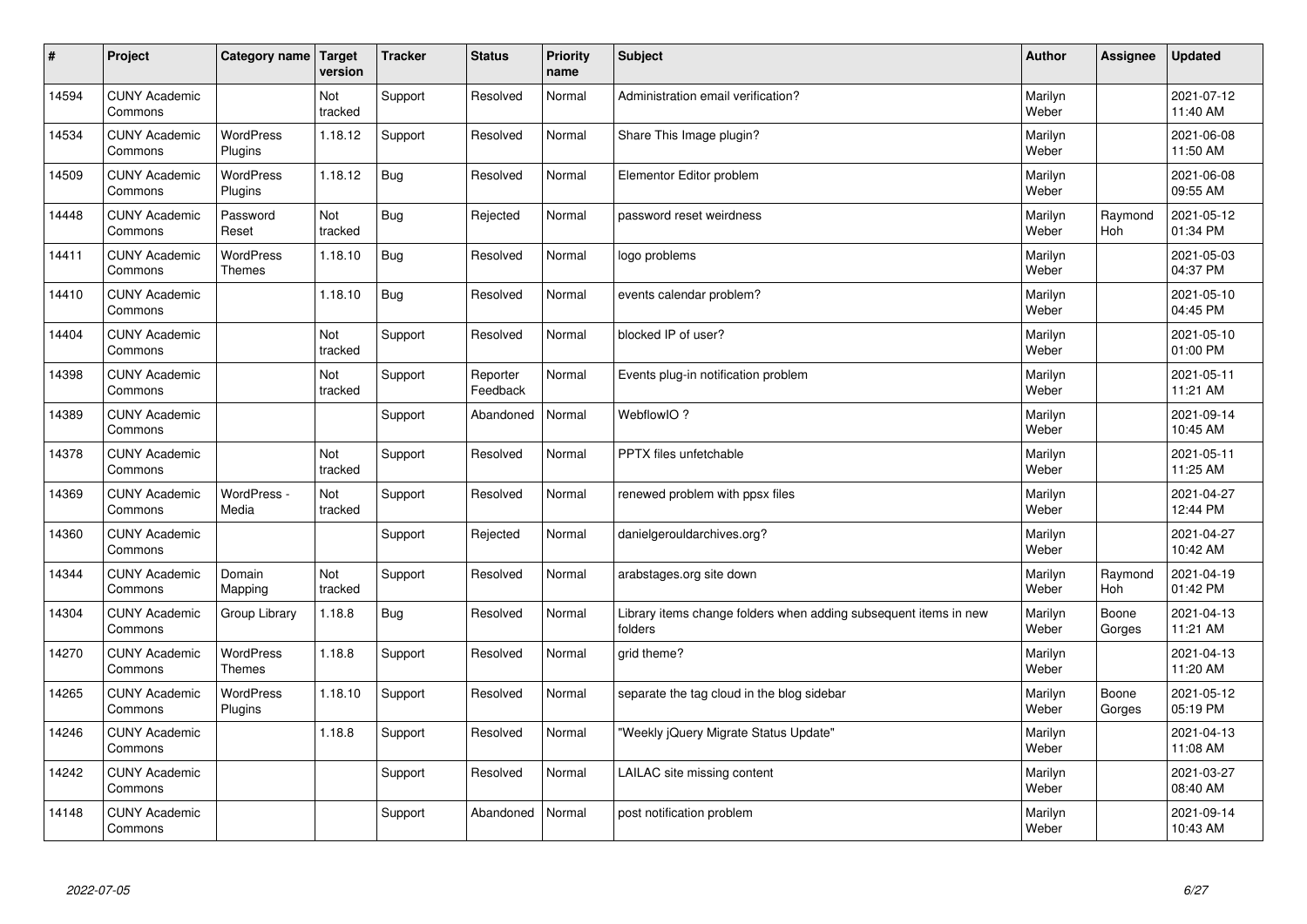| #     | Project                         | <b>Category name</b>        | Target<br>version | <b>Tracker</b> | <b>Status</b>        | <b>Priority</b><br>name | <b>Subject</b>                               | <b>Author</b>    | Assignee        | <b>Updated</b>         |
|-------|---------------------------------|-----------------------------|-------------------|----------------|----------------------|-------------------------|----------------------------------------------|------------------|-----------------|------------------------|
| 14129 | <b>CUNY Academic</b><br>Commons | Onboarding                  | 1.18.6            | Support        | Resolved             | Normal                  | can only see some invites sent               | Marilyn<br>Weber | Raymond<br>Hoh  | 2021-04-09<br>09:00 AM |
| 14077 | <b>CUNY Academic</b><br>Commons | <b>WordPress</b><br>Plugins | 1.18.7            | Support        | Resolved             | Normal                  | Elementor Pro plugin for the slider          | Marilyn<br>Weber | Raymond<br>Hoh  | 2021-03-23<br>11:43 AM |
| 14075 | <b>CUNY Academic</b><br>Commons | <b>WordPress</b><br>Plugins | Not<br>tracked    | Bug            | Resolved             | Normal                  | sludigitalportfolios.commons.gc.cuny.edu     | Marilyn<br>Weber | Boone<br>Gorges | 2021-03-01<br>10:46 AM |
| 14074 | <b>CUNY Academic</b><br>Commons | <b>WordPress</b><br>(misc)  | Not<br>tracked    | Support        | Reporter<br>Feedback | Normal                  | page password protection problem             | Marilyn<br>Weber |                 | 2021-03-02<br>11:03 AM |
| 14019 | <b>CUNY Academic</b><br>Commons | <b>WordPress</b><br>Plugins | 1.18.5            | Bug            | Resolved             | Normal                  | smorales.commons.gc.cuny.edu                 | Marilyn<br>Weber | Boone<br>Gorges | 2021-02-23<br>11:06 AM |
| 14016 | <b>CUNY Academic</b><br>Commons |                             |                   | Support        | Rejected             | Normal                  | PDFs not downloading                         | Marilyn<br>Weber |                 | 2021-02-22<br>11:00 AM |
| 14012 | <b>CUNY Academic</b><br>Commons | <b>WordPress</b><br>Plugins | 1.18.5            | Support        | Resolved             | Normal                  | Open External Links in a New Window plugin?  | Marilyn<br>Weber | Boone<br>Gorges | 2021-03-02<br>02:07 PM |
| 13975 | <b>CUNY Academic</b><br>Commons | Social Paper                | Not<br>tracked    | Support        | Reporter<br>Feedback | Normal                  | can't approve comments on Social Paper paper | Marilyn<br>Weber |                 | 2021-02-12<br>09:33 AM |
| 13958 | <b>CUNY Academic</b><br>Commons |                             | 1.18.4            | Support        | Resolved             | Normal                  | calendar widget problem                      | Marilyn<br>Weber |                 | 2021-02-09<br>11:05 AM |
| 13947 | <b>CUNY Academic</b><br>Commons | WordPress<br>Plugins        | 1.18.4            | Bug            | Resolved             | Normal                  | Elementor plugin problem                     | Marilyn<br>Weber | Raymond<br>Hoh  | 2021-02-08<br>09:34 PM |
| 13944 | <b>CUNY Academic</b><br>Commons | WordPress<br>Plugins        | 1.18.4            | Support        | Resolved             | Normal                  | 3D FlipBook request                          | Marilyn<br>Weber |                 | 2021-02-09<br>11:05 AM |
| 13929 | <b>CUNY Academic</b><br>Commons |                             | 1.18.4            | Support        | Resolved             | Normal                  | update error message                         | Marilyn<br>Weber | Boone<br>Gorges | 2021-02-09<br>11:05 AM |
| 13918 | <b>CUNY Academic</b><br>Commons |                             | Not<br>tracked    | Support        | Rejected             | Normal                  | MailPoet Newsletters Premium plugin          | Marilyn<br>Weber |                 | 2021-02-09<br>11:01 AM |
| 13916 | <b>CUNY Academic</b><br>Commons |                             |                   | Support        | Rejected             | Normal                  | <b>Custom Sidebars</b>                       | Marilyn<br>Weber |                 | 2021-02-23<br>10:45 AM |
| 13846 | <b>CUNY Academic</b><br>Commons | <b>WordPress</b><br>Plugins | 1.18.3            | Support        | Resolved             | Normal                  | Yoast SEO plugin problem                     | Marilyn<br>Weber |                 | 2021-01-19<br>05:34 PM |
| 13841 | <b>CUNY Academic</b><br>Commons | <b>WordPress</b><br>Plugins | 1.18.3            | Support        | Resolved             | Normal                  | Folders plugin request                       | Marilyn<br>Weber | Boone<br>Gorges | 2021-01-26<br>04:43 PM |
| 13827 | <b>CUNY Academic</b><br>Commons | Group Forums                | 1.18.3            | Bug            | Resolved             | Normal                  | more forum post problems                     | Marilyn<br>Weber | Raymond<br>Hoh  | 2021-01-22<br>08:19 PM |
| 13826 | <b>CUNY Academic</b><br>Commons |                             |                   | Support        | Resolved             | Normal                  | January 14th                                 | Marilyn<br>Weber |                 | 2021-01-26<br>04:26 PM |
| 13783 | <b>CUNY Academic</b><br>Commons |                             | 1.18.2            | Support        | Resolved             | Normal                  | new CUNY OneSearch url                       | Marilyn<br>Weber |                 | 2021-01-14<br>04:53 PM |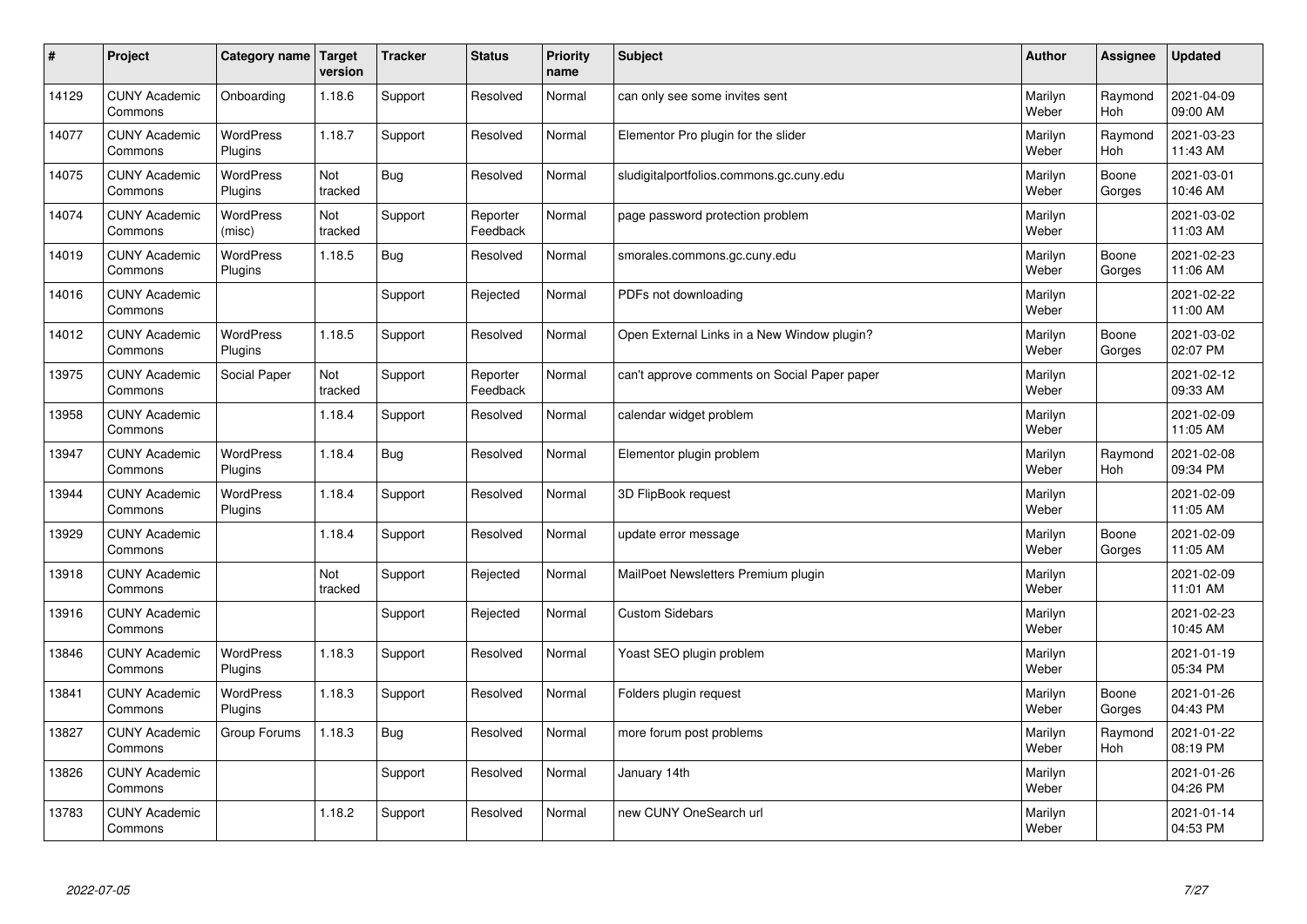| $\pmb{\#}$ | Project                         | Category name                     | Target<br>version | <b>Tracker</b> | <b>Status</b>        | <b>Priority</b><br>name | <b>Subject</b>                            | <b>Author</b>    | Assignee        | <b>Updated</b>         |
|------------|---------------------------------|-----------------------------------|-------------------|----------------|----------------------|-------------------------|-------------------------------------------|------------------|-----------------|------------------------|
| 13768      | <b>CUNY Academic</b><br>Commons | Domain<br>Mapping                 | Not<br>tracked    | <b>Bug</b>     | Resolved             | Normal                  | patricksweeney.commons.gc.cuny.edu down   | Marilyn<br>Weber | Raymond<br>Hoh  | 2021-01-12<br>10:47 AM |
| 13741      | <b>CUNY Academic</b><br>Commons | <b>WordPress</b><br>Plugins       | 1.18.3            | Support        | Resolved             | Normal                  | Ensemble Video Plugin                     | Marilyn<br>Weber |                 | 2021-01-26<br>04:43 PM |
| 13738      | <b>CUNY Academic</b><br>Commons |                                   | 1.18.1            | Support        | Resolved             | Normal                  | theme requests from a non-CUY person      | Marilyn<br>Weber |                 | 2020-12-23<br>11:34 AM |
| 13710      | <b>CUNY Academic</b><br>Commons |                                   | Not<br>tracked    | Support        | Resolved             | Normal                  | small change to Hosting Partner Handbook  | Marilyn<br>Weber |                 | 2020-12-16<br>04:29 PM |
| 13699      | <b>CUNY Academic</b><br>Commons |                                   | Not<br>tracked    | Support        | Resolved             | Normal                  | Martin Segal Center site down             | Marilyn<br>Weber | Raymond<br>Hoh  | 2020-12-22<br>03:03 PM |
| 13641      | <b>CUNY Academic</b><br>Commons |                                   | 1.18.2            | Support        | Resolved             | Normal                  | follow up to migration request            | Marilyn<br>Weber | Boone<br>Gorges | 2021-01-12<br>10:59 AM |
| 13637      | <b>CUNY Academic</b><br>Commons |                                   |                   | Support        | Abandoned            | Normal                  | All-in-One Migration plugin request       | Marilyn<br>Weber |                 | 2020-12-08<br>10:46 AM |
| 13596      | <b>CUNY Academic</b><br>Commons |                                   |                   | Support        | Abandoned            | Normal                  | invited as Author but show as Contributor | Marilyn<br>Weber |                 | 2021-09-14<br>10:41 AM |
| 13584      | <b>CUNY Academic</b><br>Commons |                                   |                   | Support        | Abandoned            | Normal                  | Graphy theme question                     | Marilyn<br>Weber |                 | 2021-09-14<br>10:41 AM |
| 13541      | <b>CUNY Academic</b><br>Commons |                                   | Not<br>tracked    | Support        | Resolved             | Normal                  | add a page template to OER site.          | Marilyn<br>Weber |                 | 2020-11-11<br>11:12 AM |
| 13521      | <b>CUNY Academic</b><br>Commons | Onboarding                        | 1.17.7            | Support        | Resolved             | Normal                  | sent invitations page                     | Marilyn<br>Weber | Raymond<br>Hoh  | 2020-11-10<br>10:31 AM |
| 13512      | <b>CUNY Academic</b><br>Commons | <b>WordPress</b><br><b>Themes</b> | 1.17.7            | Support        | Resolved             | Normal                  | theme update                              | Marilyn<br>Weber |                 | 2020-11-16<br>04:46 PM |
| 13441      | <b>CUNY Academic</b><br>Commons |                                   | 1.17.5            | Support        | Resolved             | Normal                  | ongoing user problems with daily digests  | Marilyn<br>Weber |                 | 2020-10-13<br>10:02 AM |
| 13378      | <b>CUNY Academic</b><br>Commons |                                   | 1.17.5            | <b>Bug</b>     | Resolved             | Normal                  | problem on one of my sites                | Marilyn<br>Weber |                 | 2020-09-24<br>05:27 PM |
| 13341      | <b>CUNY Academic</b><br>Commons | Group Forums                      | 1.17.4            | Bug            | Resolved             | Normal                  | Forum reply problems                      | Marilyn<br>Weber | Raymond<br>Hoh  | 2020-09-22<br>12:08 PM |
| 13328      | <b>CUNY Academic</b><br>Commons | Group Forums                      | Not<br>tracked    | <b>Bug</b>     | Reporter<br>Feedback | Normal                  | cross-posting in two related groups       | Marilyn<br>Weber | Raymond<br>Hoh  | 2020-09-15<br>10:39 PM |
| 13295      | <b>CUNY Academic</b><br>Commons |                                   | Not<br>tracked    | Support        | Resolved             | Normal                  | can't find new user                       | Marilyn<br>Weber |                 | 2020-09-08<br>10:18 AM |
| 13288      | <b>CUNY Academic</b><br>Commons |                                   |                   | Support        | Abandoned            | Normal                  | log in problems on iPhone 6               | Marilyn<br>Weber |                 | 2020-10-27<br>10:26 AM |
| 13286      | <b>CUNY Academic</b><br>Commons |                                   | Not<br>tracked    | Support        | <b>New</b>           | Normal                  | problem connecting with WordPress app     | Marilyn<br>Weber | Raymond<br>Hoh  | 2020-09-08<br>11:16 AM |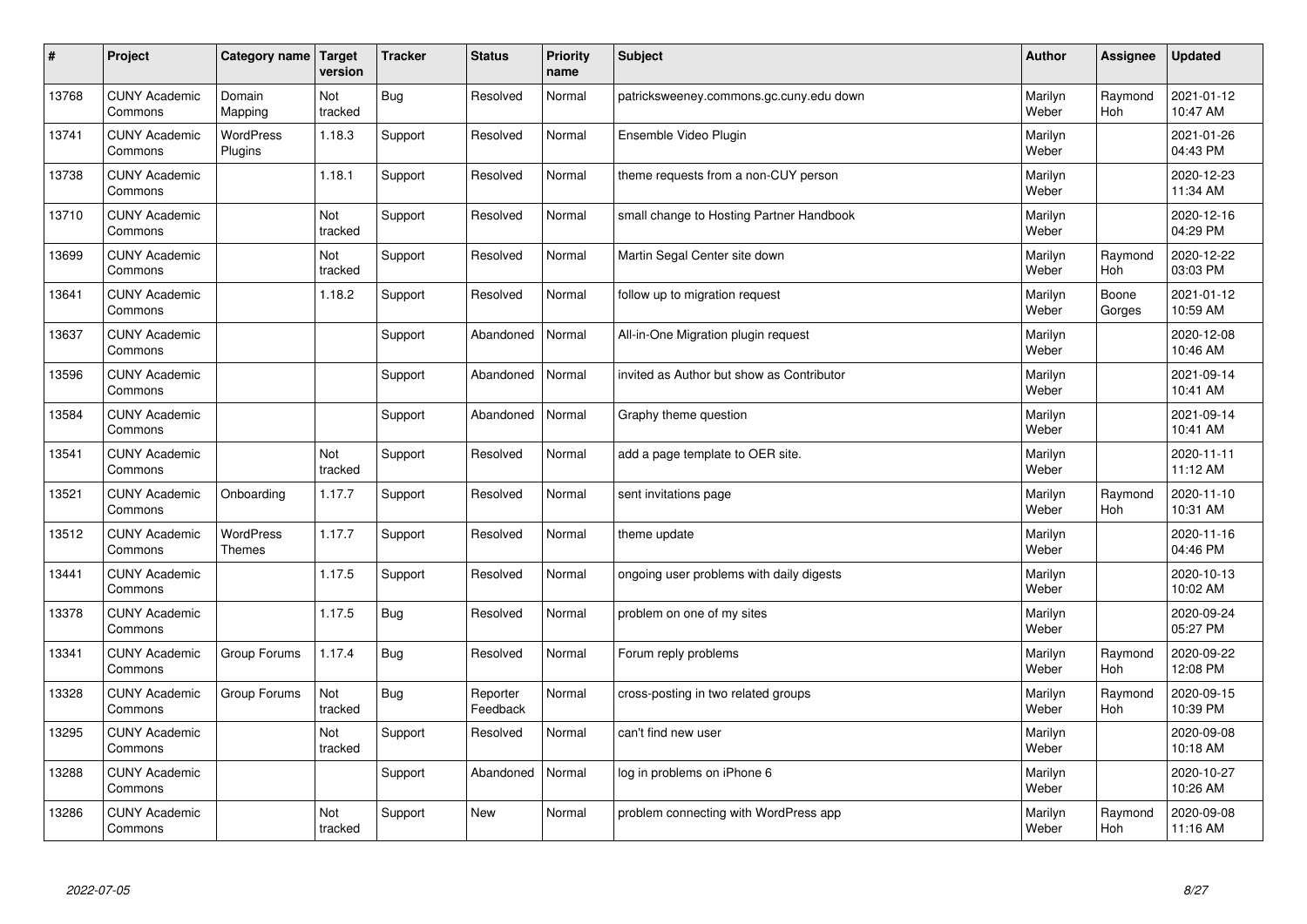| #     | Project                         | Category name   Target            | version        | <b>Tracker</b> | <b>Status</b>        | <b>Priority</b><br>name | <b>Subject</b>                                                                 | <b>Author</b>    | Assignee              | <b>Updated</b>         |
|-------|---------------------------------|-----------------------------------|----------------|----------------|----------------------|-------------------------|--------------------------------------------------------------------------------|------------------|-----------------------|------------------------|
| 13255 | <b>CUNY Academic</b><br>Commons |                                   | Not<br>tracked | Support        | Reporter<br>Feedback | Normal                  | Accessibility problems                                                         | Marilyn<br>Weber |                       | 2020-09-01<br>05:48 PM |
| 13238 | <b>CUNY Academic</b><br>Commons | WordPress -<br>Media              | 1.17.3         | Support        | Resolved             | Normal                  | allow ppsx file?                                                               | Marilyn<br>Weber | Raymond<br><b>Hoh</b> | 2020-09-10<br>11:46 AM |
| 13217 | <b>CUNY Academic</b><br>Commons |                                   |                | Support        | Rejected             | Normal                  | upload recordings of our past webinars?                                        | Marilyn<br>Weber |                       | 2020-08-25<br>07:56 AM |
| 13185 | <b>CUNY Academic</b><br>Commons | <b>WordPress</b><br><b>Themes</b> | 1.17.2         | Support        | Resolved             | Normal                  | Less theme?                                                                    | Marilyn<br>Weber |                       | 2020-08-25<br>11:26 AM |
| 13184 | <b>CUNY Academic</b><br>Commons | <b>WordPress</b><br>Plugins       | 1.17.2         | Support        | Resolved             | Normal                  | google translate plugin                                                        | Marilyn<br>Weber |                       | 2020-08-25<br>11:36 AM |
| 13169 | <b>CUNY Academic</b><br>Commons |                                   | 1.17.4         | Support        | Rejected             | Normal                  | footer logo image has no alt-text                                              | Marilyn<br>Weber |                       | 2020-09-22<br>10:18 AM |
| 13160 | <b>CUNY Academic</b><br>Commons |                                   |                | Support        | Rejected             | Normal                  | site not working on iphone                                                     | Marilyn<br>Weber |                       | 2020-08-25<br>10:58 AM |
| 13159 | <b>CUNY Academic</b><br>Commons | Group Library                     | Not<br>tracked | Support        | Resolved             | Normal                  | changing folder names?                                                         | Marilyn<br>Weber | Boone<br>Gorges       | 2020-08-27<br>08:59 AM |
| 13138 | <b>CUNY Academic</b><br>Commons | Group Library                     | Not<br>tracked | Support        | Resolved             | Normal                  | moving Library contents for Steve Brier                                        | Marilyn<br>Weber |                       | 2020-08-03<br>04:00 PM |
| 13134 | <b>CUNY Academic</b><br>Commons | Site cloning                      | 1.17.1         | Support        | Resolved             | Normal                  | New site (a clone) point to old dashboard                                      | Marilyn<br>Weber |                       | 2020-08-12<br>03:22 PM |
| 13121 | <b>CUNY Academic</b><br>Commons |                                   |                | Support        | Rejected             | Normal                  | embed a DropBox Paper file                                                     | Marilyn<br>Weber |                       | 2020-08-25<br>10:56 AM |
| 13116 | <b>CUNY Academic</b><br>Commons | ZenDesk                           | 1.17.1         | Support        | Resolved             | Normal                  | support/send us a message link obscured                                        | Marilyn<br>Weber | Raymond<br>Hoh        | 2020-07-29<br>09:33 PM |
| 13091 | <b>CUNY Academic</b><br>Commons |                                   | 1.17.0         | Support        | Resolved             | Normal                  | problem with latex (math equations)                                            | Marilyn<br>Weber |                       | 2020-07-28<br>11:09 AM |
| 13085 | <b>CUNY Academic</b><br>Commons | Domain<br>Mapping                 | Not<br>tracked | Support        | Resolved             | Normal                  | domain mapping request                                                         | Marilyn<br>Weber | Matt Gold             | 2020-07-28<br>03:33 PM |
| 13065 | <b>CUNY Academic</b><br>Commons |                                   | Not<br>tracked | Support        | Resolved             | Normal                  | can't invite new user to group                                                 | Marilyn<br>Weber |                       | 2020-07-22<br>04:24 PM |
| 13034 | <b>CUNY Academic</b><br>Commons |                                   | Not<br>tracked | Support        | Reporter<br>Feedback | Normal                  | a site is asking people to join the Commons to get a download                  | Marilyn<br>Weber |                       | 2020-07-12<br>07:23 AM |
| 13016 | <b>CUNY Academic</b><br>Commons | Shortcodes and<br>embeds          | 1.16.15        | Support        | Resolved             | Normal                  | possible to run code examples, like in Jupyter Notebooks?                      | Marilyn<br>Weber |                       | 2020-07-16<br>11:52 AM |
| 13013 | <b>CUNY Academic</b><br>Commons |                                   | Not<br>tracked | <b>Bug</b>     | Resolved             | Normal                  | an invite to Group Admins from Brian Foote?!                                   | Marilyn<br>Weber |                       | 2020-07-07<br>02:36 PM |
| 13012 | <b>CUNY Academic</b><br>Commons | <b>WordPress</b><br>(misc)        |                | Support        | Rejected             | Normal                  | icon image associated with the teaching template's Creative Commons<br>License | Marilyn<br>Weber | Raymond<br>Hoh        | 2020-08-25<br>10:56 AM |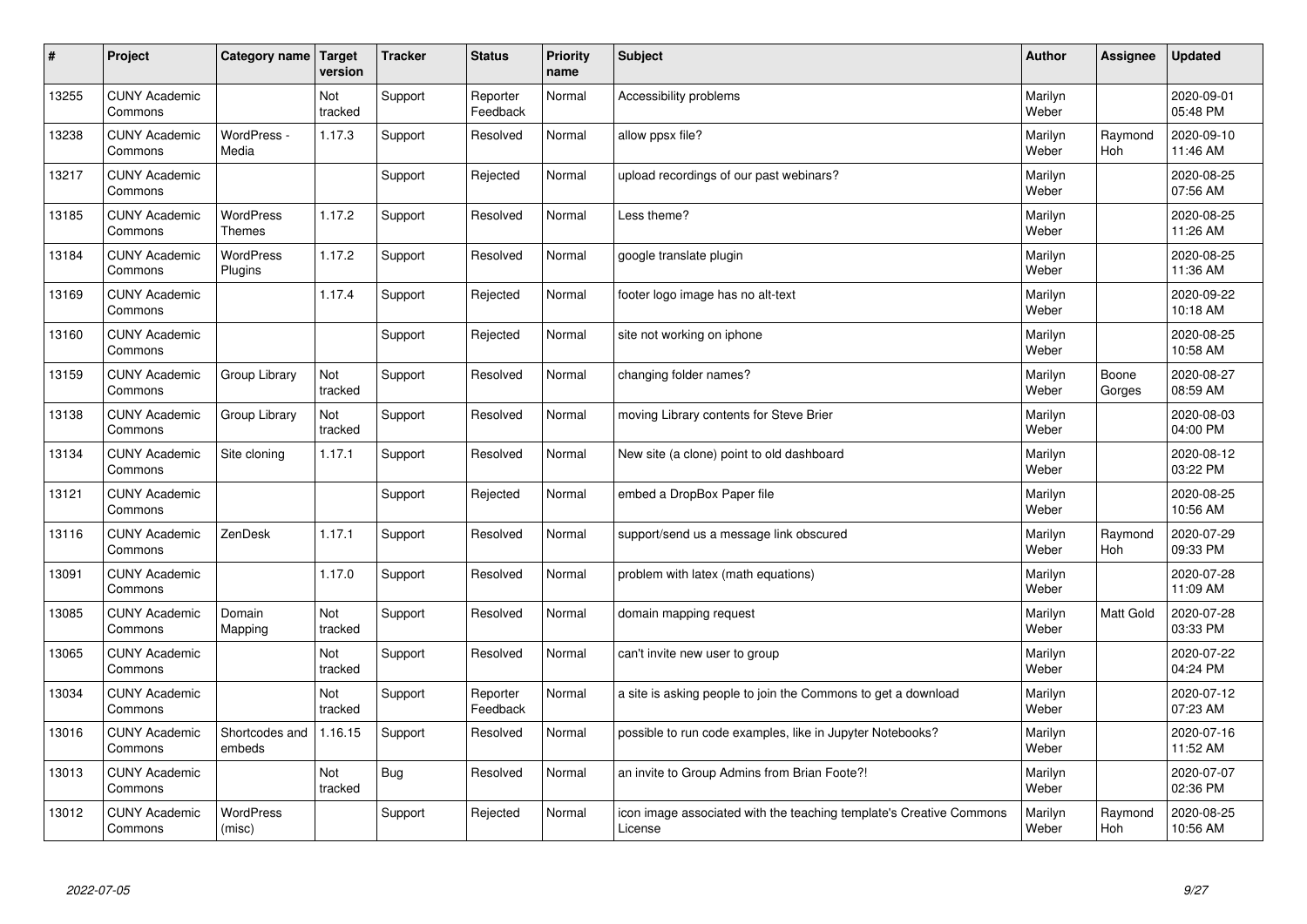| #     | Project                         | <b>Category name</b>              | Target<br>version | <b>Tracker</b> | <b>Status</b>        | <b>Priority</b><br>name | <b>Subject</b>                                                                             | <b>Author</b>    | Assignee              | <b>Updated</b>         |
|-------|---------------------------------|-----------------------------------|-------------------|----------------|----------------------|-------------------------|--------------------------------------------------------------------------------------------|------------------|-----------------------|------------------------|
| 12999 | <b>CUNY Academic</b><br>Commons |                                   | 1.18.1            | Support        | Resolved             | Normal                  | request for Dentist theme                                                                  | Marilyn<br>Weber | Boone<br>Gorges       | 2020-12-22<br>03:31 PM |
| 12986 | <b>CUNY Academic</b><br>Commons |                                   |                   | Support        | Rejected             | Normal                  | Someone is trying to create accounts using random CUNY entity emails                       | Marilyn<br>Weber |                       | 2020-07-02<br>09:47 PM |
| 12960 | <b>CUNY Academic</b><br>Commons |                                   | 1.16.14           | Support        | Resolved             | Normal                  | mutiple plugin in requests                                                                 | Marilyn<br>Weber | Boone<br>Gorges       | 2020-06-23<br>10:53 AM |
| 12905 | <b>CUNY Academic</b><br>Commons |                                   | 1.16.14           | Support        | Resolved             | Normal                  | trouble embedding a flipbook from Flipsnack                                                | Marilyn<br>Weber | Boone<br>Gorges       | 2020-06-23<br>10:53 AM |
| 12861 | <b>CUNY Academic</b><br>Commons |                                   |                   | Support        | Resolved             | Normal                  | trouble with YouTube                                                                       | Marilyn<br>Weber | Raymond<br>Hoh        | 2020-06-09<br>11:16 AM |
| 12777 | <b>CUNY Academic</b><br>Commons |                                   | 1.16.14           | Support        | Resolved             | Normal                  | request to include custom javascript into a Commons-hosted site                            | Marilyn<br>Weber |                       | 2020-06-16<br>04:03 PM |
| 12741 | <b>CUNY Academic</b><br>Commons | <b>WordPress</b><br>Plugins       | Not<br>tracked    | Support        | Reporter<br>Feedback | Normal                  | <b>Tableau Public Viz Block</b>                                                            | Marilyn<br>Weber | Raymond<br><b>Hoh</b> | 2020-05-12<br>11:00 AM |
| 12676 | <b>CUNY Academic</b><br>Commons | WordPress<br>Plugins              | 1.16.10           | Support        | Resolved             | Normal                  | request for Require Post Category plug-in                                                  | Marilyn<br>Weber |                       | 2020-04-28<br>11:03 AM |
| 12543 | <b>CUNY Academic</b><br>Commons | <b>Public Portfolio</b>           | Not<br>tracked    | Support        | Resolved             | Normal                  | User cannot find profile edit button                                                       | Marilyn<br>Weber | scott voth            | 2020-03-22<br>02:49 PM |
| 12515 | <b>CUNY Academic</b><br>Commons | cuny.is                           | 1.16.7            | Support        | Resolved             | Normal                  | AJAX actions on cuny is admin page are failing                                             | Marilyn<br>Weber |                       | 2020-03-10<br>11:57 AM |
| 12487 | <b>CUNY Academic</b><br>Commons | Group Forums                      | 1.16.7            | Bug            | Resolved             | Normal                  | group posting problems?                                                                    | Marilyn<br>Weber | Raymond<br>Hoh        | 2020-03-10<br>11:40 AM |
| 12427 | <b>CUNY Academic</b><br>Commons |                                   | Not<br>tracked    | Support        | Resolved             | Normal                  | organizing PDF on a site?                                                                  | Marilyn<br>Weber | scott voth            | 2020-03-10<br>11:11 AM |
| 12395 | <b>CUNY Academic</b><br>Commons | Spam/Spam<br>Prevention           | Not<br>tracked    | Support        | Resolved             | Normal                  | comments again being blocked                                                               | Marilyn<br>Weber | Raymond<br>Hoh        | 2020-03-10<br>11:13 AM |
| 12382 | <b>CUNY Academic</b><br>Commons | Membership                        | Not<br>tracked    | Support        | <b>New</b>           | Normal                  | Email request change                                                                       | Marilyn<br>Weber | Marilyn<br>Weber      | 2020-02-06<br>12:56 PM |
| 12360 | <b>CUNY Academic</b><br>Commons | <b>WordPress</b><br><b>Themes</b> | Not<br>tracked    | Bug            | Reporter<br>Feedback | Normal                  | site just says "DANTE We are currently in maintenance mode, please<br>check back shortly." | Marilyn<br>Weber |                       | 2020-02-04<br>12:13 PM |
| 12352 | <b>CUNY Academic</b><br>Commons |                                   | Not<br>tracked    | Support        | New                  | Normal                  | 'posts list" page builder block option                                                     | Marilyn<br>Weber |                       | 2020-02-03<br>01:29 PM |
| 12350 | <b>CUNY Academic</b><br>Commons | <b>Blogs</b><br>(BuddyPress)      | Not<br>tracked    | Support        | Reporter<br>Feedback | Normal                  | URL creation problem                                                                       | Marilyn<br>Weber |                       | 2020-02-03<br>11:27 AM |
| 12346 | <b>CUNY Academic</b><br>Commons | Redmine                           |                   | Support        | Resolved             | Normal                  | another Redmine request                                                                    | Marilyn<br>Weber | <b>Matt Gold</b>      | 2020-01-30<br>08:20 PM |
| 12334 | <b>CUNY Academic</b><br>Commons |                                   |                   | Support        | Resolved             | Normal                  | request for a Redmine account                                                              | Marilyn<br>Weber | <b>Matt Gold</b>      | 2020-01-30<br>12:01 PM |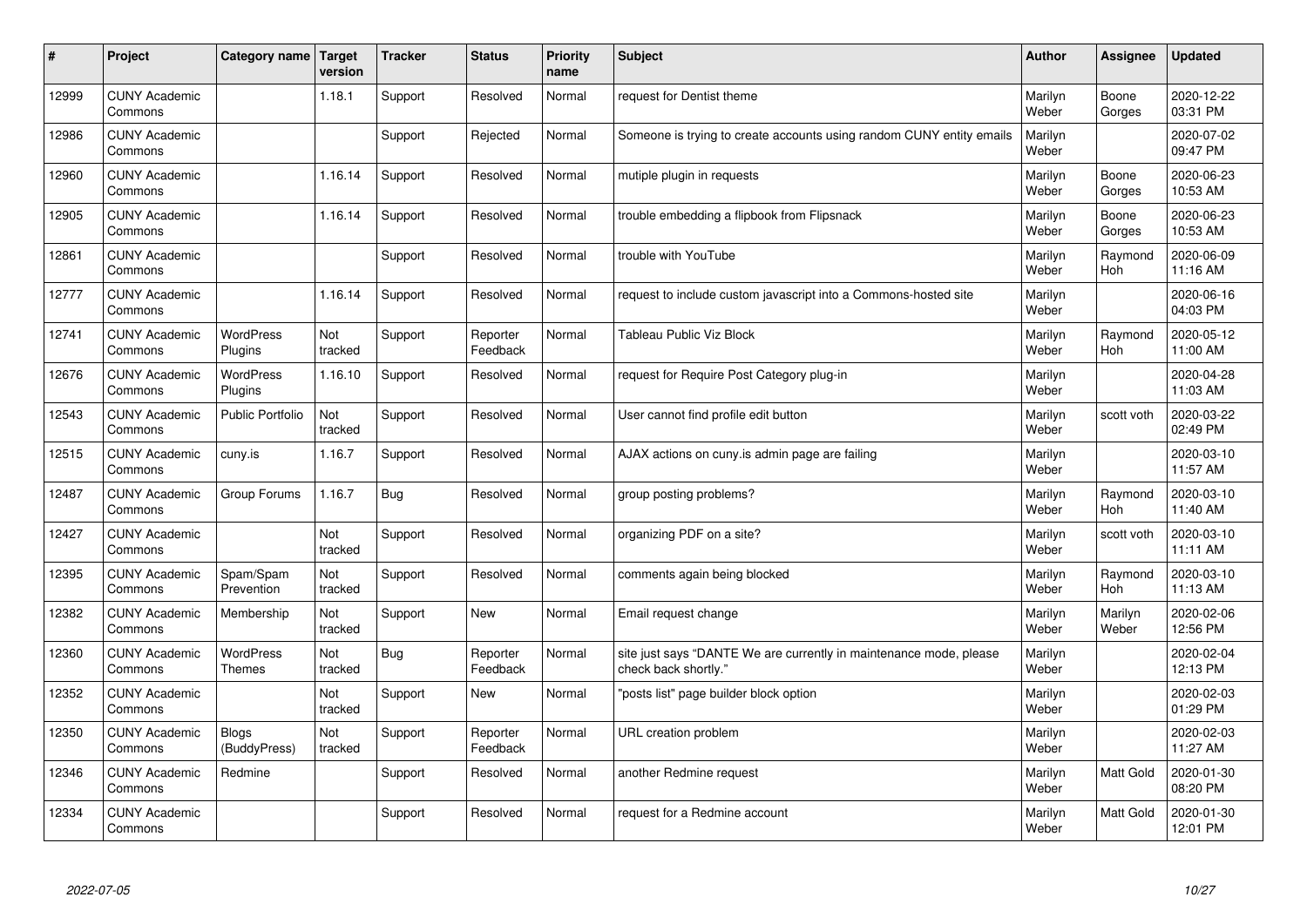| $\pmb{\#}$ | Project                         | Category name                     | <b>Target</b><br>version | <b>Tracker</b> | <b>Status</b> | <b>Priority</b><br>name | <b>Subject</b>                                                                       | <b>Author</b>    | Assignee        | <b>Updated</b>         |
|------------|---------------------------------|-----------------------------------|--------------------------|----------------|---------------|-------------------------|--------------------------------------------------------------------------------------|------------------|-----------------|------------------------|
| 12302      | <b>CUNY Academic</b><br>Commons | <b>WordPress</b><br>Themes        | 1.16.4                   | Support        | Resolved      | Normal                  | Pictorio theme request                                                               | Marilyn<br>Weber | Raymond<br>Hoh  | 2020-01-28<br>11:44 AM |
| 12205      | <b>CUNY Academic</b><br>Commons |                                   |                          | Support        | Rejected      | Normal                  | possible update to the 2019 theme?                                                   | Marilyn<br>Weber |                 | 2020-01-14<br>12:08 PM |
| 12190      | <b>CUNY Academic</b><br>Commons | <b>Blogs</b><br>(BuddyPress)      | Not<br>tracked           | Support        | Resolved      | Normal                  | Site avatar in directory is not what user expects                                    | Marilyn<br>Weber |                 | 2019-12-12<br>08:51 PM |
| 12176      | <b>CUNY Academic</b><br>Commons |                                   | Not<br>tracked           | Support        | Resolved      | Normal                  | Mp4s?                                                                                | Marilyn<br>Weber |                 | 2019-12-05<br>11:04 AM |
| 12165      | <b>CUNY Academic</b><br>Commons | <b>BuddyPress</b><br>(misc)       | Not<br>tracked           | Support        | Resolved      | Normal                  | two reports of Profile problems                                                      | Marilyn<br>Weber | Boone<br>Gorges | 2019-12-04<br>05:06 PM |
| 12156      | <b>CUNY Academic</b><br>Commons | <b>Blogs</b><br>(BuddyPress)      | Not<br>tracked           | Support        | Resolved      | Normal                  | My Sites list (Commons Profile or Sites directory) doesn't match toolbar<br>dropdown | Marilyn<br>Weber |                 | 2019-12-11<br>10:20 AM |
| 12137      | <b>CUNY Academic</b><br>Commons | <b>WordPress</b><br><b>Themes</b> | Not<br>tracked           | Support        | Resolved      | Normal                  | media player problem                                                                 | Marilyn<br>Weber |                 | 2019-12-12<br>08:52 PM |
| 12038      | <b>CUNY Academic</b><br>Commons |                                   | 1.15.13                  | Bug            | Resolved      | Normal                  | admin visibility problem at careerplan.commons.gc.cuny.edu                           | Marilyn<br>Weber |                 | 2019-11-12<br>10:20 AM |
| 11977      | <b>CUNY Academic</b><br>Commons |                                   | Not<br>tracked           | Support        | Resolved      | Normal                  | please remove me from many sites                                                     | Marilyn<br>Weber |                 | 2019-11-21<br>01:05 PM |
| 11976      | <b>CUNY Academic</b><br>Commons | WordPress<br><b>Themes</b>        | Not<br>tracked           | Support        | Resolved      | Normal                  | ColorMag request                                                                     | Marilyn<br>Weber |                 | 2021-02-01<br>10:25 AM |
| 11964      | <b>CUNY Academic</b><br>Commons | Layout                            | 1.15.12                  | Bug            | Resolved      | Normal                  | https://commons.gc.cuny.edu/create/ not displaying correctly in Edge                 | Marilyn<br>Weber | Raymond<br>Hoh  | 2019-10-22<br>11:54 AM |
| 11961      | <b>CUNY Academic</b><br>Commons | Membership                        | Not<br>tracked           | Support        | Resolved      | Normal                  | switch email for student user                                                        | Marilyn<br>Weber |                 | 2019-10-09<br>01:56 PM |
| 11922      | <b>CUNY Academic</b><br>Commons | Membership                        | Not<br>tracked           | Support        | Resolved      | Normal                  | https://commons.gc.cuny.edu/members/cunyhealthequity/                                | Marilyn<br>Weber |                 | 2019-10-02<br>04:05 PM |
| 11915      | <b>CUNY Academic</b><br>Commons |                                   | Not<br>tracked           | Support        | Resolved      | Normal                  | User not in list                                                                     | Marilyn<br>Weber |                 | 2019-10-28<br>10:13 AM |
| 11912      | <b>CUNY Academic</b><br>Commons |                                   |                          | Support        | Resolved      | Normal                  | influence search results?                                                            | Marilyn<br>Weber |                 | 2020-02-11<br>10:51 AM |
| 11908      | <b>CUNY Academic</b><br>Commons | Spam/Spam<br>Prevention           | 1.17.7                   | Support        | Resolved      | Normal                  | overeager spam filter                                                                | Marilyn<br>Weber | Raymond<br>Hoh  | 2020-11-05<br>04:36 PM |
| 11907      | <b>CUNY Academic</b><br>Commons | <b>Public Portfolio</b>           | 1.15.13                  | Support        | Resolved      | Normal                  | more publications problems (in profile)                                              | Marilyn<br>Weber |                 | 2019-11-04<br>11:16 AM |
| 11896      | <b>CUNY Academic</b><br>Commons |                                   | Not<br>tracked           | Support        | Resolved      | Normal                  | https://thenurseswritingproject.commons.gc.cuny.edu                                  | Marilyn<br>Weber |                 | 2019-09-24<br>08:09 AM |
| 11866      | <b>CUNY Academic</b><br>Commons | <b>WordPress</b><br><b>Themes</b> | 1.15.10                  | Support        | Resolved      | Normal                  | problem with project widget and the 'skills' to generate tags                        | Marilyn<br>Weber | Raymond<br>Hoh  | 2019-09-19<br>03:20 PM |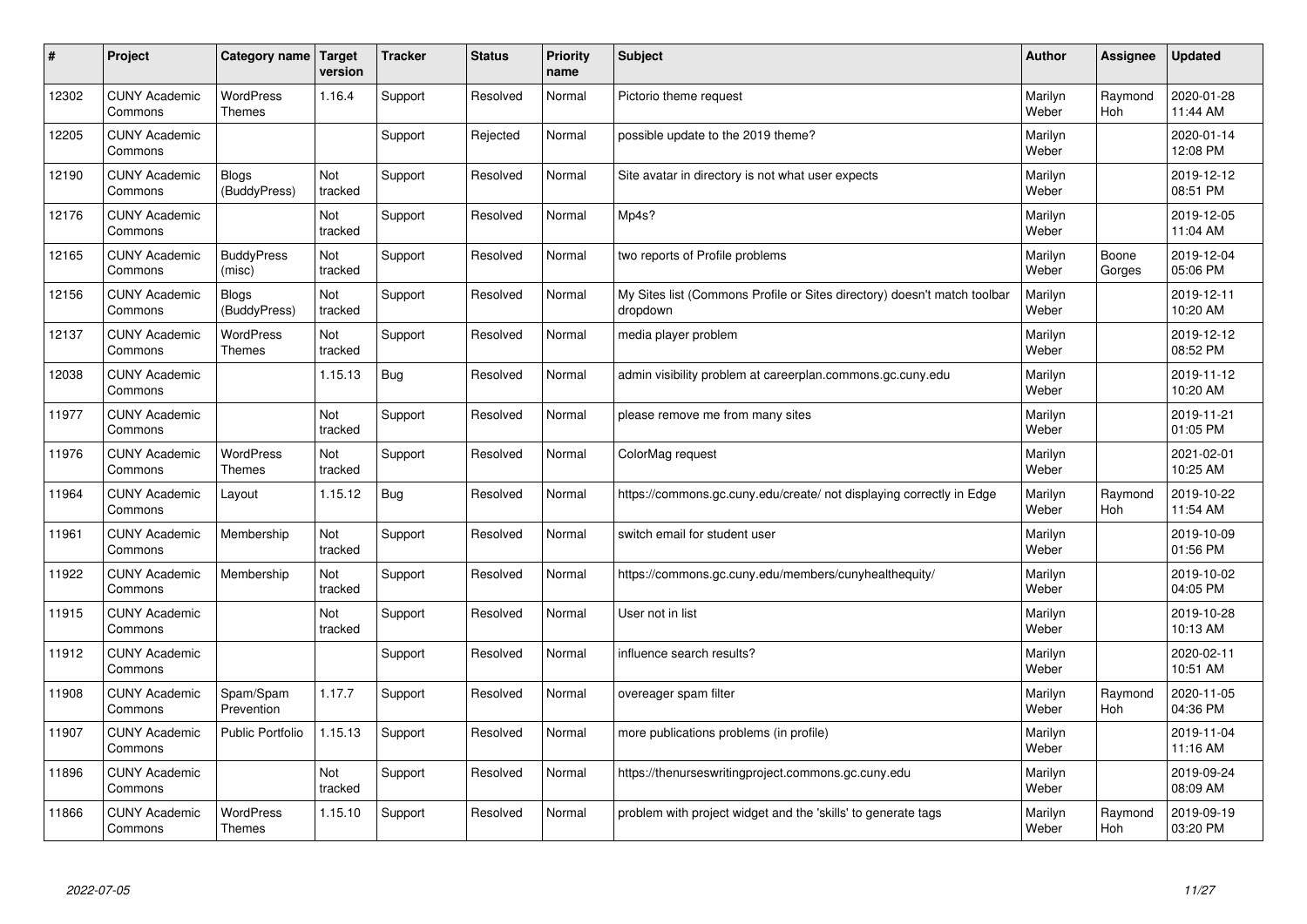| #     | Project                         | Category name               | Target<br>version | <b>Tracker</b> | <b>Status</b>        | <b>Priority</b><br>name | <b>Subject</b>                                                                                         | <b>Author</b>    | Assignee        | <b>Updated</b>         |
|-------|---------------------------------|-----------------------------|-------------------|----------------|----------------------|-------------------------|--------------------------------------------------------------------------------------------------------|------------------|-----------------|------------------------|
| 11865 | <b>CUNY Academic</b><br>Commons | Onboarding                  | 1.15.10           | Bug            | Resolved             | Normal                  | Site name not appearing in "Membership" lists of Invitation modal                                      | Marilyn<br>Weber | Boone<br>Gorges | 2019-09-24<br>11:09 AM |
| 11848 | <b>CUNY Academic</b><br>Commons |                             | Not<br>tracked    | Support        | Hold                 | Normal                  | a Dean of Faculty wants to share a large file                                                          | Marilyn<br>Weber |                 | 2019-09-24<br>08:44 AM |
| 11832 | <b>CUNY Academic</b><br>Commons | <b>WordPress</b><br>Plugins | 1.15.11           | Support        | Resolved             | Normal                  | Yoast SEO premium for sexgenlab.org                                                                    | Marilyn<br>Weber |                 | 2019-10-08<br>11:22 AM |
| 11813 | <b>CUNY Academic</b><br>Commons | <b>WordPress</b><br>Plugins | 1.15.9            | Support        | Resolved             | Normal                  | 'Change Password Protected Message" plugin requests                                                    | Marilyn<br>Weber |                 | 2019-09-10<br>05:57 PM |
| 11811 | <b>CUNY Academic</b><br>Commons |                             | Not<br>tracked    | Support        | Duplicate            | Normal                  | Content of Publications widget on profile page being erased on save                                    | Marilyn<br>Weber |                 | 2019-10-08<br>11:16 AM |
| 11787 | <b>CUNY Academic</b><br>Commons |                             | Not<br>tracked    | Support        | Reporter<br>Feedback | Normal                  | automated comments notifications on ZenDesk                                                            | Marilyn<br>Weber |                 | 2019-08-26<br>06:18 PM |
| 11771 | <b>CUNY Academic</b><br>Commons |                             | Not<br>tracked    | Support        | Reporter<br>Feedback | Normal                  | post displays in sections                                                                              | Marilyn<br>Weber |                 | 2019-08-20<br>10:34 AM |
| 11650 | <b>CUNY Academic</b><br>Commons |                             | Not<br>tracked    | Support        | Resolved             | Normal                  | https://commons.gc.cuny.edu/groups/introduction-to-literary-studies-engl<br>ish-252-at-hunter-college/ | Marilyn<br>Weber |                 | 2019-07-18<br>02:28 PM |
| 11647 | <b>CUNY Academic</b><br>Commons |                             | 1.15.6            | Support        | Resolved             | Normal                  | <b>Tribulant Newsletters update</b>                                                                    | Marilyn<br>Weber |                 | 2019-07-18<br>02:27 PM |
| 11634 | <b>CUNY Academic</b><br>Commons | <b>WordPress</b><br>(misc)  | Not<br>tracked    | <b>Bug</b>     | Rejected             | Normal                  | 'Insert Read More Tag" working oddly                                                                   | Marilyn<br>Weber | Raymond<br>Hoh  | 2019-07-15<br>11:48 PM |
| 11609 | <b>CUNY Academic</b><br>Commons |                             | 1.15.5            | Support        | Resolved             | Normal                  | <b>Mixed Content flag</b>                                                                              | Marilyn<br>Weber |                 | 2019-06-27<br>06:54 PM |
| 11567 | <b>CUNY Academic</b><br>Commons | Group Files                 | 1.15.4            | Bug            | Resolved             | Normal                  | Group files pagination doesn't work properly in folders                                                | Marilyn<br>Weber | Boone<br>Gorges | 2019-06-25<br>04:22 PM |
| 11519 | <b>CUNY Academic</b><br>Commons |                             | Not<br>tracked    | Support        | Assigned             | Normal                  | comment option not appearing                                                                           | Marilyn<br>Weber |                 | 2019-09-24<br>10:28 AM |
| 11516 | <b>CUNY Academic</b><br>Commons | Membership                  | Not<br>tracked    | Support        | Resolved             | Normal                  | request for email change                                                                               | Marilyn<br>Weber |                 | 2019-06-04<br>01:48 PM |
| 11509 | <b>CUNY Academic</b><br>Commons |                             | Not<br>tracked    | Support        | Reporter<br>Feedback | Normal                  | deleted Page causing a Menu problem?                                                                   | Marilyn<br>Weber |                 | 2019-06-04<br>09:54 AM |
| 11483 | <b>CUNY Academic</b><br>Commons |                             | 1.15.2            | <b>Bug</b>     | Resolved             | Normal                  | "Add New user" not working                                                                             | Marilyn<br>Weber |                 | 2019-05-21<br>02:26 PM |
| 11453 | <b>CUNY Academic</b><br>Commons | WordPress<br>(misc)         | 1.15.2            | <b>Bug</b>     | Resolved             | Normal                  | 403 error on Firefox                                                                                   | Marilyn<br>Weber | Raymond<br>Hoh  | 2019-05-28<br>11:46 AM |
| 11448 | <b>CUNY Academic</b><br>Commons | <b>BuddyPress</b><br>(misc) | 1.15.1            | Support        | Resolved             | Normal                  | sole administrator listed on sites is not an admin at all?                                             | Marilyn<br>Weber | Raymond<br>Hoh  | 2019-05-14<br>11:15 AM |
| 11294 | <b>CUNY Academic</b><br>Commons | Account<br>settings         | Not<br>tracked    | Support        | Resolved             | Normal                  | student emgail change                                                                                  | Marilyn<br>Weber | Matt Gold       | 2019-04-07<br>09:11 PM |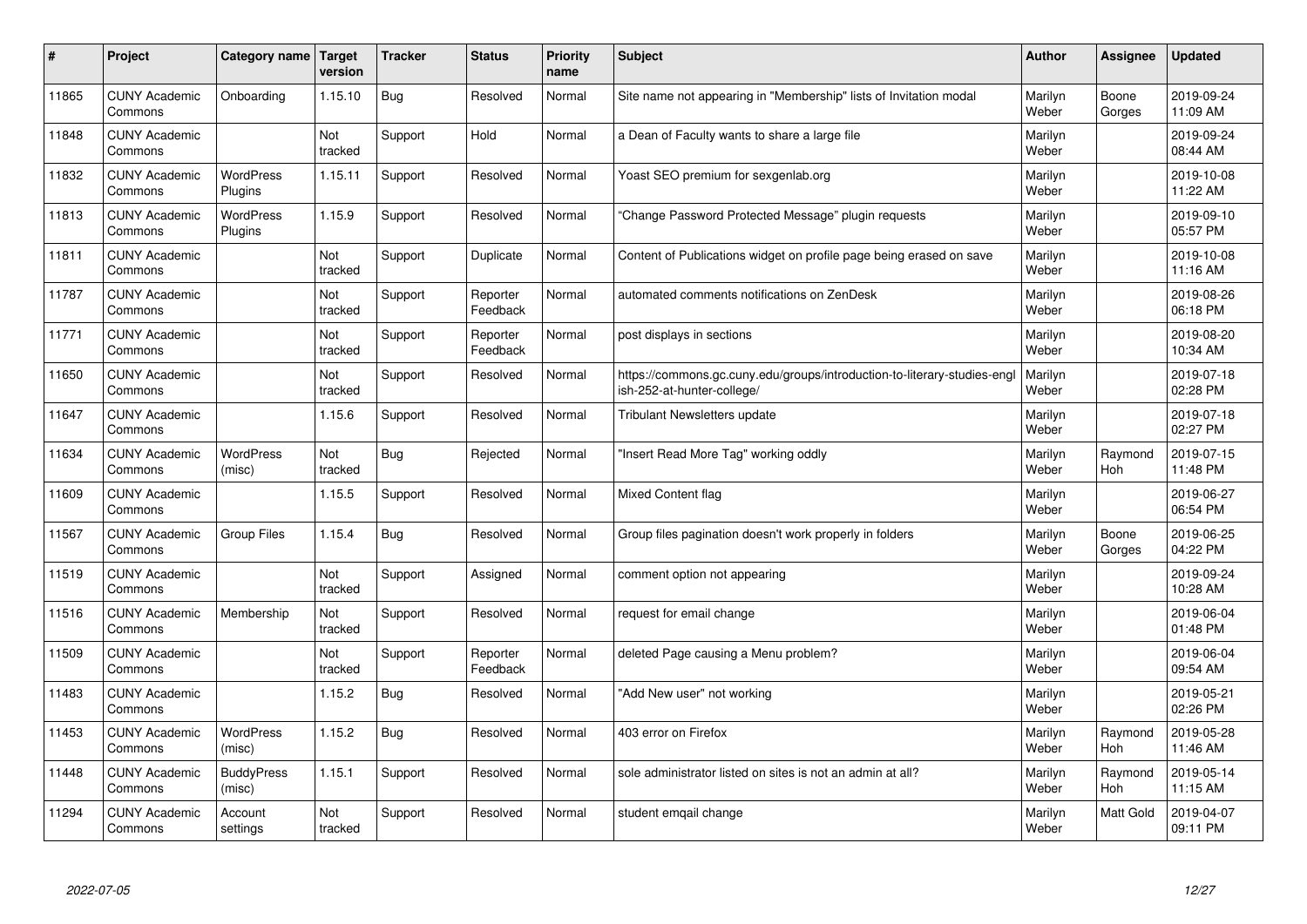| $\sharp$ | Project                         | Category name   Target            | version        | <b>Tracker</b> | <b>Status</b>        | <b>Priority</b><br>name | <b>Subject</b>                                               | <b>Author</b>    | Assignee       | <b>Updated</b>         |
|----------|---------------------------------|-----------------------------------|----------------|----------------|----------------------|-------------------------|--------------------------------------------------------------|------------------|----------------|------------------------|
| 11267    | <b>CUNY Academic</b><br>Commons |                                   |                | Support        | Rejected             | Normal                  | signing up with a nonCUNY signup code from the Register page | Marilyn<br>Weber |                | 2019-03-26<br>03:00 PM |
| 11233    | <b>CUNY Academic</b><br>Commons |                                   | 1.14.9         | Support        | Resolved             | Normal                  | Hotiar?                                                      | Marilyn<br>Weber |                | 2019-03-26<br>12:10 PM |
| 11225    | <b>CUNY Academic</b><br>Commons |                                   | Not<br>tracked | Support        | Resolved             | Normal                  | bulk upload?                                                 | Marilyn<br>Weber |                | 2019-09-18<br>10:31 AM |
| 11217    | <b>CUNY Academic</b><br>Commons | Membership                        | Not<br>tracked | Support        | Resolved             | Normal                  | Another email update                                         | Marilyn<br>Weber |                | 2019-03-12<br>03:37 PM |
| 11211    | <b>CUNY Academic</b><br>Commons | <b>WordPress</b><br><b>Themes</b> | 1.14.8         | Support        | Resolved             | Normal                  | user needs to edit the HTML coding                           | Marilyn<br>Weber |                | 2019-03-12<br>11:20 AM |
| 11210    | <b>CUNY Academic</b><br>Commons | Membership                        | Not<br>tracked | Support        | Resolved             | Normal                  | Please change the email                                      | Marilyn<br>Weber |                | 2019-03-11<br>04:16 PM |
| 11205    | <b>CUNY Academic</b><br>Commons | <b>WordPress</b><br>Plugins       | Not<br>tracked | Support        | Resolved             | Normal                  | problems with Google calendar                                | Marilyn<br>Weber | Raymond<br>Hoh | 2019-03-11<br>02:17 PM |
| 11198    | <b>CUNY Academic</b><br>Commons |                                   | Not<br>tracked | Support        | Resolved             | Normal                  | former CUNY employee                                         | Marilyn<br>Weber |                | 2019-03-07<br>02:21 PM |
| 11149    | <b>CUNY Academic</b><br>Commons |                                   | Not<br>tracked | Support        | Reporter<br>Feedback | Normal                  | comments getting blocked                                     | Marilyn<br>Weber | Raymond<br>Hoh | 2019-03-26<br>11:40 AM |
| 11147    | <b>CUNY Academic</b><br>Commons | Membership                        | Not<br>tracked | Support        | Resolved             | Normal                  | employee email change                                        | Marilyn<br>Weber |                | 2019-03-12<br>03:58 PM |
| 11127    | <b>CUNY Academic</b><br>Commons | Membership                        | Not<br>tracked | Support        | Resolved             | Normal                  | user with new campus affiliation                             | Marilyn<br>Weber |                | 2019-02-19<br>02:09 PM |
| 11091    | <b>CUNY Academic</b><br>Commons | <b>BuddyPress</b><br>Docs         | 1.14.7         | Support        | Resolved             | Normal                  | word limit for comments on a group doc?                      | Marilyn<br>Weber |                | 2019-02-26<br>02:04 PM |
| 11088    | <b>CUNY Academic</b><br>Commons | Group Blogs                       | Not<br>tracked | Bug            | Resolved             | Normal                  | no notification for comments                                 | Marilyn<br>Weber |                | 2019-02-15<br>03:30 PM |
| 11031    | <b>CUNY Academic</b><br>Commons |                                   | Not<br>tracked | Support        | Resolved             | Normal                  | new group with seemingly old topics                          | Marilyn<br>Weber |                | 2019-02-11<br>12:17 PM |
| 11029    | <b>CUNY Academic</b><br>Commons | Authentication                    | 1.14.9         | Support        | Resolved             | Normal                  | Sujatha Fernandes cannot edit her site                       | Marilyn<br>Weber | Raymond<br>Hoh | 2019-03-26<br>12:10 PM |
| 11017    | <b>CUNY Academic</b><br>Commons |                                   | Not<br>tracked | Support        | Resolved             | Normal                  | site didn't save?                                            | Marilyn<br>Weber |                | 2019-01-25<br>03:47 PM |
| 11006    | <b>CUNY Academic</b><br>Commons | Groups (misc)                     | 1.14.6         | Support        | Resolved             | Normal                  | removing members from a group isn't working                  | Marilyn<br>Weber |                | 2019-01-24<br>03:18 PM |
| 11003    | <b>CUNY Academic</b><br>Commons |                                   | Not<br>tracked | Support        | Resolved             | Normal                  | user email change                                            | Marilyn<br>Weber |                | 2019-01-24<br>02:50 PM |
| 11002    | <b>CUNY Academic</b><br>Commons |                                   | Not<br>tracked | Support        | Resolved             | Normal                  | open link in a new tab not working                           | Marilyn<br>Weber |                | 2019-06-03<br>07:57 PM |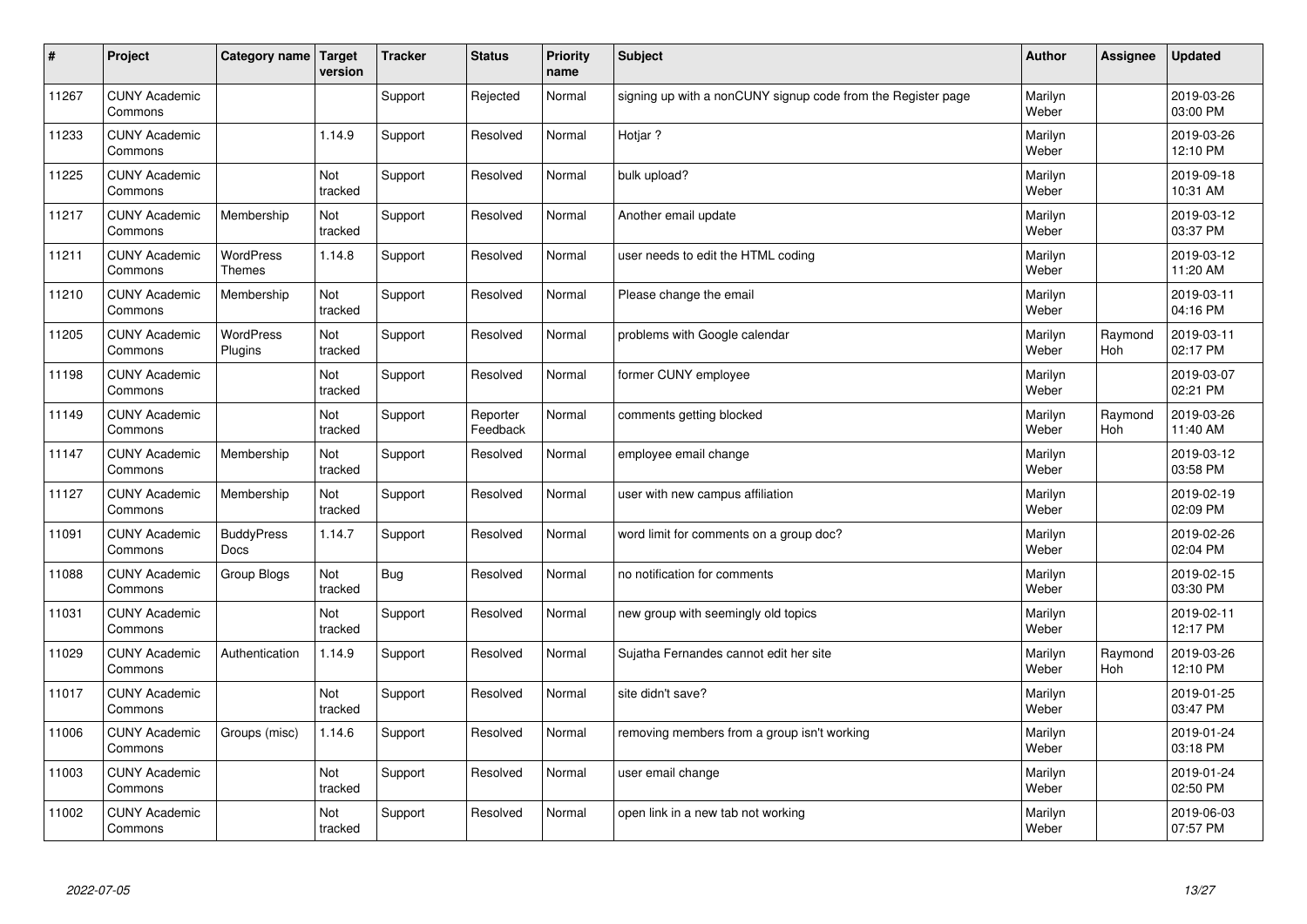| #     | Project                         | Category name   Target | version        | <b>Tracker</b> | <b>Status</b>        | <b>Priority</b><br>name | <b>Subject</b>                                  | <b>Author</b>    | Assignee        | <b>Updated</b>         |
|-------|---------------------------------|------------------------|----------------|----------------|----------------------|-------------------------|-------------------------------------------------|------------------|-----------------|------------------------|
| 10986 | <b>CUNY Academic</b><br>Commons |                        | Not<br>tracked | Support        | Resolved             | Normal                  | PDF embedder provoking error                    | Marilyn<br>Weber |                 | 2019-03-29<br>04:28 PM |
| 10941 | <b>CUNY Academic</b><br>Commons | Membership             | Not<br>tracked | Support        | Resolved             | Normal                  | update user email                               | Marilyn<br>Weber |                 | 2019-02-13<br>02:24 PM |
| 10932 | <b>CUNY Academic</b><br>Commons |                        |                | Support        | Resolved             | Normal                  | add me as admin to meenaalexander.com           | Marilyn<br>Weber | Matt Gold       | 2019-01-09<br>02:12 PM |
| 10910 | <b>CUNY Academic</b><br>Commons | Membership             | Not<br>tracked | Support        | Resolved             | Normal                  | request to be an admin to a prof's site         | Marilyn<br>Weber |                 | 2019-01-04<br>10:45 AM |
| 10850 | <b>CUNY Academic</b><br>Commons |                        |                | Support        | Rejected             | Normal                  | Gravity form being resent                       | Marilyn<br>Weber |                 | 2018-12-20<br>10:18 PM |
| 10838 | <b>CUNY Academic</b><br>Commons |                        | 1.15.3         | Support        | Rejected             | Normal                  | two plugin/theme requests from a digital fellow | Marilyn<br>Weber |                 | 2019-06-11<br>10:31 AM |
| 10820 | <b>CUNY Academic</b><br>Commons |                        | Not<br>tracked | Support        | Resolved             | Normal                  | retrieve deleted pages/posts                    | Marilyn<br>Weber |                 | 2018-12-13<br>06:33 PM |
| 10810 | <b>CUNY Academic</b><br>Commons | WordPress<br>(misc)    | 1.14.2         | Bug            | Resolved             | Normal                  | Sites set as public are becoming private        | Marilyn<br>Weber |                 | 2018-12-11<br>10:15 AM |
| 10772 | <b>CUNY Academic</b><br>Commons | Groups (misc)          | 1.14.2         | <b>Bug</b>     | Resolved             | Normal                  | can't create groups                             | Marilyn<br>Weber |                 | 2018-12-04<br>10:42 AM |
| 10657 | <b>CUNY Academic</b><br>Commons |                        | Not<br>tracked | Support        | Reporter<br>Feedback | Normal                  | child theme problems                            | Marilyn<br>Weber |                 | 2018-11-08<br>01:19 PM |
| 10606 | <b>CUNY Academic</b><br>Commons | cdev.gc.cuny.ed<br>П   | Not<br>tracked | Support        | Resolved             | Normal                  | problems with testing environment               | Marilyn<br>Weber |                 | 2018-11-02<br>10:27 AM |
| 10571 | <b>CUNY Academic</b><br>Commons |                        | Not<br>tracked | Support        | Abandoned            | Normal                  | newsletter queue problem                        | Marilyn<br>Weber |                 | 2018-12-10<br>03:58 PM |
| 10562 | <b>CUNY Academic</b><br>Commons |                        |                | Bug            | Rejected             | Normal                  | Commons is down                                 | Marilyn<br>Weber |                 | 2018-10-23<br>10:49 AM |
| 10537 | <b>CUNY Academic</b><br>Commons |                        | Not<br>tracked | <b>Bug</b>     | Resolved             | Normal                  | jpegs not showing                               | Marilyn<br>Weber |                 | 2018-10-23<br>10:51 AM |
| 10440 | <b>CUNY Academic</b><br>Commons |                        | Not<br>tracked | Support        | Resolved             | Normal                  | Acert post problem                              | Marilyn<br>Weber |                 | 2018-12-10<br>03:57 PM |
| 10407 | <b>CUNY Academic</b><br>Commons |                        | Not<br>tracked | Support        | Resolved             | Normal                  | toolbar problem                                 | Marilyn<br>Weber | Boone<br>Gorges | 2018-10-23<br>10:52 AM |
| 10387 | <b>CUNY Academic</b><br>Commons | Membership             | Not<br>tracked | Support        | Resolved             | Normal                  | remove user page                                | Marilyn<br>Weber |                 | 2018-09-28<br>02:26 PM |
| 10361 | <b>CUNY Academic</b><br>Commons | Group Forums           | 1.13.10        | <b>Bug</b>     | Resolved             | Normal                  | forum post pending oddity                       | Marilyn<br>Weber |                 | 2018-09-25<br>10:45 AM |
| 10298 | <b>CUNY Academic</b><br>Commons |                        | Not<br>tracked | Support        | Resolved             | Normal                  | RSS feed to itunes problem                      | Marilyn<br>Weber |                 | 2018-12-10<br>03:57 PM |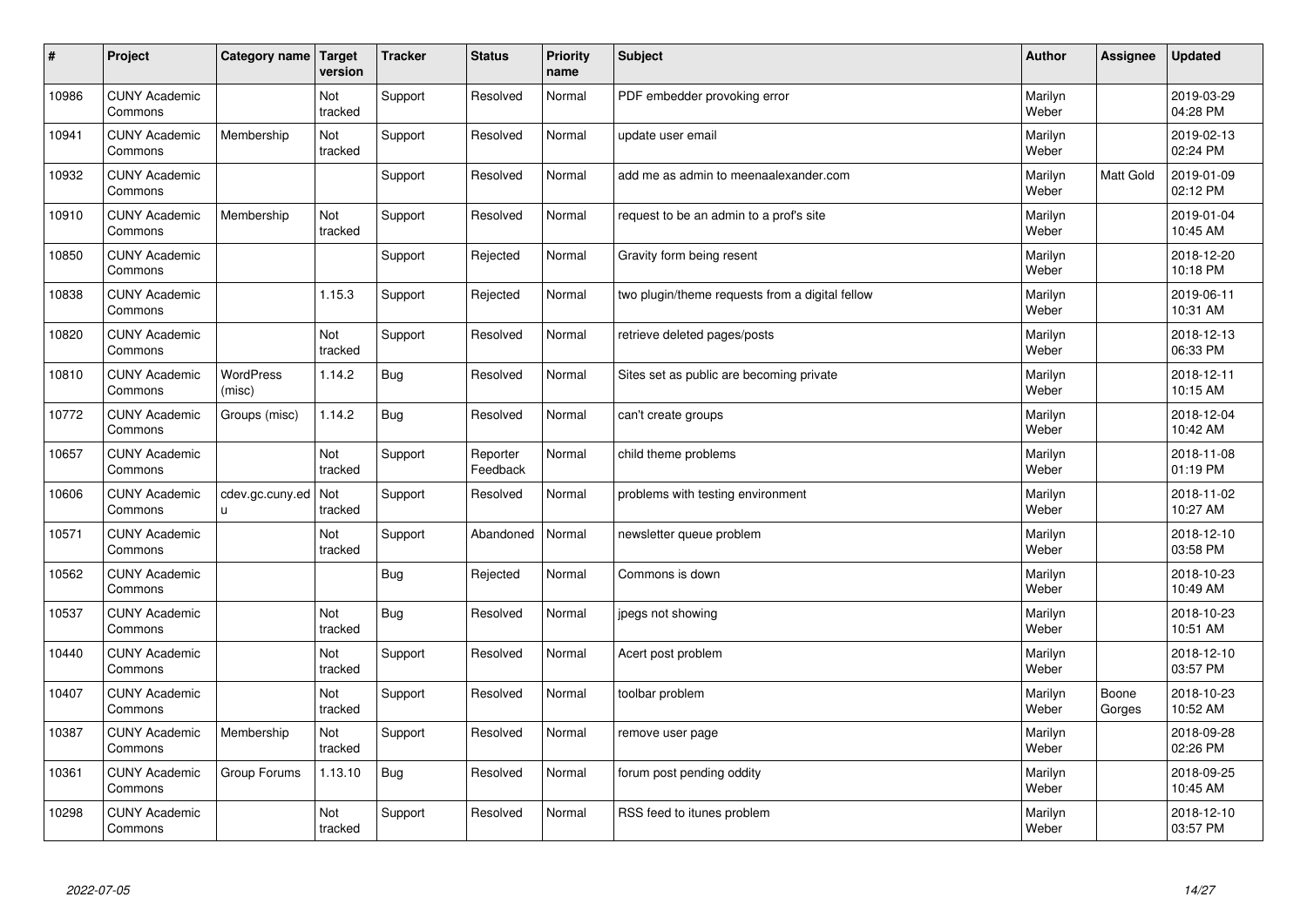| #     | Project                         | Category name   Target            | version        | <b>Tracker</b> | <b>Status</b>        | <b>Priority</b><br>name | <b>Subject</b>                                          | <b>Author</b>    | Assignee         | <b>Updated</b>         |
|-------|---------------------------------|-----------------------------------|----------------|----------------|----------------------|-------------------------|---------------------------------------------------------|------------------|------------------|------------------------|
| 10273 | <b>CUNY Academic</b><br>Commons | Registration                      | Not<br>tracked | Support        | Reporter<br>Feedback | Normal                  | users combining CF and campus address                   | Marilyn<br>Weber |                  | 2019-09-18<br>10:58 AM |
| 10266 | <b>CUNY Academic</b><br>Commons |                                   |                | Support        | Resolved             | Normal                  | GC email change requested                               | Marilyn<br>Weber | <b>Matt Gold</b> | 2018-08-30<br>03:07 PM |
| 10260 | <b>CUNY Academic</b><br>Commons |                                   |                | <b>Bug</b>     | Rejected             | Normal                  | bad activation email                                    | Marilyn<br>Weber |                  | 2018-08-30<br>01:25 PM |
| 10257 | <b>CUNY Academic</b><br>Commons | Membership                        | Not<br>tracked | Support        | Resolved             | Normal                  | change the email from @login.cuny.edu to campu email    | Marilyn<br>Weber |                  | 2018-12-10<br>03:55 PM |
| 10256 | <b>CUNY Academic</b><br>Commons |                                   |                | Support        | Resolved             | Normal                  | email change requested                                  | Marilyn<br>Weber | Matt Gold        | 2018-08-29<br>02:52 PM |
| 10240 | <b>CUNY Academic</b><br>Commons | <b>WordPress</b><br>Plugins       | 1.13.8         | Support        | Resolved             | Normal                  | require-featured-image plug-in request                  | Marilyn<br>Weber |                  | 2018-08-29<br>05:15 PM |
| 10239 | <b>CUNY Academic</b><br>Commons |                                   | Not<br>tracked | Support        | Resolved             | Normal                  | musicroombooking.commons.gc.cuny.edu                    | Marilyn<br>Weber |                  | 2018-08-29<br>03:06 PM |
| 10227 | <b>CUNY Academic</b><br>Commons |                                   |                | Support        | Resolved             | Normal                  | user incorrectly entered her email address              | Marilyn<br>Weber | Matt Gold        | 2018-08-26<br>08:55 PM |
| 10176 | <b>CUNY Academic</b><br>Commons | Documentation                     | Not<br>tracked | Bug            | Resolved             | Normal                  | domain mapping requests                                 | Marilyn<br>Weber | scott voth       | 2018-08-29<br>05:30 PM |
| 10133 | <b>CUNY Academic</b><br>Commons | WordPress<br>(misc)               | Not<br>tracked | Support        | Resolved             | Normal                  | two Commons sites to be migrated elsewhere              | Marilyn<br>Weber |                  | 2018-12-10<br>03:54 PM |
| 10101 | <b>CUNY Academic</b><br>Commons |                                   | 1.13.7         | <b>Bug</b>     | Resolved             | Normal                  | URL changes within Manage section of groups             | Marilyn<br>Weber |                  | 2018-08-03<br>01:54 PM |
| 10066 | <b>CUNY Academic</b><br>Commons | Membership                        | Not<br>tracked | Support        | Resolved             | Normal                  | add me as an admin to https://pkms.commons.gc.cuny.edu/ | Marilyn<br>Weber |                  | 2018-07-26<br>11:54 AM |
| 10059 | <b>CUNY Academic</b><br>Commons | <b>WordPress</b><br><b>Themes</b> | Not<br>tracked | Support        | Resolved             | Normal                  | Magazine Premium theme for new site                     | Marilyn<br>Weber |                  | 2020-02-17<br>03:39 PM |
| 10035 | <b>CUNY Academic</b><br>Commons |                                   | Not<br>tracked | Bug            | Resolved             | Normal                  | Reconnecting user to site                               | Marilyn<br>Weber |                  | 2018-07-23<br>11:55 AM |
| 10006 | <b>CUNY Academic</b><br>Commons | Membership                        | Not<br>tracked | Support        | Resolved             | Normal                  | another email change request                            | Marilyn<br>Weber |                  | 2018-07-13<br>12:36 PM |
| 9996  | <b>CUNY Academic</b><br>Commons | Membership                        | Not<br>tracked | Support        | Rejected             | Normal                  | user email change request                               | Marilyn<br>Weber |                  | 2018-07-16<br>10:49 AM |
| 9992  | <b>CUNY Academic</b><br>Commons |                                   | 1.13.6         | Bug            | Resolved             | Normal                  | ACERT website down again                                | Marilyn<br>Weber |                  | 2018-07-10<br>12:15 PM |
| 9965  | <b>CUNY Academic</b><br>Commons | <b>WordPress</b><br>Plugins       | 1.13.4         | Support        | Resolved             | Normal                  | plug-in request for OneTone Companion                   | Marilyn<br>Weber | Raymond<br>Hoh   | 2018-06-26<br>12:00 PM |
| 9955  | <b>CUNY Academic</b><br>Commons | <b>WordPress</b><br>Plugins       | 1.13.4         | Support        | Rejected             | Normal                  | docx converter plugin?                                  | Marilyn<br>Weber |                  | 2018-06-26<br>11:39 AM |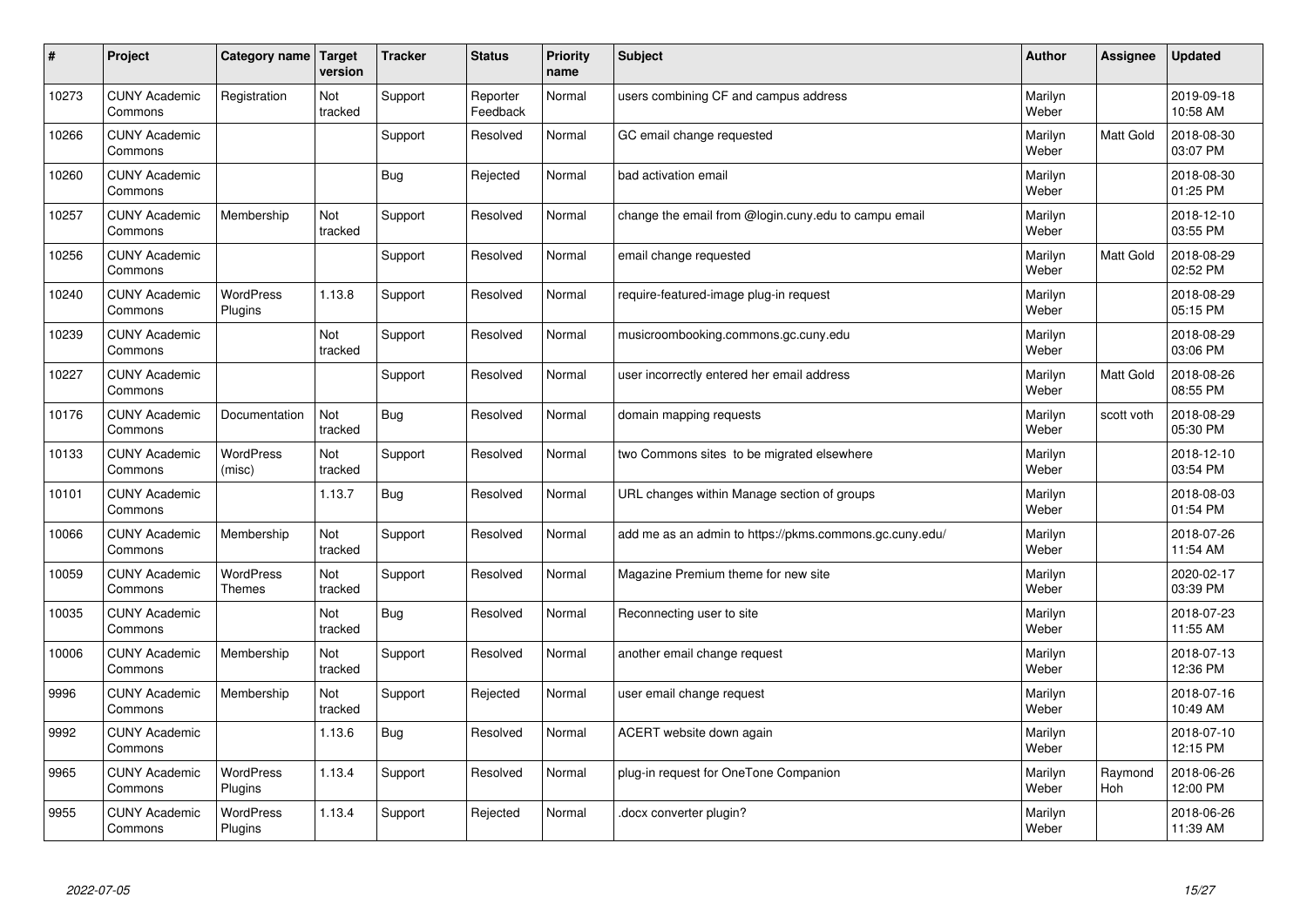| #    | Project                         | <b>Category name</b>        | Target<br>version | <b>Tracker</b> | <b>Status</b> | <b>Priority</b><br>name | <b>Subject</b>                                     | <b>Author</b>    | Assignee         | <b>Updated</b>         |
|------|---------------------------------|-----------------------------|-------------------|----------------|---------------|-------------------------|----------------------------------------------------|------------------|------------------|------------------------|
| 9949 | <b>CUNY Academic</b><br>Commons |                             | 1.13.4            | Support        | Resolved      | Normal                  | raise storage space limit?                         | Marilyn<br>Weber | Boone<br>Gorges  | 2018-06-26<br>12:00 PM |
| 9928 | <b>CUNY Academic</b><br>Commons | Account<br>settings         |                   | Support        | Resolved      | Normal                  | email change request from former student           | Marilyn<br>Weber | <b>Matt Gold</b> | 2018-06-14<br>10:20 AM |
| 9927 | <b>CUNY Academic</b><br>Commons | Membership                  | Not<br>tracked    | Support        | Resolved      | Normal                  | wrong email used                                   | Marilyn<br>Weber | Matt Gold        | 2018-06-14<br>10:21 AM |
| 9919 | <b>CUNY Academic</b><br>Commons |                             | Not<br>tracked    | Bug            | Resolved      | Normal                  | admin of https://sphcurriculum.commons.gc.cuny.edu | Marilyn<br>Weber |                  | 2018-06-12<br>09:37 PM |
| 9889 | <b>CUNY Academic</b><br>Commons |                             | Not<br>tracked    | Support        | Resolved      | Normal                  | remove comments from activity feed?                | Marilyn<br>Weber |                  | 2018-12-10<br>03:53 PM |
| 9888 | <b>CUNY Academic</b><br>Commons | <b>WordPress</b><br>Plugins | 1.13.3            | Support        | Resolved      | Normal                  | Business directory Plug-in request                 | Marilyn<br>Weber |                  | 2018-06-12<br>11:52 AM |
| 9886 | <b>CUNY Academic</b><br>Commons | cuny.is                     | Not<br>tracked    | Support        | Resolved      | Normal                  | cuny.is SSL                                        | Marilyn<br>Weber |                  | 2018-10-26<br>02:07 PM |
| 9885 | <b>CUNY Academic</b><br>Commons |                             |                   | Support        | Rejected      | Normal                  | Publications field problem                         | Marilyn<br>Weber |                  | 2018-06-06<br>01:18 PM |
| 9835 | <b>CUNY Academic</b><br>Commons | Group Forums                | Future<br>release | Bug            | Assigned      | Normal                  | add a "like" function?                             | Marilyn<br>Weber | Erik<br>Trainer  | 2018-06-05<br>01:49 PM |
| 9834 | <b>CUNY Academic</b><br>Commons |                             |                   | Support        | Duplicate     | Normal                  | add a "like" function                              | Marilyn<br>Weber |                  | 2018-05-25<br>10:38 AM |
| 9823 | <b>CUNY Academic</b><br>Commons | Account<br>settings         | Not<br>tracked    | Support        | Resolved      | Normal                  | email change                                       | Marilyn<br>Weber | Matt Gold        | 2018-05-23<br>01:58 PM |
| 9787 | <b>CUNY Academic</b><br>Commons | Registration                |                   | Support        | Resolved      | Normal                  | email change request                               | Marilyn<br>Weber | <b>Matt Gold</b> | 2018-05-16<br>09:55 PM |
| 9780 | <b>CUNY Academic</b><br>Commons |                             | Not<br>tracked    | Support        | Resolved      | Normal                  | remove the phone number on this profile?           | Marilyn<br>Weber |                  | 2018-05-15<br>10:35 AM |
| 9779 | <b>CUNY Academic</b><br>Commons | Membership                  | Not<br>tracked    | Support        | Resolved      | Normal                  | user not sure if she is registered.                | Marilyn<br>Weber |                  | 2018-12-10<br>03:53 PM |
| 9767 | <b>CUNY Academic</b><br>Commons | Registration                | Not<br>tracked    | Support        | Resolved      | Normal                  | user deleted account but now needs one             | Marilyn<br>Weber |                  | 2018-05-11<br>02:39 PM |
| 9726 | <b>CUNY Academic</b><br>Commons | <b>WordPress</b><br>Plugins | Not<br>tracked    | Support        | Abandoned     | Normal                  | technical error on Contact page                    | Marilyn<br>Weber |                  | 2018-12-10<br>03:53 PM |
| 9725 | <b>CUNY Academic</b><br>Commons |                             | Not<br>tracked    | Support        | Resolved      | Normal                  | problems with deleting a site                      | Marilyn<br>Weber |                  | 2018-05-07<br>10:24 PM |
| 9684 | <b>CUNY Academic</b><br>Commons |                             |                   | Support        | Rejected      | Normal                  | SEO cleanup for newlaborforum.cuny.edu             | Marilyn<br>Weber |                  | 2018-04-30<br>10:29 AM |
| 9659 | <b>CUNY Academic</b><br>Commons | Account<br>settings         |                   | Support        | Resolved      | Normal                  | user email change                                  | Marilyn<br>Weber | <b>Matt Gold</b> | 2018-04-24<br>12:08 PM |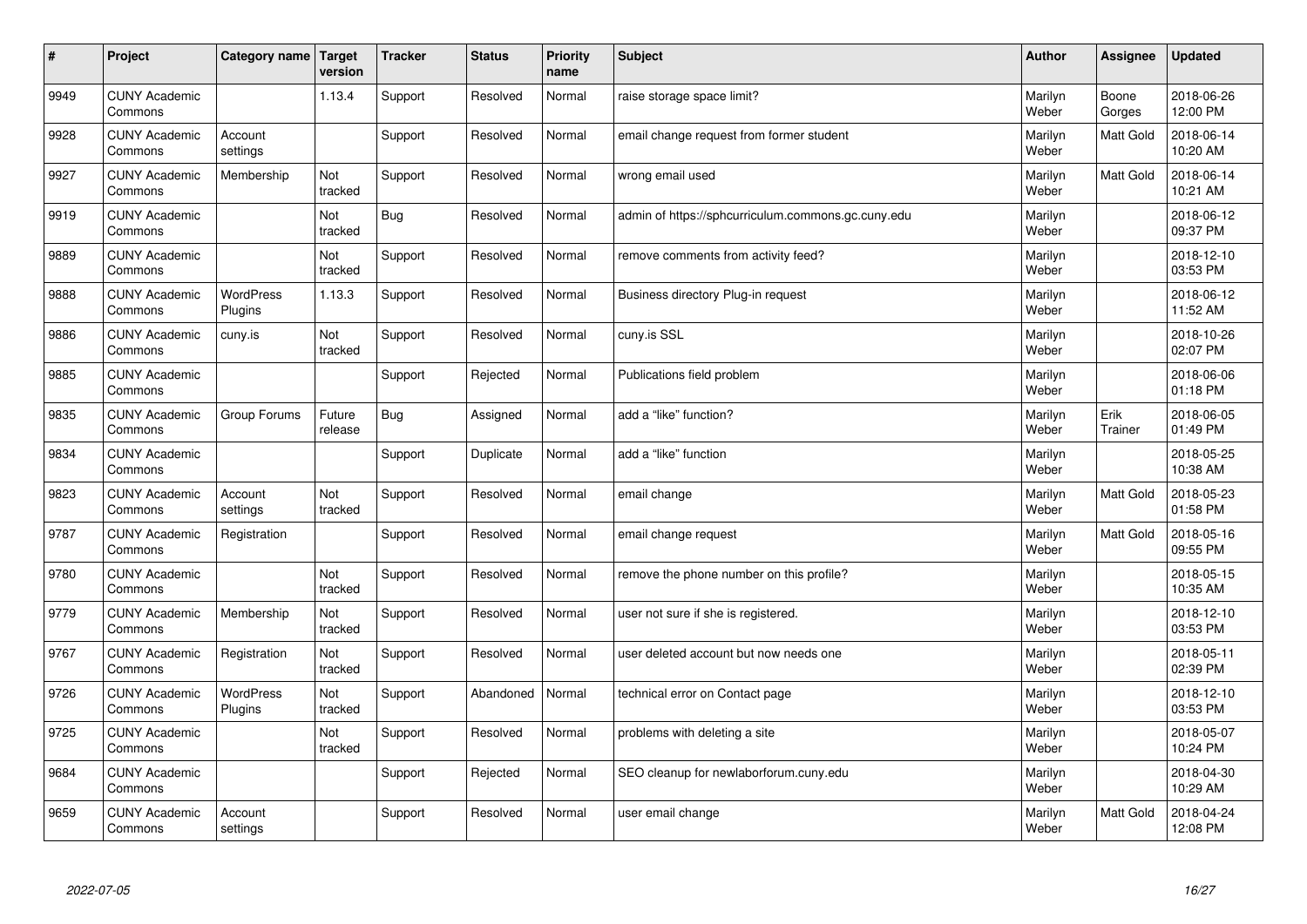| $\sharp$ | Project                         | Category name                     | Target<br>version | <b>Tracker</b> | <b>Status</b>        | <b>Priority</b><br>name | <b>Subject</b>                                      | <b>Author</b>    | Assignee        | <b>Updated</b>         |
|----------|---------------------------------|-----------------------------------|-------------------|----------------|----------------------|-------------------------|-----------------------------------------------------|------------------|-----------------|------------------------|
| 9604     | <b>CUNY Academic</b><br>Commons |                                   | Not<br>tracked    | Support        | Resolved             | Normal                  | I (Marilyn) can only log into cdev as teststudent   | Marilyn<br>Weber |                 | 2018-04-21<br>10:20 AM |
| 9587     | <b>CUNY Academic</b><br>Commons |                                   |                   | Support        | Rejected             | Normal                  | possible request for the "PDF Poster" plugin        | Marilyn<br>Weber |                 | 2018-04-24<br>10:52 AM |
| 9541     | <b>CUNY Academic</b><br>Commons | <b>WordPress</b><br>(misc)        | Not<br>tracked    | Support        | Resolved             | Normal                  | repeating header banner                             | Marilyn<br>Weber | Raymond<br>Hoh  | 2018-04-06<br>12:33 PM |
| 9535     | <b>CUNY Academic</b><br>Commons |                                   | Not<br>tracked    | Support        | Resolved             | Normal                  | admin for https://video.commons.gc.cuny.edu/?       | Marilyn<br>Weber | Matt Gold       | 2018-04-13<br>05:06 PM |
| 9518     | <b>CUNY Academic</b><br>Commons |                                   | Not<br>tracked    | Support        | Rejected             | Normal                  | problems with site on Internet Explorer             | Marilyn<br>Weber | Raymond<br>Hoh  | 2019-03-11<br>11:18 PM |
| 9500     | <b>CUNY Academic</b><br>Commons | <b>WordPress</b><br>Plugins       | 1.12.12           | Support        | Resolved             | Normal                  | PowerPoint in the media library?                    | Marilyn<br>Weber | Raymond<br>Hoh  | 2018-04-12<br>02:28 PM |
| 9499     | <b>CUNY Academic</b><br>Commons | <b>WordPress</b><br>(misc)        | Not<br>tracked    | Support        | Resolved             | Normal                  | tiny question - preventing dates on posts?          | Marilyn<br>Weber | Raymond<br>Hoh  | 2018-04-04<br>03:55 PM |
| 9477     | <b>CUNY Academic</b><br>Commons | Account<br>settings               |                   | Support        | Resolved             | Normal                  | email change request                                | Marilyn<br>Weber | Matt Gold       | 2018-03-24<br>08:53 AM |
| 9470     | <b>CUNY Academic</b><br>Commons |                                   |                   | Bug            | Resolved             | Normal                  | Users not appearing via "Add New"                   | Marilyn<br>Weber |                 | 2018-03-22<br>07:44 PM |
| 9355     | <b>CUNY Academic</b><br>Commons |                                   | Not<br>tracked    | Support        | Resolved             | Normal                  | 14gb of video?                                      | Marilyn<br>Weber |                 | 2018-03-13<br>11:56 AM |
| 9340     | <b>CUNY Academic</b><br>Commons | <b>WordPress</b><br>Plugins       | 1.12.10           | <b>Bug</b>     | Resolved             | Normal                  | change the web preview?                             | Marilyn<br>Weber | Raymond<br>Hoh  | 2018-03-13<br>11:50 AM |
| 9335     | <b>CUNY Academic</b><br>Commons | <b>WordPress</b><br><b>Themes</b> | 1.12.10           | <b>Bug</b>     | Resolved             | Normal                  | clone http://digitalscholarship.ccny.cuny.edu site? | Marilyn<br>Weber | Boone<br>Gorges | 2018-03-14<br>12:43 PM |
| 9330     | <b>CUNY Academic</b><br>Commons | <b>WordPress</b><br>Plugins       | 1.12.10           | Bug            | Resolved             | Normal                  | part 2 of problems with the Leaflet plug -in        | Marilyn<br>Weber |                 | 2018-03-04<br>05:58 PM |
| 9282     | <b>CUNY Academic</b><br>Commons | Group Forums                      | 1.12.9            | Bug            | Resolved             | Normal                  | 'Forum ID is missing" error?                        | Marilyn<br>Weber |                 | 2018-02-27<br>10:32 AM |
| 9275     | <b>CUNY Academic</b><br>Commons |                                   |                   | Support        | Rejected             | Normal                  | soft chalk page?                                    | Marilyn<br>Weber | Boone<br>Gorges | 2018-04-09<br>10:37 AM |
| 9224     | <b>CUNY Academic</b><br>Commons | <b>Group Files</b>                | 1.13              | Feature        | Resolved             | Normal                  | attachments to forum posts clutter up Files area    | Marilyn<br>Weber | Boone<br>Gorges | 2018-03-22<br>03:34 PM |
| 9223     | <b>CUNY Academic</b><br>Commons |                                   | Not<br>tracked    | Support        | Resolved             | Normal                  | moving wordpress sites                              | Marilyn<br>Weber |                 | 2018-02-18<br>08:44 PM |
| 9207     | <b>CUNY Academic</b><br>Commons |                                   | Future<br>release | Support        | Reporter<br>Feedback | Normal                  | display dashboards made in Tableau?                 | Marilyn<br>Weber | Boone<br>Gorges | 2018-04-10<br>10:42 AM |
| 9192     | <b>CUNY Academic</b><br>Commons | <b>WordPress</b><br>Plugins       | 1.12.8            | Bug            | Resolved             | Normal                  | problems with the Leaflet plug -in                  | Marilyn<br>Weber | Boone<br>Gorges | 2018-02-13<br>11:07 AM |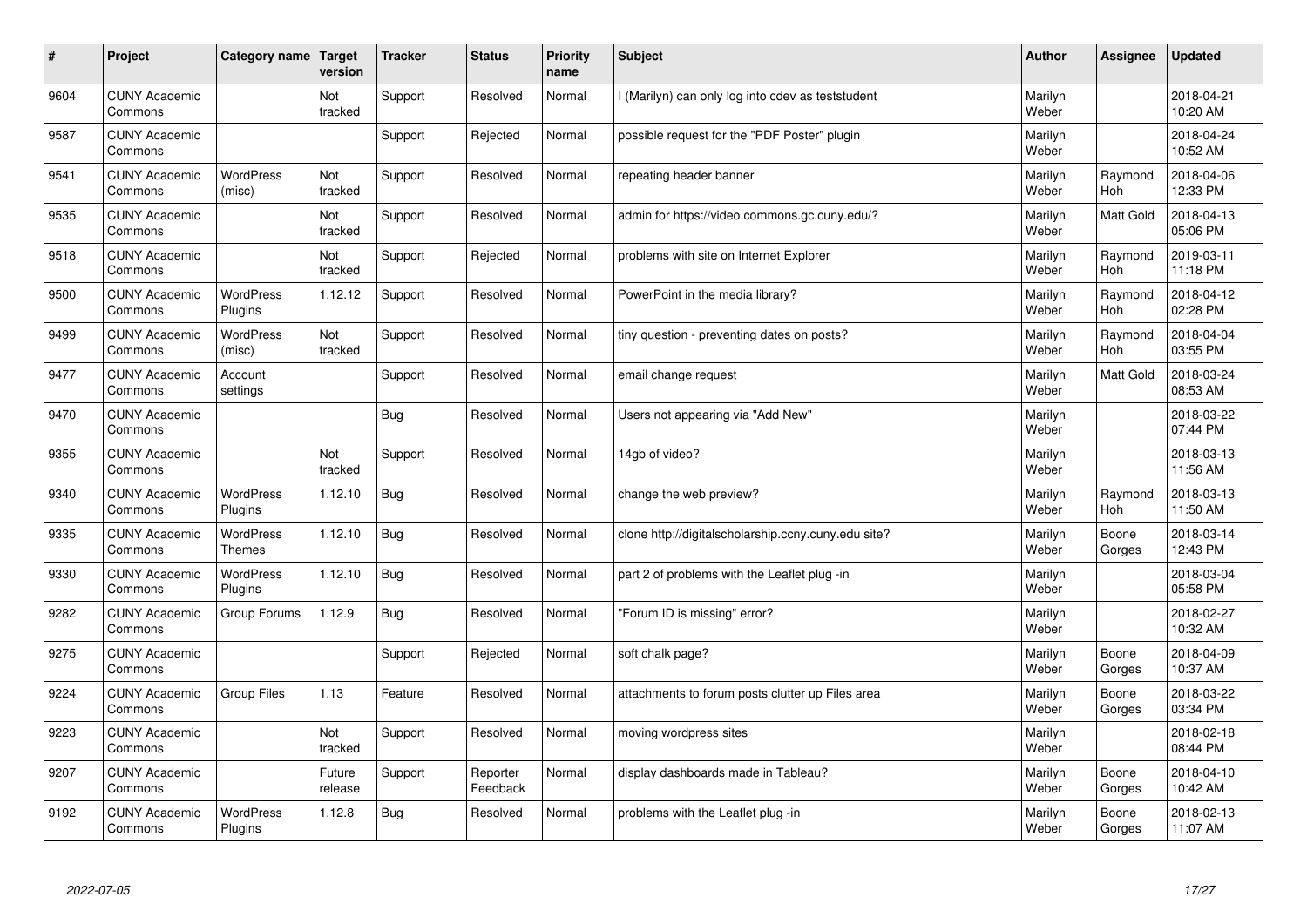| $\sharp$ | Project                         | Category name   Target      | version        | <b>Tracker</b> | <b>Status</b> | <b>Priority</b><br>name | <b>Subject</b>                                     | <b>Author</b>    | Assignee              | <b>Updated</b>         |
|----------|---------------------------------|-----------------------------|----------------|----------------|---------------|-------------------------|----------------------------------------------------|------------------|-----------------------|------------------------|
| 9163     | <b>CUNY Academic</b><br>Commons | Layout                      | 1.12.8         | Support        | Resolved      | Normal                  | Mobile responsiveness issues                       | Marilyn<br>Weber | Raymond<br><b>Hoh</b> | 2018-02-13<br>10:49 AM |
| 9162     | <b>CUNY Academic</b><br>Commons | Registration                | Not<br>tracked | Support        | Resolved      | Normal                  | email change due to user error                     | Marilyn<br>Weber | <b>Matt Gold</b>      | 2018-02-13<br>11:11 AM |
| 9154     | <b>CUNY Academic</b><br>Commons | Events                      | 1.12.8         | <b>Bug</b>     | Resolved      | Normal                  | problem with group calendar                        | Marilyn<br>Weber | Raymond<br>Hoh        | 2018-02-13<br>10:49 AM |
| 9134     | <b>CUNY Academic</b><br>Commons | Membership                  | Not<br>tracked | Support        | Abandoned     | Normal                  | former user                                        | Marilyn<br>Weber | Matt Gold             | 2019-09-18<br>10:26 AM |
| 9133     | <b>CUNY Academic</b><br>Commons |                             |                | Support        | Duplicate     | Normal                  | webrecorder.io                                     | Marilyn<br>Weber |                       | 2018-01-29<br>10:34 AM |
| 9131     | <b>CUNY Academic</b><br>Commons |                             |                | Support        | Resolved      | Normal                  | webrecorder.io via Firefox                         | Marilyn<br>Weber |                       | 2018-01-29<br>11:11 AM |
| 9130     | <b>CUNY Academic</b><br>Commons | Homepage<br>Slides          | Not<br>tracked | Bug            | Resolved      | Normal                  | too many redirects                                 | Marilyn<br>Weber |                       | 2018-01-29<br>10:27 AM |
| 9087     | <b>CUNY Academic</b><br>Commons | WordPress<br>Plugins        | 1.12.7         | Support        | Resolved      | Normal                  | request for WP Social Sharing                      | Marilyn<br>Weber |                       | 2018-01-23<br>11:17 AM |
| 9078     | <b>CUNY Academic</b><br>Commons | WordPress<br>Plugins        | 1.12.7         | Support        | Resolved      | Normal                  | arcgis web maps?                                   | Marilyn<br>Weber | Raymond<br>Hoh        | 2018-01-23<br>11:11 AM |
| 9062     | <b>CUNY Academic</b><br>Commons |                             | Not<br>tracked | Bug            | Resolved      | Normal                  | re-add me as admin of https://commons.gc.cuny.edu/ | Marilyn<br>Weber |                       | 2018-01-08<br>12:03 PM |
| 9033     | <b>CUNY Academic</b><br>Commons |                             |                | Support        | Rejected      | Normal                  | Site search terms                                  | Marilyn<br>Weber |                       | 2017-12-22<br>01:10 PM |
| 9026     | <b>CUNY Academic</b><br>Commons | <b>WordPress</b><br>Plugins | 1.12.6         | Support        | Resolved      | Normal                  | plugin request from Carlos Guevara                 | Marilyn<br>Weber |                       | 2018-01-03<br>09:33 AM |
| 9004     | <b>CUNY Academic</b><br>Commons | Membership                  | Not<br>tracked | Support        | Resolved      | Normal                  | email change request                               | Marilyn<br>Weber |                       | 2017-12-14<br>12:27 PM |
| 8978     | <b>CUNY Academic</b><br>Commons | Groups (misc)               | Not<br>tracked | Support        | Resolved      | Normal                  | removing old groups                                | Marilyn<br>Weber |                       | 2018-12-10<br>03:52 PM |
| 8941     | <b>CUNY Academic</b><br>Commons | WordPress<br><b>Themes</b>  | 1.13.1         | Support        | Resolved      | Normal                  | Theme request: ColorNews                           | Marilyn<br>Weber |                       | 2018-05-08<br>10:42 AM |
| 8937     | <b>CUNY Academic</b><br>Commons |                             | Not<br>tracked | <b>Bug</b>     | Resolved      | Normal                  | videos gone                                        | Marilyn<br>Weber |                       | 2017-12-01<br>11:27 AM |
| 8924     | <b>CUNY Academic</b><br>Commons | WordPress<br>Plugins        | 1.12.4         | Bug            | Resolved      | Normal                  | auto-remove feature on http://pcp.gc.cuny.edu      | Marilyn<br>Weber | <b>Matt Gold</b>      | 2017-12-04<br>10:18 AM |
| 8908     | <b>CUNY Academic</b><br>Commons | <b>WordPress</b><br>Plugins | 1.12.2         | Support        | Resolved      | Normal                  | Plugin request from Steve Brier                    | Marilyn<br>Weber |                       | 2017-11-27<br>11:39 AM |
| 8906     | <b>CUNY Academic</b><br>Commons | Redmine                     | Not<br>tracked | Support        | Resolved      | Normal                  | Redmine access?                                    | Marilyn<br>Weber | <b>Matt Gold</b>      | 2017-11-13<br>06:02 PM |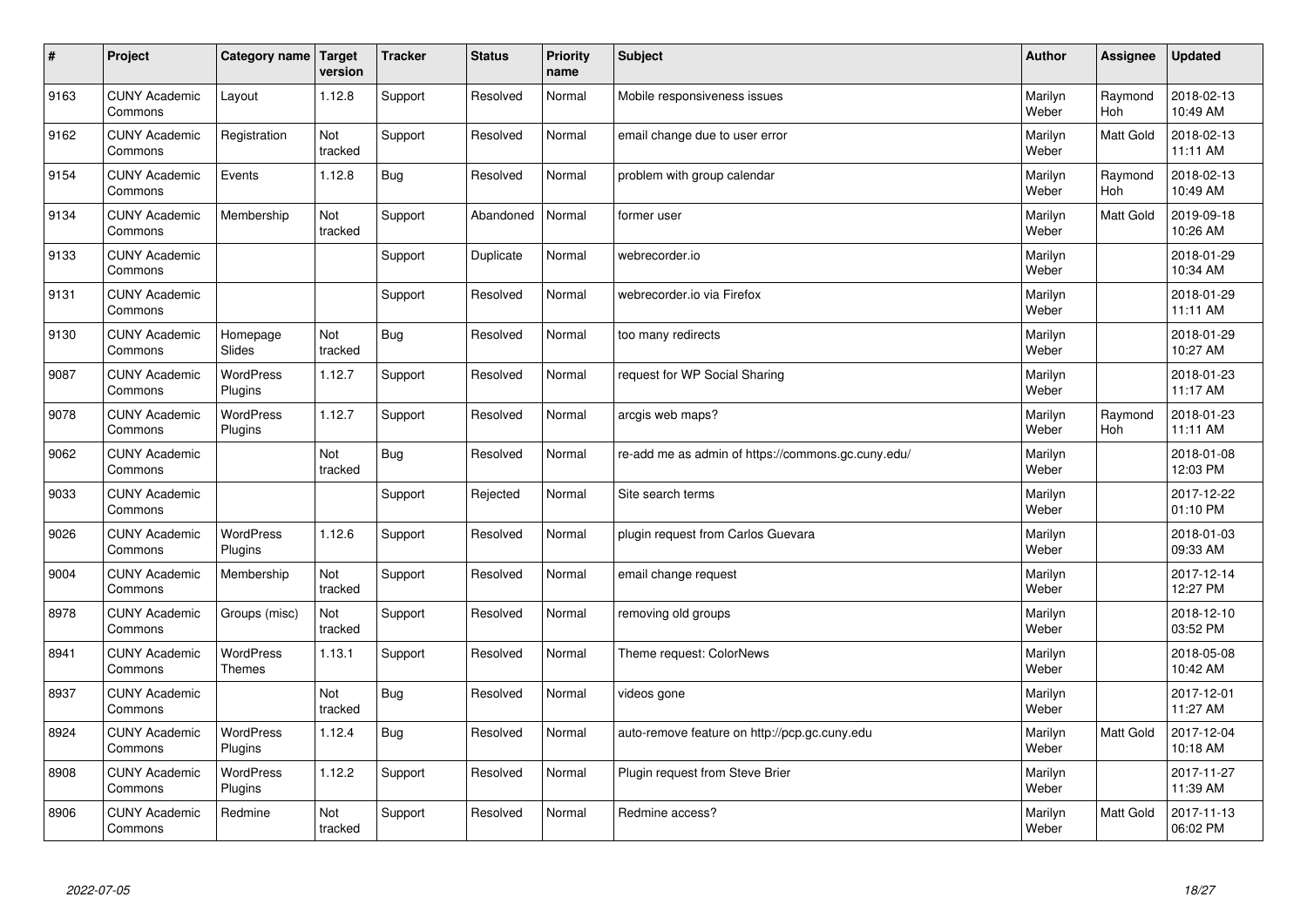| $\sharp$ | Project                         | Category name   Target      | version        | <b>Tracker</b> | <b>Status</b> | <b>Priority</b><br>name | <b>Subject</b>                                           | <b>Author</b>    | Assignee  | <b>Updated</b>         |
|----------|---------------------------------|-----------------------------|----------------|----------------|---------------|-------------------------|----------------------------------------------------------|------------------|-----------|------------------------|
| 8893     | <b>CUNY Academic</b><br>Commons | Social Paper                | 1.12.1         | Support        | Resolved      | Normal                  | Social paper won't connect to group?                     | Marilyn<br>Weber |           | 2017-12-11<br>01:16 PM |
| 8882     | <b>CUNY Academic</b><br>Commons |                             | Not<br>tracked | Support        | Resolved      | Normal                  | question about search engines                            | Marilyn<br>Weber |           | 2017-11-01<br>03:26 PM |
| 8873     | <b>CUNY Academic</b><br>Commons |                             | Not<br>tracked | Support        | Resolved      | Normal                  | maximum file upload size?                                | Marilyn<br>Weber |           | 2017-10-30<br>11:23 AM |
| 8855     | <b>CUNY Academic</b><br>Commons |                             | Not<br>tracked | Support        | Resolved      | Normal                  | another email change request                             | Marilyn<br>Weber |           | 2017-10-25<br>10:55 AM |
| 8848     | <b>CUNY Academic</b><br>Commons |                             | Not<br>tracked | Support        | Resolved      | Normal                  | email change request                                     | Marilyn<br>Weber |           | 2017-10-24<br>11:19 AM |
| 8768     | <b>CUNY Academic</b><br>Commons |                             | Not<br>tracked | Support        | Resolved      | Normal                  | unsafe redirect?                                         | Marilyn<br>Weber |           | 2017-10-06<br>12:14 PM |
| 8729     | <b>CUNY Academic</b><br>Commons |                             | Not<br>tracked | Support        | Resolved      | Normal                  | email change                                             | Marilyn<br>Weber |           | 2017-09-25<br>02:14 PM |
| 8726     | <b>CUNY Academic</b><br>Commons |                             |                | Support        | Resolved      | Normal                  | Redirect problem                                         | Marilyn<br>Weber |           | 2017-09-21<br>12:14 PM |
| 8721     | <b>CUNY Academic</b><br>Commons | <b>WordPress</b><br>Plugins | 1.11.13        | <b>Bug</b>     | Resolved      | Normal                  | more problems with Events calendar                       | Marilyn<br>Weber |           | 2017-09-21<br>10:35 AM |
| 8693     | <b>CUNY Academic</b><br>Commons | WordPress<br>Plugins        |                | Support        | Resolved      | Normal                  | Existing blog wants to replace Mailpoet with Newsletters | Marilyn<br>Weber |           | 2017-09-12<br>02:24 PM |
| 8661     | <b>CUNY Academic</b><br>Commons | Group Blogs                 | Not<br>tracked | <b>Bug</b>     | Resolved      | Normal                  | new group, old site, can't link?                         | Marilyn<br>Weber |           | 2017-11-15<br>01:26 PM |
| 8638     | <b>CUNY Academic</b><br>Commons | Group Blogs                 | 1.11.11        | Bug            | Resolved      | Normal                  | members not syncing from group to site                   | Marilyn<br>Weber |           | 2017-09-01<br>03:50 PM |
| 8630     | <b>CUNY Academic</b><br>Commons | Membership                  | Not<br>tracked | Support        | Resolved      | Normal                  | Change in email/campus                                   | Marilyn<br>Weber |           | 2017-08-30<br>03:48 PM |
| 8607     | <b>CUNY Academic</b><br>Commons |                             | Not<br>tracked | Support        | New           | Normal                  | Paypal?                                                  | Marilyn<br>Weber | Matt Gold | 2018-05-15<br>01:37 PM |
| 8577     | <b>CUNY Academic</b><br>Commons | Membership                  | Not<br>tracked | Support        | Resolved      | Normal                  | another user email change                                | Marilyn<br>Weber |           | 2017-08-25<br>10:23 AM |
| 8576     | <b>CUNY Academic</b><br>Commons | <b>WordPress</b><br>Plugins | 1.11.11        | Support        | Resolved      | Normal                  | Digital Measures plugin request                          | Marilyn<br>Weber |           | 2017-09-01<br>03:44 PM |
| 8566     | <b>CUNY Academic</b><br>Commons | Membership                  | Not<br>tracked | Support        | Resolved      | Normal                  | user email change                                        | Marilyn<br>Weber |           | 2017-11-15<br>01:27 PM |
| 8553     | <b>CUNY Academic</b><br>Commons |                             | Not<br>tracked | Support        | Resolved      | Normal                  | storage limits?                                          | Marilyn<br>Weber |           | 2017-08-18<br>04:36 PM |
| 8552     | <b>CUNY Academic</b><br>Commons | <b>WordPress</b><br>Plugins | 1.11.10        | Bug            | Resolved      | Normal                  | Events Calendar problem                                  | Marilyn<br>Weber |           | 2017-08-18<br>04:36 PM |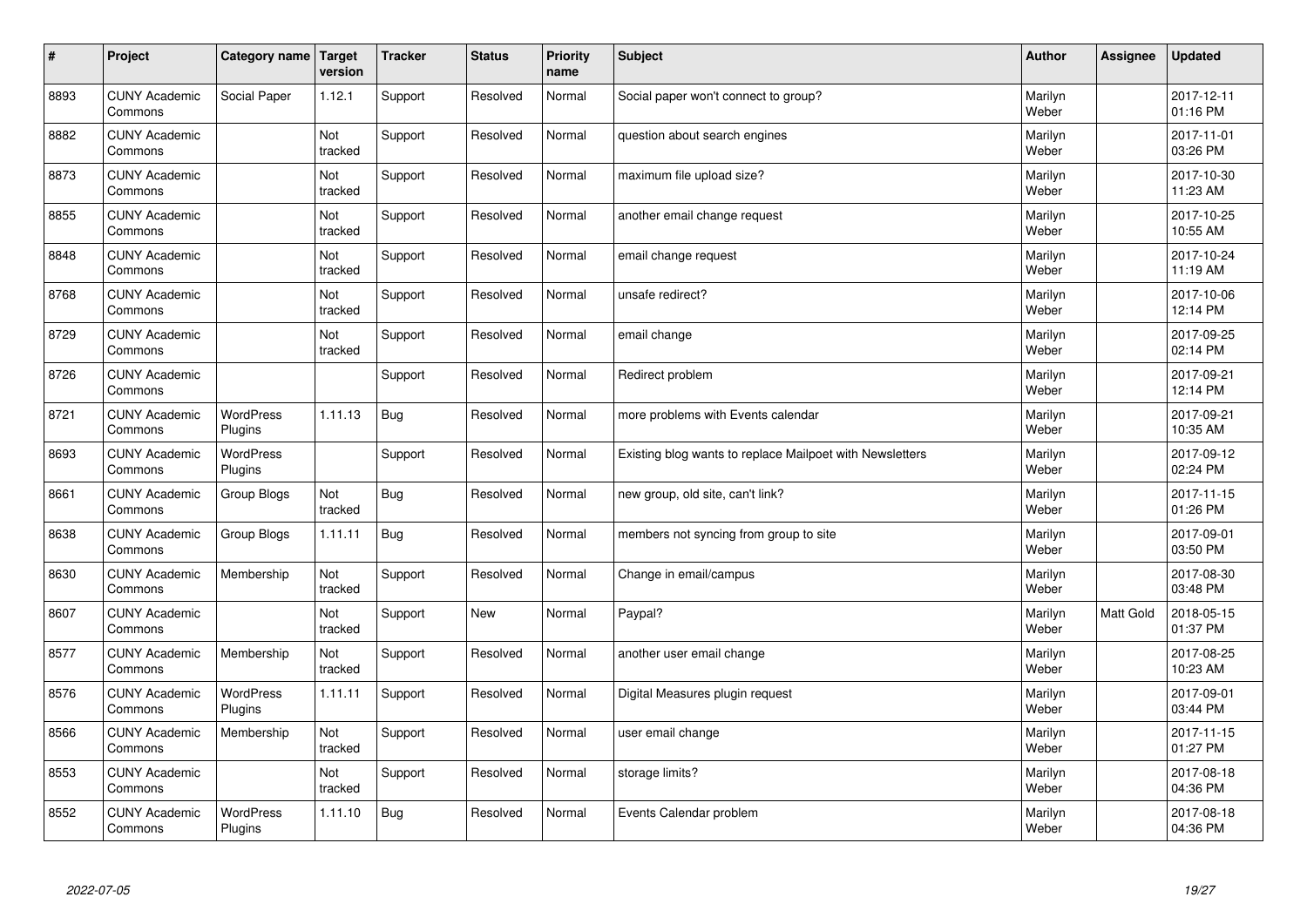| $\vert$ # | Project                         | Category name               | <b>Target</b><br>version | <b>Tracker</b>    | <b>Status</b> | <b>Priority</b><br>name | <b>Subject</b>                                              | <b>Author</b>    | Assignee        | <b>Updated</b>         |
|-----------|---------------------------------|-----------------------------|--------------------------|-------------------|---------------|-------------------------|-------------------------------------------------------------|------------------|-----------------|------------------------|
| 8531      | <b>CUNY Academic</b><br>Commons | Membership                  | Not<br>tracked           | Support           | Resolved      | Normal                  | admin of https://admissions.commons.gc.cuny.edu             | Marilyn<br>Weber |                 | 2017-08-15<br>04:20 PM |
| 8529      | <b>CUNY Academic</b><br>Commons |                             | Not<br>tracked           | Support           | Resolved      | Normal                  | Iframe regiest?                                             | Marilyn<br>Weber |                 | 2017-08-16<br>04:40 PM |
| 8481      | <b>CUNY Academic</b><br>Commons | Membership                  | Not<br>tracked           | Support           | Resolved      | Normal                  | admin of http://swipanalytic.org/organizers/                | Marilyn<br>Weber |                 | 2019-02-19<br>01:58 PM |
| 8471      | <b>CUNY Academic</b><br>Commons |                             | Not<br>tracked           | Support           | Resolved      | Normal                  | admin at https://commons.gc.cuny.edu/                       | Marilyn<br>Weber |                 | 2017-09-06<br>01:50 PM |
| 8464      | <b>CUNY Academic</b><br>Commons |                             | <b>Not</b><br>tracked    | Support           | Resolved      | Normal                  | WP UI                                                       | Marilyn<br>Weber |                 | 2017-10-11<br>11:23 AM |
| 8459      | <b>CUNY Academic</b><br>Commons |                             | Not<br>tracked           | Documentatio<br>n | Resolved      | Normal                  | comprehensive list of plugins?                              | Marilyn<br>Weber |                 | 2017-10-11<br>11:24 AM |
| 8446      | <b>CUNY Academic</b><br>Commons | <b>WordPress</b><br>Plugins | 1.11.14                  | Support           | Resolved      | Normal                  | request for multiple accordion menu plugins                 | Marilyn<br>Weber |                 | 2018-05-07<br>09:57 PM |
| 8429      | <b>CUNY Academic</b><br>Commons | Membership                  | Not<br>tracked           | Support           | Resolved      | Normal                  | Please make me an admin of https://arc.commons.gc.cuny.edu  | Marilyn<br>Weber | Boone<br>Gorges | 2017-07-24<br>03:33 PM |
| 8401      | <b>CUNY Academic</b><br>Commons | Membership                  | Not<br>tracked           | Support           | Resolved      | Normal                  | add me as an admin                                          | Marilyn<br>Weber | Boone<br>Gorges | 2017-07-11<br>11:40 AM |
| 8379      | <b>CUNY Academic</b><br>Commons |                             | Not<br>tracked           | Support           | Resolved      | Normal                  | request for site build help                                 | Marilyn<br>Weber |                 | 2017-07-01<br>10:48 AM |
| 8308      | <b>CUNY Academic</b><br>Commons | WordPress<br>Plugins        | Not<br>tracked           | Support           | Resolved      | Normal                  | WP Migration plugin                                         | Marilyn<br>Weber |                 | 2017-11-15<br>01:27 PM |
| 8289      | <b>CUNY Academic</b><br>Commons |                             | Not<br>tracked           | Support           | Resolved      | Normal                  | removing my access to sites                                 | Marilyn<br>Weber | Luke<br>Waltzer | 2017-06-19<br>12:40 PM |
| 8259      | <b>CUNY Academic</b><br>Commons |                             | Not<br>tracked           | <b>Bug</b>        | Resolved      | Normal                  | missing dashboard                                           | Marilyn<br>Weber |                 | 2017-11-15<br>01:28 PM |
| 8222      | <b>CUNY Academic</b><br>Commons | Membership                  | Not<br>tracked           | Support           | Resolved      | Normal                  | Admin for iletc.commons.gc.cuny.edu                         | Marilyn<br>Weber | Boone<br>Gorges | 2017-06-08<br>10:06 AM |
| 8200      | <b>CUNY Academic</b><br>Commons | Groups (misc)               | Not<br>tracked           | <b>Bug</b>        | Resolved      | Normal                  | Announcements has disappeared                               | Marilyn<br>Weber | Boone<br>Gorges | 2017-05-26<br>04:04 PM |
| 8195      | <b>CUNY Academic</b><br>Commons |                             |                          | Support           | Rejected      | Normal                  | possible to make the Profile pic semi-hidden?               | Marilyn<br>Weber |                 | 2017-05-24<br>11:00 PM |
| 8131      | <b>CUNY Academic</b><br>Commons | WordPress<br>Plugins        | 1.11                     | <b>Bug</b>        | Resolved      | Normal                  | Newsletters plug-in                                         | Marilyn<br>Weber | Boone<br>Gorges | 2017-05-11<br>09:42 PM |
| 8120      | <b>CUNY Academic</b><br>Commons | Membership                  | Not<br>tracked           | Support           | Resolved      | Normal                  | add me as an admin to https://nyslavery.commons.gc.cuny.edu | Marilyn<br>Weber |                 | 2017-05-10<br>02:19 PM |
| 8098      | <b>CUNY Academic</b><br>Commons | <b>Public Portfolio</b>     | Not<br>tracked           | Bug               | Abandoned     | Normal                  | Widget in profile not working                               | Marilyn<br>Weber |                 | 2017-11-15<br>01:28 PM |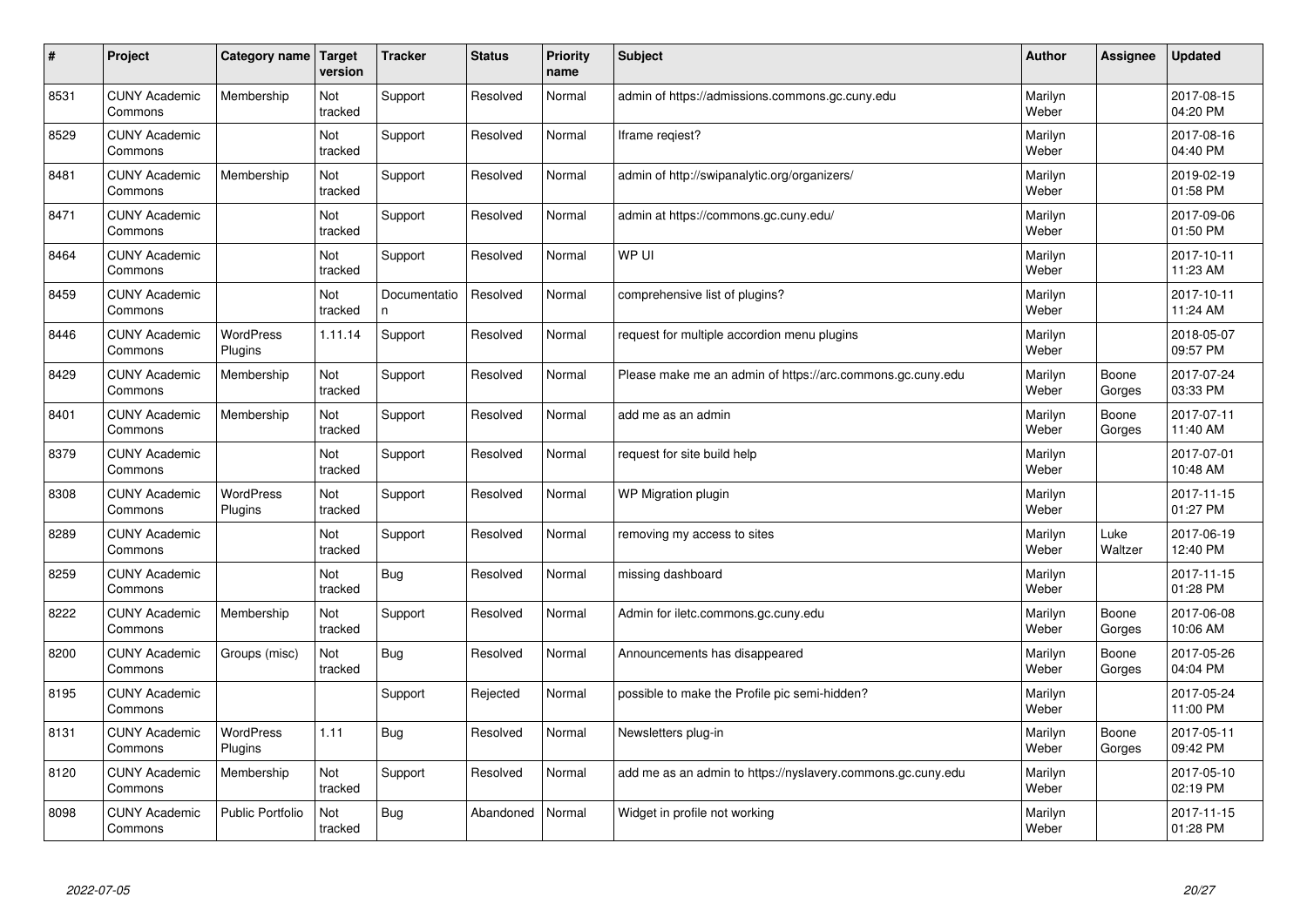| #    | Project                         | Category name Target        | version        | <b>Tracker</b> | <b>Status</b> | <b>Priority</b><br>name | <b>Subject</b>                               | <b>Author</b>    | Assignee         | <b>Updated</b>         |
|------|---------------------------------|-----------------------------|----------------|----------------|---------------|-------------------------|----------------------------------------------|------------------|------------------|------------------------|
| 8071 | <b>CUNY Academic</b><br>Commons | <b>WordPress</b><br>Plugins | Not<br>tracked | Support        | Rejected      | Normal                  | Anthologize                                  | Marilyn<br>Weber |                  | 2017-05-10<br>10:15 AM |
| 7972 | <b>CUNY Academic</b><br>Commons |                             | Not<br>tracked | Support        | Resolved      | Normal                  | expand the memory limit for videos?          | Marilyn<br>Weber |                  | 2017-04-20<br>10:07 AM |
| 7922 | <b>CUNY Academic</b><br>Commons | Membership                  | Not<br>tracked | Support        | Resolved      | Normal                  | add me as an admin to the MALs alumni site?  | Marilyn<br>Weber |                  | 2017-04-06<br>05:19 PM |
| 7836 | <b>CUNY Academic</b><br>Commons | Social Paper                | Not<br>tracked | Support        | Resolved      | Normal                  | missing Social Paper                         | Marilyn<br>Weber |                  | 2017-11-15<br>01:31 PM |
| 7803 | <b>CUNY Academic</b><br>Commons |                             |                | Bug            | Resolved      | Normal                  | user email change                            | Marilyn<br>Weber |                  | 2017-03-16<br>11:58 AM |
| 7785 | <b>CUNY Academic</b><br>Commons |                             | Not<br>tracked | Support        | Resolved      | Normal                  | ftp access or files?                         | Marilyn<br>Weber | Boone<br>Gorges  | 2017-03-13<br>02:34 PM |
| 7775 | <b>CUNY Academic</b><br>Commons | Membership                  | Not<br>tracked | Support        | Resolved      | Normal                  | Email change                                 | Marilyn<br>Weber |                  | 2017-03-08<br>10:09 PM |
| 7771 | <b>CUNY Academic</b><br>Commons | Membership                  | Not<br>tracked | Support        | Resolved      | Normal                  | User would like to be uncoupled from sites   | Marilyn<br>Weber | Boone<br>Gorges  | 2017-03-09<br>12:38 PM |
| 7770 | <b>CUNY Academic</b><br>Commons | <b>WordPress</b><br>Plugins | Not<br>tracked | Bug            | Abandoned     | Normal                  | Timeline.js problem                          | Marilyn<br>Weber |                  | 2017-11-15<br>01:43 PM |
| 7767 | <b>CUNY Academic</b><br>Commons |                             | Not<br>tracked | Bug            | Resolved      | Normal                  | Site loading problems                        | Marilyn<br>Weber |                  | 2017-03-21<br>09:57 PM |
| 7745 | <b>CUNY Academic</b><br>Commons | <b>WordPress</b><br>Plugins | 1.10.13        | Support        | Resolved      | Normal                  | Featured Video Plus plugin requested         | Marilyn<br>Weber |                  | 2017-03-03<br>01:51 PM |
| 7724 | <b>CUNY Academic</b><br>Commons |                             | Not<br>tracked | Support        | Abandoned     | Normal                  | User name confusion                          | Marilyn<br>Weber | Boone<br>Gorges  | 2017-11-15<br>11:12 AM |
| 7700 | <b>CUNY Academic</b><br>Commons |                             | Not<br>tracked | Support        | Abandoned     | Normal                  | slow loading Page on site                    | Marilyn<br>Weber | Boone<br>Gorges  | 2017-11-15<br>11:02 AM |
| 7685 | <b>CUNY Academic</b><br>Commons | Password<br>Reset           | Not<br>tracked | Support        | Resolved      | Normal                  | temporary password                           | Marilyn<br>Weber | Boone<br>Gorges  | 2017-02-15<br>07:36 PM |
| 7678 | <b>CUNY Academic</b><br>Commons | Groups (misc)               | Not<br>tracked | Support        | Resolved      | Normal                  | add admin to student group                   | Marilyn<br>Weber | Boone<br>Gorges  | 2017-02-15<br>11:58 AM |
| 7668 | <b>CUNY Academic</b><br>Commons | <b>WordPress</b><br>Plugins |                | Support        | Rejected      | Normal                  | Iframes question                             | Marilyn<br>Weber |                  | 2017-04-11<br>09:29 PM |
| 7619 | <b>CUNY Academic</b><br>Commons | Membership                  | Not<br>tracked | Support        | Resolved      | Normal                  | outside users for a site that isn't a class? | Marilyn<br>Weber | <b>Matt Gold</b> | 2017-11-15<br>06:18 PM |
| 7613 | <b>CUNY Academic</b><br>Commons | Registration                | Not<br>tracked | Support        | Resolved      | Normal                  | non-matriculated students                    | Marilyn<br>Weber | Boone<br>Gorges  | 2017-11-15<br>11:03 AM |
| 7608 | <b>CUNY Academic</b><br>Commons | Registration                | Not<br>tracked | Feature        | Resolved      | Normal                  | create an account                            | Marilyn<br>Weber |                  | 2017-02-15<br>10:45 PM |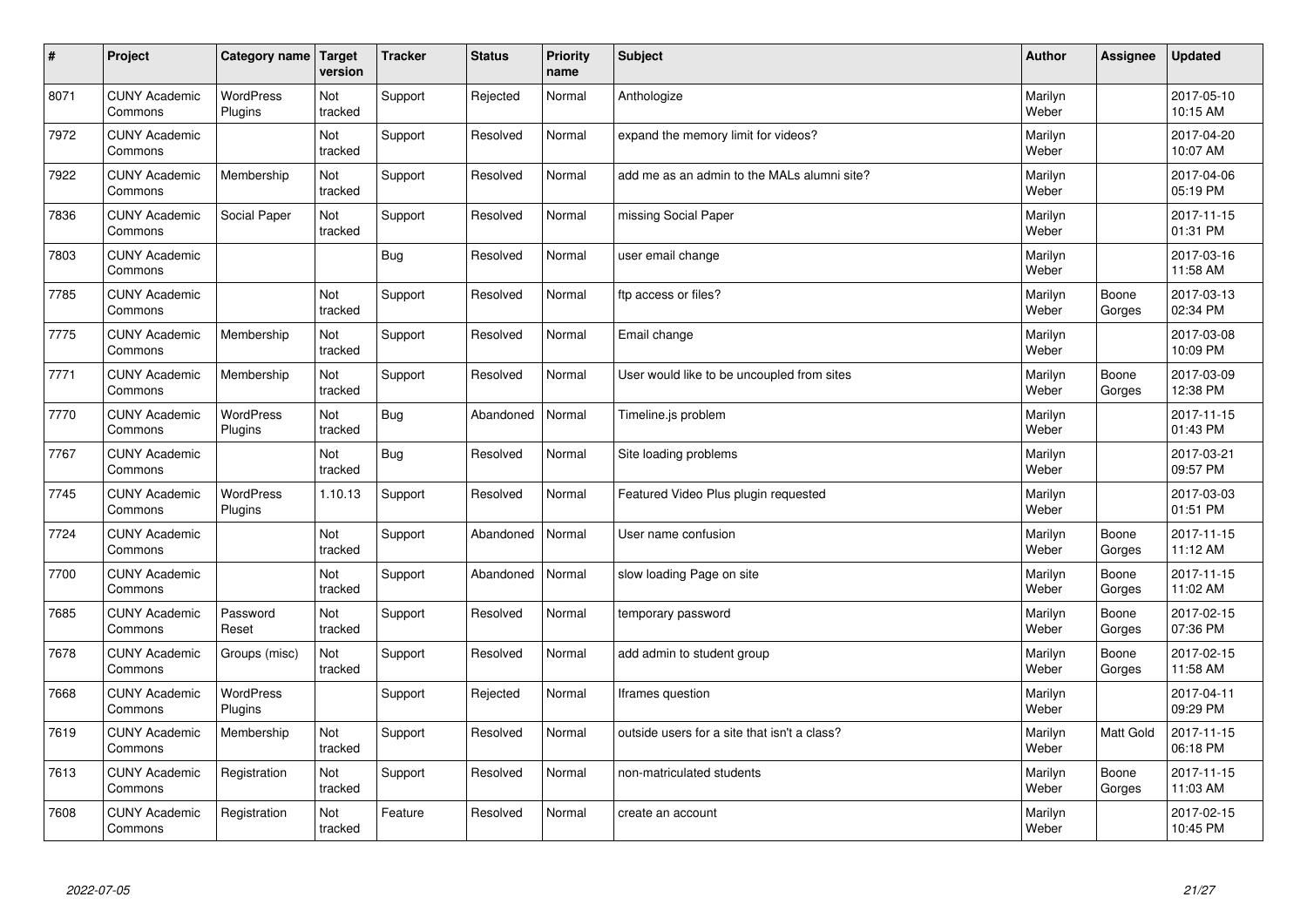| $\vert$ # | Project                         | Category name                 | <b>Target</b><br>version | <b>Tracker</b> | <b>Status</b> | <b>Priority</b><br>name | <b>Subject</b>                                                              | <b>Author</b>    | <b>Assignee</b>  | <b>Updated</b>         |
|-----------|---------------------------------|-------------------------------|--------------------------|----------------|---------------|-------------------------|-----------------------------------------------------------------------------|------------------|------------------|------------------------|
| 7607      | <b>CUNY Academic</b><br>Commons | <b>WordPress</b><br>(misc)    | Not<br>tracked           | Feature        | Resolved      | Normal                  | mp4 files                                                                   | Marilyn<br>Weber |                  | 2017-02-15<br>07:37 PM |
| 7486      | <b>CUNY Academic</b><br>Commons | Membership                    | Not<br>tracked           | Support        | Resolved      | Normal                  | changed email address                                                       | Marilyn<br>Weber |                  | 2017-01-24<br>10:00 PM |
| 7460      | <b>CUNY Academic</b><br>Commons | WordPress<br>Themes           | 1.10.8                   | Support        | Resolved      | Normal                  | install Independent Publisher theme?                                        | Marilyn<br>Weber | Boone<br>Gorges  | 2017-01-21<br>09:34 PM |
| 7376      | <b>CUNY Academic</b><br>Commons | Email<br>Notifications        |                          | <b>Bug</b>     | Rejected      | Normal                  | automatic forwarding of blog posts not working                              | Marilyn<br>Weber | Boone<br>Gorges  | 2017-05-01<br>10:36 PM |
| 7349      | <b>CUNY Academic</b><br>Commons | Membership                    | Not<br>tracked           | <b>Bug</b>     | Resolved      | Normal                  | <b>LACUNY</b> Institute website                                             | Marilyn<br>Weber | Boone<br>Gorges  | 2017-01-11<br>04:26 PM |
| 7337      | <b>CUNY Academic</b><br>Commons | Membership                    | Not<br>tracked           | <b>Bug</b>     | Resolved      | Normal                  | User with new email                                                         | Marilyn<br>Weber |                  | 2017-01-06<br>11:05 AM |
| 7328      | <b>CUNY Academic</b><br>Commons | WordPress<br>Plugins          | Not<br>tracked           | <b>Bug</b>     | Resolved      | Normal                  | technical issue with the Events Manager plugin                              | Marilyn<br>Weber | Raymond<br>Hoh   | 2017-11-15<br>06:19 PM |
| 7310      | <b>CUNY Academic</b><br>Commons |                               | 1.10.7                   | Bug            | Resolved      | Normal                  | Friendship request mystery.                                                 | Marilyn<br>Weber | Boone<br>Gorges  | 2017-01-05<br>03:12 PM |
| 7226      | <b>CUNY Academic</b><br>Commons | Registration                  | Not<br>tracked           | Bug            | Abandoned     | Normal                  | Community college student cannot register?                                  | Marilyn<br>Weber |                  | 2017-11-15<br>01:55 PM |
| 7223      | <b>CUNY Academic</b><br>Commons | Membership                    | Not<br>tracked           | Bug            | Resolved      | Normal                  | User with two profiles would like to merge them                             | Marilyn<br>Weber | Boone<br>Gorges  | 2017-01-10<br>02:07 PM |
| 6899      | <b>CUNY Academic</b><br>Commons | Account<br>settings           | Not<br>tracked           | Support        | Resolved      | Normal                  | New user has misspelled her own name                                        | Marilyn<br>Weber | Boone<br>Gorges  | 2016-12-01<br>05:10 PM |
| 6893      | <b>CUNY Academic</b><br>Commons | Group Forums                  |                          | <b>Bug</b>     | Resolved      | Normal                  | Forum for CUNY Academic Commons Team is gone                                | Marilyn<br>Weber | Boone<br>Gorges  | 2016-12-01<br>08:08 AM |
| 6866      | <b>CUNY Academic</b><br>Commons |                               | Not<br>tracked           | Support        | Resolved      | Normal                  | User would like to have her account deleted                                 | Marilyn<br>Weber | Matt Gold        | 2017-11-15<br>05:49 PM |
| 6860      | <b>CUNY Academic</b><br>Commons | User<br>Onboarding            | 1.12                     | <b>Bug</b>     | Resolved      | Normal                  | Invitation to join a group is appearing as an invitiation to join the site! | Marilyn<br>Weber | Boone<br>Gorges  | 2017-10-30<br>10:03 AM |
| 6857      | <b>CUNY Academic</b><br>Commons | <b>Blogs</b><br>(BuddyPress)  | Not<br>tracked           | Support        | Resolved      | Normal                  | Committee on Religion website                                               | Marilyn<br>Weber | Boone<br>Gorges  | 2017-08-17<br>10:24 AM |
| 6851      | <b>CUNY Academic</b><br>Commons | Redmine                       | Not<br>tracked           | Support        | Resolved      | Normal                  | How do I help users join Redmine?                                           | Marilyn<br>Weber | <b>Matt Gold</b> | 2016-11-28<br>10:16 AM |
| 6818      | <b>CUNY Academic</b><br>Commons | Email<br><b>Notifications</b> | 1.10.3                   | Support        | Resolved      | Normal                  | No more email notifications?                                                | Marilyn<br>Weber |                  | 2016-11-22<br>02:51 PM |
| 6815      | <b>CUNY Academic</b><br>Commons | Password<br>Reset             | Not<br>tracked           | Support        | Resolved      | Normal                  | password reset requested                                                    | Marilyn<br>Weber | Matt Gold        | 2016-11-22<br>10:30 AM |
| 6812      | <b>CUNY Academic</b><br>Commons |                               | Not<br>tracked           | Support        | Resolved      | Normal                  | User cannot change email                                                    | Marilyn<br>Weber | <b>Matt Gold</b> | 2016-12-01<br>06:24 PM |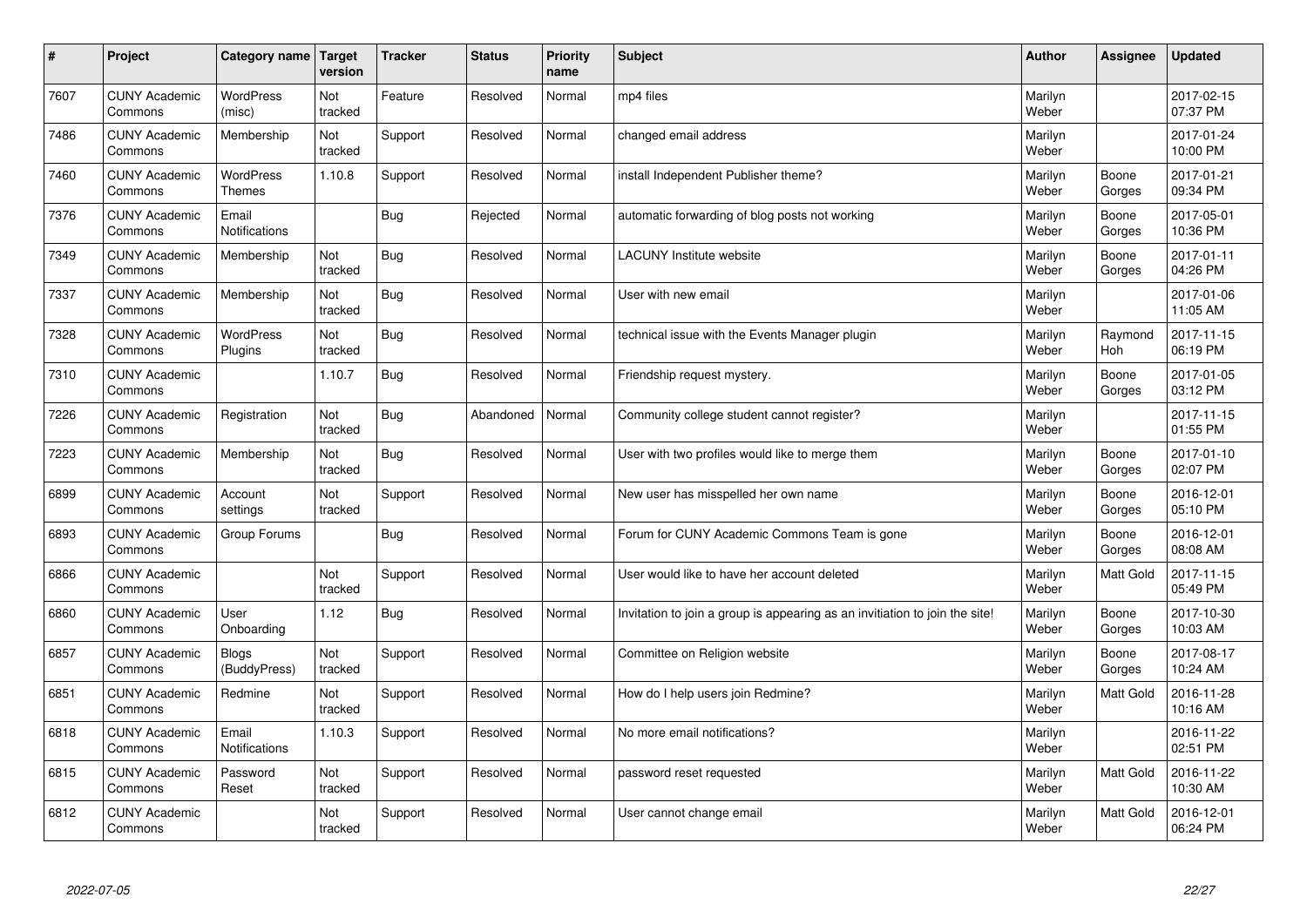| $\sharp$ | Project                         | Category name               | <b>Target</b><br>version | <b>Tracker</b> | <b>Status</b> | <b>Priority</b><br>name | <b>Subject</b>                                      | <b>Author</b>    | Assignee         | <b>Updated</b>         |
|----------|---------------------------------|-----------------------------|--------------------------|----------------|---------------|-------------------------|-----------------------------------------------------|------------------|------------------|------------------------|
| 6656     | <b>CUNY Academic</b><br>Commons | Support                     | Not<br>tracked           | Support        | Resolved      | Normal                  | Remove user profile                                 | Marilyn<br>Weber | <b>Matt Gold</b> | 2016-11-10<br>02:18 PM |
| 6626     | <b>CUNY Academic</b><br>Commons | <b>Group Files</b>          | 1.10.1                   | Bug            | Resolved      | Normal                  | Files from non-member showing up in private group   | Marilyn<br>Weber | Boone<br>Gorges  | 2016-11-07<br>03:54 PM |
| 6575     | <b>CUNY Academic</b><br>Commons | Groups (misc)               |                          | Bug            | Rejected      | Normal                  | No papers link for the group "social paper"         | Marilyn<br>Weber |                  | 2016-11-02<br>10:39 PM |
| 6338     | <b>CUNY Academic</b><br>Commons |                             |                          | Bug            | Rejected      | Normal                  | Multiple email notifications for each blog post     | Marilyn<br>Weber | Boone<br>Gorges  | 2016-10-18<br>08:45 PM |
| 6313     | <b>CUNY Academic</b><br>Commons | Groups (misc)               |                          | Bug            | Duplicate     | Normal                  | group member no longer in group, can't rejoin.      | Marilyn<br>Weber |                  | 2016-10-14<br>09:27 PM |
| 6175     | <b>CUNY Academic</b><br>Commons | Account<br>settings         |                          | Support        | Resolved      | Normal                  | Email address (user cannot access old)              | Marilyn<br>Weber | Matt Gold        | 2016-11-29<br>06:31 PM |
| 6118     | <b>CUNY Academic</b><br>Commons | cuny.is                     |                          | Feature        | Resolved      | Normal                  | Cuny.Is request from Javier Otero Peña              | Marilyn<br>Weber | Sarah<br>Morgano | 2016-10-04<br>07:02 PM |
| 6106     | <b>CUNY Academic</b><br>Commons | Server                      | Not<br>tracked           | Bug            | Resolved      | Normal                  | 504 error                                           | Marilyn<br>Weber |                  | 2017-11-15<br>01:55 PM |
| 6091     | <b>CUNY Academic</b><br>Commons | Group<br>Invitations        | Not<br>tracked           | Bug            | Resolved      | Normal                  | User cannot re-join a group                         | Marilyn<br>Weber | Boone<br>Gorges  | 2016-09-28<br>01:47 PM |
| 6025     | <b>CUNY Academic</b><br>Commons | Search                      | Not<br>tracked           | Bug            | Resolved      | Normal                  | Search function not working                         | Marilyn<br>Weber | Boone<br>Gorges  | 2016-10-12<br>09:41 AM |
| 5992     | <b>CUNY Academic</b><br>Commons | Email<br>Notifications      | Future<br>release        | Feature        | <b>New</b>    | Normal                  | Changing the From line of autogenerated blog emails | Marilyn<br>Weber |                  | 2018-09-27<br>05:19 PM |
| 5991     | <b>CUNY Academic</b><br>Commons | Email<br>Notifications      | Future<br>release        | Support        | Resolved      | Normal                  | change format of autogenerated blog emails          | Marilyn<br>Weber | Paige<br>Dupont  | 2018-01-12<br>02:55 PM |
| 5988     | <b>CUNY Academic</b><br>Commons | Support                     |                          | Support        | Rejected      | Normal                  | Forbidden error when trying to join                 | Marilyn<br>Weber | Boone<br>Gorges  | 2016-09-08<br>01:42 PM |
| 5985     | <b>CUNY Academic</b><br>Commons | Support                     | Not<br>tracked           | Support        | Resolved      | Normal                  | change user's email address (she cannot access old) | Marilyn<br>Weber | Boone<br>Gorges  | 2016-09-07<br>01:43 PM |
| 5969     | <b>CUNY Academic</b><br>Commons | Registration                | 1.9.27                   | Bug            | Resolved      | Normal                  | Queens students unable to join                      | Marilyn<br>Weber | Boone<br>Gorges  | 2016-09-04<br>09:41 PM |
| 5968     | <b>CUNY Academic</b><br>Commons | Membership                  | Not<br>tracked           | <b>Bug</b>     | Resolved      | Normal                  | Deleting account without knowing password           | Marilyn<br>Weber | <b>Matt Gold</b> | 2017-11-15<br>06:19 PM |
| 5875     | <b>CUNY Academic</b><br>Commons | <b>WordPress</b><br>Plugins | Not<br>tracked           | Bug            | Resolved      | Normal                  | Events Calendar garbled in IE                       | Marilyn<br>Weber | Marilyn<br>Weber | 2017-11-15<br>05:45 PM |
| 5844     | <b>CUNY Academic</b><br>Commons |                             | Not<br>tracked           | Support        | Resolved      | Normal                  | edit Host Files on Windows 10 problems              | Marilyn<br>Weber |                  | 2016-07-27<br>09:08 AM |
| 5834     | <b>CUNY Academic</b><br>Commons |                             |                          | Bug            | Resolved      | Normal                  | My access to cdev                                   | Marilyn<br>Weber | Boone<br>Gorges  | 2016-07-25<br>03:12 PM |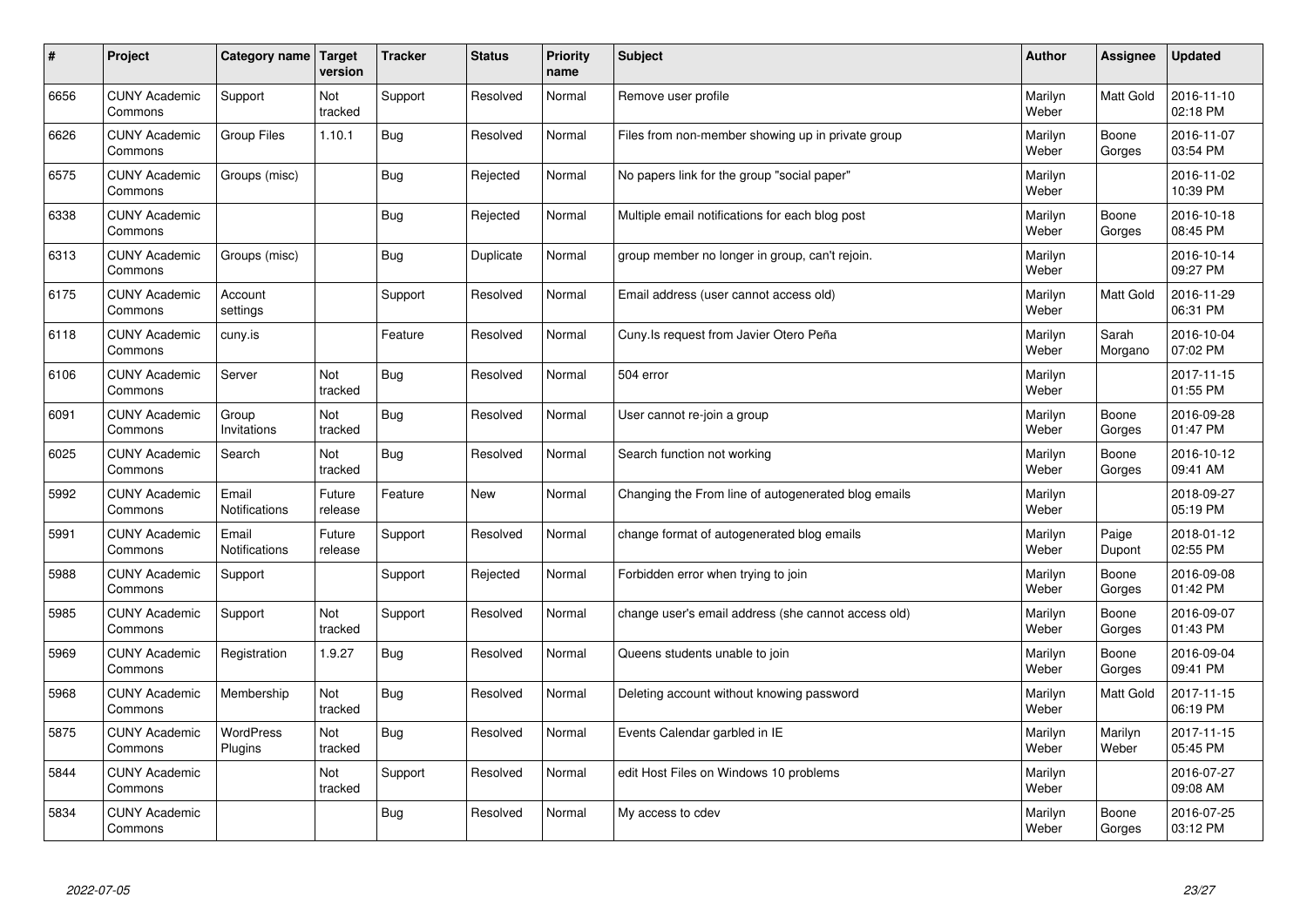| $\sharp$ | Project                         | Category name   Target            | version           | <b>Tracker</b> | <b>Status</b> | <b>Priority</b><br>name | <b>Subject</b>                                                  | <b>Author</b>    | Assignee              | <b>Updated</b>         |
|----------|---------------------------------|-----------------------------------|-------------------|----------------|---------------|-------------------------|-----------------------------------------------------------------|------------------|-----------------------|------------------------|
| 5799     | <b>CUNY Academic</b><br>Commons | <b>Blogs</b><br>(BuddyPress)      | Not<br>tracked    | Feature        | Resolved      | Normal                  | removing one's own access to sites?                             | Marilyn<br>Weber | Boone<br>Gorges       | 2016-07-26<br>01:55 PM |
| 5772     | <b>CUNY Academic</b><br>Commons | Membership                        | Not<br>tracked    | Support        | Resolved      | Normal                  | User email change and forgotten password                        | Marilyn<br>Weber | <b>Matt Gold</b>      | 2017-11-15<br>06:18 PM |
| 5753     | <b>CUNY Academic</b><br>Commons | <b>WordPress</b><br>(misc)        | Not<br>tracked    | Support        | Resolved      | Normal                  | merging blogs and groups                                        | Marilyn<br>Weber | Boone<br>Gorges       | 2016-08-29<br>03:09 PM |
| 5684     | <b>CUNY Academic</b><br>Commons | Group Files                       | Not<br>tracked    | Bug            | Resolved      | Normal                  | Making Group files appear as Blog entries                       | Marilyn<br>Weber | Boone<br>Gorges       | 2017-11-20<br>03:28 PM |
| 5667     | <b>CUNY Academic</b><br>Commons | <b>Public Portfolio</b>           | 1.9.18            | Bug            | Resolved      | Normal                  | publication section on my public portfolio won't update         | Marilyn<br>Weber | Boone<br>Gorges       | 2016-06-12<br>10:19 AM |
| 5657     | <b>CUNY Academic</b><br>Commons | WordPress<br>Plugins              | 1.9.18            | Feature        | Resolved      | Normal                  | Plugin Request - Instagram Feed WD                              | Marilyn<br>Weber | Boone<br>Gorges       | 2016-06-08<br>12:36 PM |
| 5630     | <b>CUNY Academic</b><br>Commons | <b>WordPress</b><br><b>Themes</b> | 1.9.17            | Feature        | Resolved      | Normal                  | Bavota magazine Pro theme                                       | Marilyn<br>Weber | Boone<br>Gorges       | 2016-06-02<br>12:09 AM |
| 5629     | <b>CUNY Academic</b><br>Commons | <b>Public Portfolio</b>           | 1.10.4            | Support        | Resolved      | Normal                  | Title field in profile can't be edited                          | Marilyn<br>Weber |                       | 2016-12-13<br>11:19 AM |
| 5621     | <b>CUNY Academic</b><br>Commons | <b>WordPress</b><br>Plugins       | 1.9.17            | Feature        | Resolved      | Normal                  | Taxonomy plugin request                                         | Marilyn<br>Weber | Boone<br>Gorges       | 2016-06-01<br>11:28 PM |
| 5522     | <b>CUNY Academic</b><br>Commons | WordPress<br>Plugins              | 1.9.15            | Feature        | Resolved      | Normal                  | plugin request                                                  | Marilyn<br>Weber | Boone<br>Gorges       | 2016-05-09<br>10:36 AM |
| 5448     | <b>CUNY Academic</b><br>Commons | Email<br>Notifications            | 1.10.2            | <b>Bug</b>     | Rejected      | Normal                  | garbled CAC activity digests                                    | Marilyn<br>Weber | Raymond<br>Hoh        | 2016-11-20<br>02:38 AM |
| 5436     | <b>CUNY Academic</b><br>Commons |                                   | Not<br>tracked    | <b>Bug</b>     | Resolved      | Normal                  | Trying to change email settings for                             | Marilyn<br>Weber | Boone<br>Gorges       | 2016-04-21<br>10:12 PM |
| 5397     | <b>CUNY Academic</b><br>Commons | Social Paper                      | Future<br>release | Feature        | <b>New</b>    | Normal                  | frustrating to have to enable/disable in SP                     | Marilyn<br>Weber | Samantha<br>Raddatz   | 2016-04-20<br>03:39 PM |
| 5346     | <b>CUNY Academic</b><br>Commons | Toolbar                           | 1.9.11            | Bug            | Resolved      | Normal                  | possible dynamic HTML code bug?                                 | Marilyn<br>Weber | Boone<br>Gorges       | 2016-03-22<br>10:53 AM |
| 5345     | <b>CUNY Academic</b><br>Commons | Social Paper                      | 1.9.17            | Feature        | Rejected      | Normal                  | Plus symbol problem in SP                                       | Marilyn<br>Weber | Christian<br>Wach     | 2016-05-27<br>04:26 AM |
| 5319     | <b>CUNY Academic</b><br>Commons |                                   | Not<br>tracked    | <b>Bug</b>     | Resolved      | Normal                  | <b>Broken URL</b>                                               | Marilyn<br>Weber | Marilyn<br>Weber      | 2017-11-15<br>05:46 PM |
| 5302     | <b>CUNY Academic</b><br>Commons | WordPress<br>Plugins              | 1.9.10            | Feature        | Resolved      | Normal                  | request for WP Gallery Custom Links plug-in                     | Marilyn<br>Weber | Boone<br>Gorges       | 2016-03-11<br>09:20 PM |
| 5282     | <b>CUNY Academic</b><br>Commons | Social Paper                      | Future<br>release | Bug            | New           | Normal                  | Replying via email directs to paper but not individual comment. | Marilyn<br>Weber | Raymond<br><b>Hoh</b> | 2016-03-02<br>01:48 PM |
| 5205     | <b>CUNY Academic</b><br>Commons | Social Paper                      | Future<br>release | Feature        | <b>New</b>    | Normal                  | Social Paper folders                                            | Marilyn<br>Weber |                       | 2016-02-11<br>10:24 PM |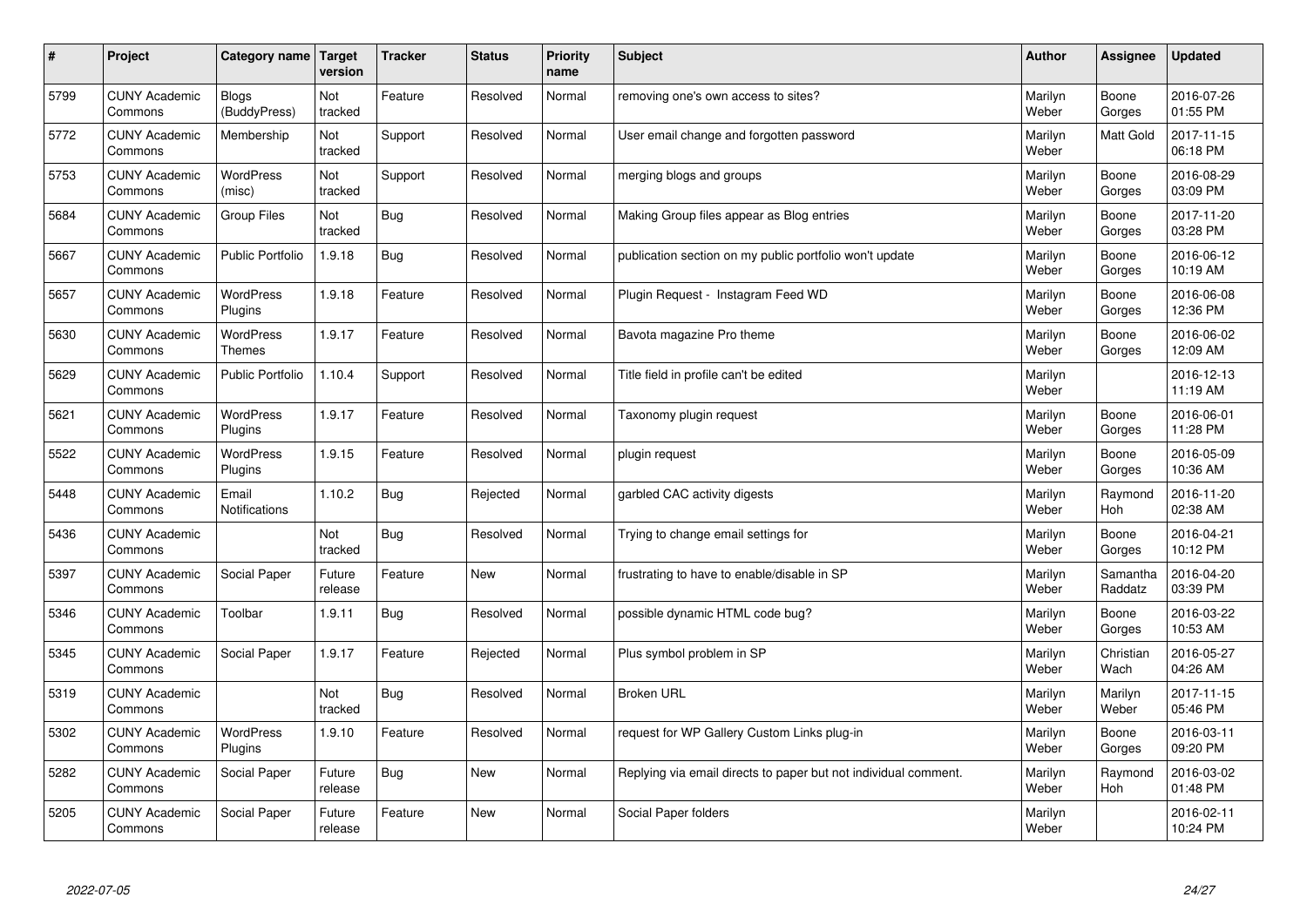| $\pmb{\#}$ | Project                         | Category name                     | Target<br>version | <b>Tracker</b> | <b>Status</b> | <b>Priority</b><br>name | <b>Subject</b>                                              | <b>Author</b>    | Assignee              | <b>Updated</b>         |
|------------|---------------------------------|-----------------------------------|-------------------|----------------|---------------|-------------------------|-------------------------------------------------------------|------------------|-----------------------|------------------------|
| 5199       | <b>CUNY Academic</b><br>Commons | Social Paper                      | Future<br>release | Feature        | <b>New</b>    | Normal                  | add tables to the SP editor                                 | Marilyn<br>Weber |                       | 2016-10-24<br>11:27 AM |
| 5184       | <b>CUNY Academic</b><br>Commons | Social Paper                      |                   | <b>Bug</b>     | Rejected      | Normal                  | Problem linking SP to a group                               | Marilyn<br>Weber | Boone<br>Gorges       | 2016-02-21<br>12:27 PM |
| 5177       | <b>CUNY Academic</b><br>Commons | Toolbar                           | 1.9.6             | <b>Bug</b>     | Resolved      | Normal                  | No "My Papers" tab                                          | Marilyn<br>Weber | Raymond<br><b>Hoh</b> | 2016-01-29<br>08:37 AM |
| 5176       | <b>CUNY Academic</b><br>Commons | <b>Public Portfolio</b>           | 1.9.6             | <b>Bug</b>     | Resolved      | Normal                  | Widgets in Profile not saving                               | Marilyn<br>Weber | Boone<br>Gorges       | 2016-02-01<br>11:07 AM |
| 5083       | <b>CUNY Academic</b><br>Commons | <b>WordPress</b><br>Plugins       | 1.9.5             | Support        | Rejected      | Normal                  | creating a shortcode for the iframe code of the google form | Marilyn<br>Weber | Marilyn<br>Weber      | 2016-01-12<br>04:25 PM |
| 5072       | <b>CUNY Academic</b><br>Commons |                                   |                   | Feature        | Duplicate     | Normal                  | redirect shortcode handler                                  | Marilyn<br>Weber | Boone<br>Gorges       | 2016-01-07<br>12:34 PM |
| 5059       | <b>CUNY Academic</b><br>Commons |                                   | Not<br>tracked    | <b>Bug</b>     | Resolved      | Normal                  | Instagram embed?                                            | Marilyn<br>Weber |                       | 2016-01-26<br>12:05 AM |
| 5037       | <b>CUNY Academic</b><br>Commons | Registration                      | Not<br>tracked    | Support        | Resolved      | Normal                  | Another Forgotten password for user with new email address  | Marilyn<br>Weber | Boone<br>Gorges       | 2015-12-22<br>05:24 PM |
| 5036       | <b>CUNY Academic</b><br>Commons | <b>WordPress</b><br>Plugins       | 1.9.1.1           | Feature        | Resolved      | Normal                  | Embeds request                                              | Marilyn<br>Weber | Boone<br>Gorges       | 2015-12-18<br>10:12 PM |
| 5019       | <b>CUNY Academic</b><br>Commons | Registration                      | Not<br>tracked    | Support        | Resolved      | Normal                  | Forgotten password for user with new email address          | Marilyn<br>Weber | Marilyn<br>Weber      | 2015-12-11<br>04:18 PM |
| 4997       | <b>CUNY Academic</b><br>Commons | WordPress<br>Plugins              | 1.9.4             | Feature        | Resolved      | Normal                  | ability to embed maps from StoryMapJS?                      | Marilyn<br>Weber | Boone<br>Gorges       | 2016-01-07<br>12:34 PM |
| 4965       | <b>CUNY Academic</b><br>Commons | <b>WordPress</b><br><b>Themes</b> | Not<br>tracked    | Feature        | Resolved      | Normal                  | Theme requested                                             | Marilyn<br>Weber | Boone<br>Gorges       | 2016-02-24<br>09:46 PM |
| 4881       | <b>CUNY Academic</b><br>Commons | ZenDesk                           | Not<br>tracked    | Bug            | Resolved      | Normal                  | ZenDesk emails not being sent                               | Marilyn<br>Weber |                       | 2015-12-07<br>01:34 AM |
| 4834       | <b>CUNY Academic</b><br>Commons | Blogs<br>(BuddyPress)             |                   | <b>Bug</b>     | Resolved      | Normal                  | Admin invite problem                                        | Marilyn<br>Weber | Boone<br>Gorges       | 2015-11-13<br>12:25 PM |
| 4831       | <b>CUNY Academic</b><br>Commons | <b>Public Portfolio</b>           | 1.9.4             | Bug            | Resolved      | Normal                  | User cannot update profile                                  | Marilyn<br>Weber | Boone<br>Gorges       | 2016-01-11<br>10:46 PM |
| 4577       | <b>CUNY Academic</b><br>Commons | Registration                      | Not<br>tracked    | <b>Bug</b>     | Resolved      | Normal                  | New users are not getting their email verification          | Marilyn<br>Weber | Boone<br>Gorges       | 2016-01-26<br>03:30 PM |
| 4542       | <b>CUNY Academic</b><br>Commons | WordPress<br>Plugins              | 1.8.10            | <b>Bug</b>     | Resolved      | Normal                  | Emailing group users problem                                | Marilyn<br>Weber | Boone<br>Gorges       | 2015-09-11<br>11:16 AM |
| 4496       | <b>CUNY Academic</b><br>Commons | cuny.is                           | 1.8.9             | Bug            | Resolved      | Normal                  | Quick links broken?                                         | Marilyn<br>Weber | Boone<br>Gorges       | 2015-08-28<br>10:39 AM |
| 4340       | <b>CUNY Academic</b><br>Commons | WordPress -<br>Media              | 1.8.14            | Feature        | Resolved      | Normal                  | embedding a video                                           | Marilyn<br>Weber | Daniel<br>Jones       | 2015-10-20<br>12:01 AM |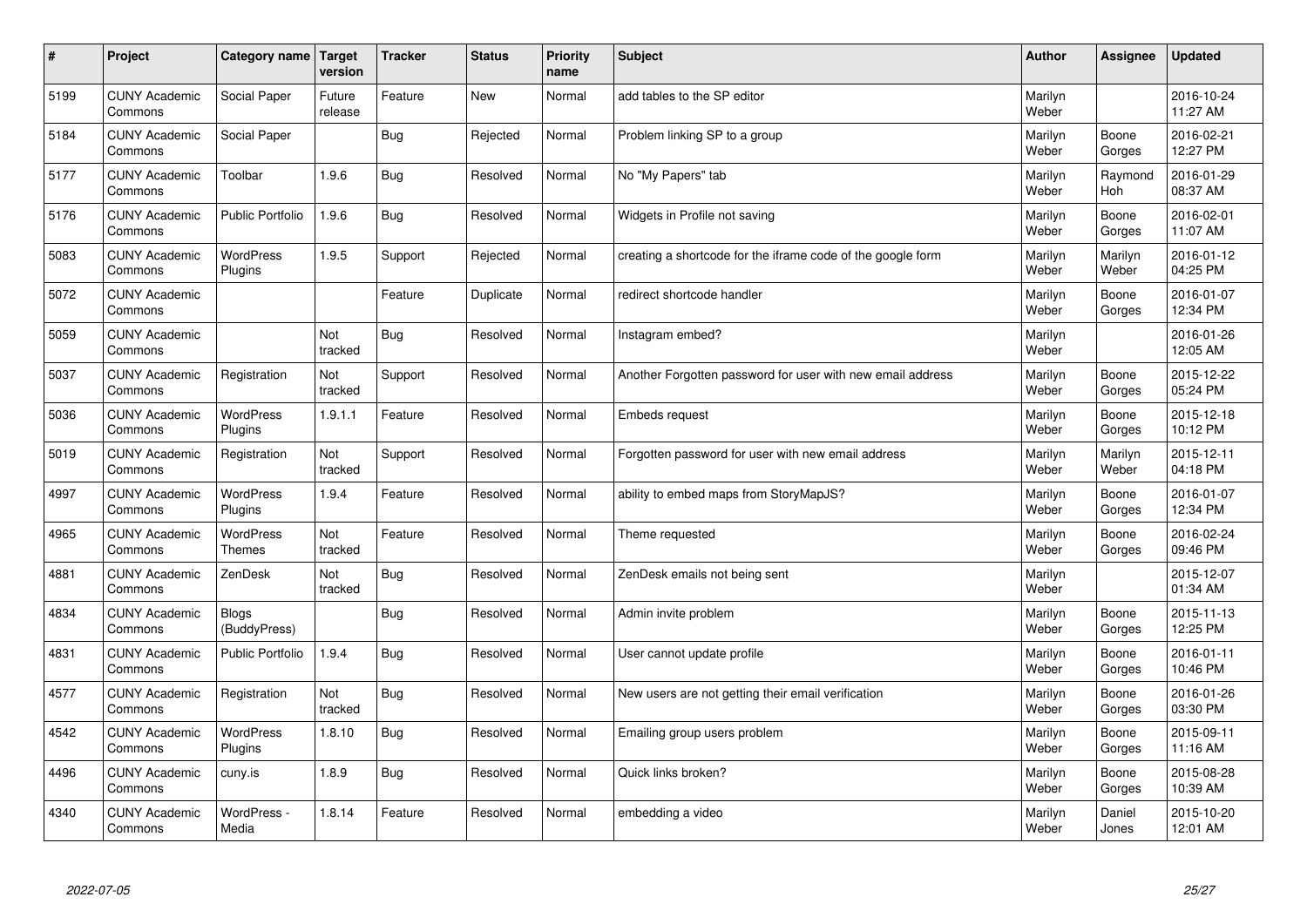| $\sharp$ | Project                         | <b>Category name</b>              | Target<br>version | <b>Tracker</b> | <b>Status</b> | <b>Priority</b><br>name | <b>Subject</b>                                        | <b>Author</b>    | Assignee            | <b>Updated</b>         |
|----------|---------------------------------|-----------------------------------|-------------------|----------------|---------------|-------------------------|-------------------------------------------------------|------------------|---------------------|------------------------|
| 4102     | <b>CUNY Academic</b><br>Commons | User<br>Experience                | 1.8.1             | Design/UX      | Resolved      | Normal                  | Username rules                                        | Marilyn<br>Weber | Samantha<br>Raddatz | 2015-06-01<br>01:23 PM |
| 4013     | <b>CUNY Academic</b><br>Commons |                                   |                   | Bug            | Duplicate     | Normal                  | Math question?                                        | Marilyn<br>Weber |                     | 2015-04-22<br>04:05 PM |
| 4012     | <b>CUNY Academic</b><br>Commons |                                   | 1.7.20            | <b>Bug</b>     | Resolved      | Normal                  | Two users reporting same Forbidden 403 error message. | Marilyn<br>Weber |                     | 2015-05-01<br>08:13 PM |
| 3674     | <b>CUNY Academic</b><br>Commons |                                   |                   | Bug            | Rejected      | Normal                  | CBox pagination issue with the Wiki                   | Marilyn<br>Weber |                     | 2014-11-20<br>05:03 PM |
| 3673     | <b>CUNY Academic</b><br>Commons |                                   |                   | Bug            | Rejected      | Normal                  | CBox pagination issue with the Wiki                   | Marilyn<br>Weber |                     | 2014-11-20<br>04:08 PM |
| 3620     | <b>CUNY Academic</b><br>Commons | Groups (misc)                     | Not<br>tracked    | Bug            | Resolved      | Normal                  | admins of The Group for Group Admins                  | Marilyn<br>Weber |                     | 2014-11-03<br>08:38 AM |
| 3592     | <b>CUNY Academic</b><br>Commons | <b>WordPress</b><br>(Permissions) | Not<br>tracked    | Publicity      | Resolved      | Normal                  | Oops - Announcing 1.6!                                | Marilyn<br>Weber | Boone<br>Gorges     | 2014-10-22<br>03:03 PM |
| 3466     | <b>CUNY Academic</b><br>Commons | Membership                        | 1.6.16            | Feature        | Resolved      | Normal                  | restricting undergrad registration                    | Marilyn<br>Weber | Boone<br>Gorges     | 2014-09-18<br>12:02 AM |
| 3197     | <b>CUNY Academic</b><br>Commons | Groups (misc)                     | 1.6.4             | Bug            | Resolved      | Normal                  | trying to set up a hidden group blog with no RSS feed | Marilyn<br>Weber | Boone<br>Gorges     | 2014-05-21<br>09:39 PM |
| 3138     | <b>CUNY Academic</b><br>Commons | Documentation                     | Not<br>tracked    | <b>Bug</b>     | Resolved      | Normal                  | Codex documentation                                   | Marilyn<br>Weber | scott voth          | 2016-03-04<br>08:49 AM |
| 3136     | <b>CUNY Academic</b><br>Commons | <b>WordPress</b><br>Plugins       |                   | <b>Bug</b>     | Rejected      | Normal                  | The Easy Rotator                                      | Marilyn<br>Weber | Boone<br>Gorges     | 2014-04-01<br>10:26 PM |
| 3116     | <b>CUNY Academic</b><br>Commons | <b>WordPress</b><br>(Permissions) |                   | <b>Bug</b>     | Resolved      | Normal                  | Updating the FAQ page                                 | Marilyn<br>Weber | Boone<br>Gorges     | 2014-04-01<br>10:12 PM |
| 3093     | <b>CUNY Academic</b><br>Commons | <b>WordPress</b><br>Plugins       |                   | <b>Bug</b>     | Rejected      | Normal                  | Custom Google Maps                                    | Marilyn<br>Weber | Boone<br>Gorges     | 2014-05-02<br>10:52 AM |
| 3071     | <b>CUNY Academic</b><br>Commons | <b>WordPress</b><br><b>Themes</b> | 1.5.22            | Bug            | Resolved      | Normal                  | Twenty Fourteen theme differences                     | Marilyn<br>Weber | Boone<br>Gorges     | 2014-04-01<br>08:18 PM |
| 3041     | <b>CUNY Academic</b><br>Commons | <b>Ground Control</b>             | Not<br>tracked    | Publicity      | Resolved      | Normal                  | <b>Ground Control</b>                                 | Marilyn<br>Weber | Chris Stein         | 2016-01-26<br>04:52 PM |
| 3040     | <b>CUNY Academic</b><br>Commons | <b>Ground Control</b>             | Not<br>tracked    | Publicity      | Resolved      | Normal                  | <b>Ground Control</b>                                 | Marilyn<br>Weber | Micki<br>Kaufman    | 2016-01-26<br>05:16 PM |
| 3039     | <b>CUNY Academic</b><br>Commons | <b>Ground Control</b>             | Not<br>tracked    | Publicity      | Resolved      | Normal                  | <b>Ground Control</b>                                 | Marilyn<br>Weber | Sarah<br>Morgano    | 2016-01-26<br>05:19 PM |
| 3038     | <b>CUNY Academic</b><br>Commons | <b>Ground Control</b>             | Not<br>tracked    | Publicity      | Resolved      | Normal                  | <b>Ground Control</b>                                 | Marilyn<br>Weber | Matt Gold           | 2016-01-26<br>05:10 PM |
| 3037     | <b>CUNY Academic</b><br>Commons | <b>Ground Control</b>             | Not<br>tracked    | Publicity      | Resolved      | Normal                  | <b>Ground Control</b>                                 | Marilyn<br>Weber | scott voth          | 2016-01-26<br>05:23 PM |